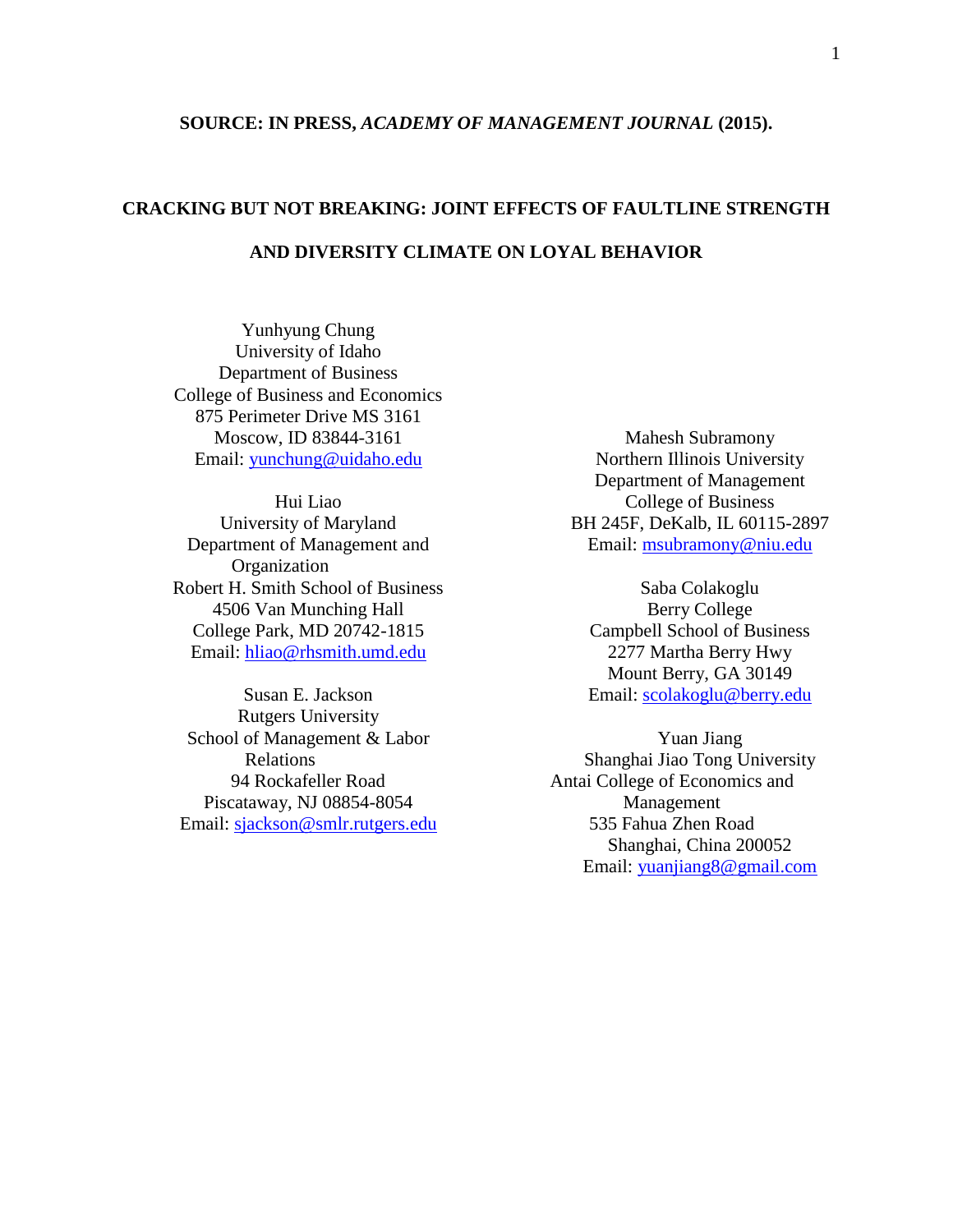# **CRACKING BUT NOT BREAKING: JOINT EFFECTS OF FAULTLINE STRENGTH AND DIVERSITY CLIMATE ON LOYAL BEHAVIOR**

#### **ABSTRACT**

This study examines the joint effects of diversity composition (as manifested in faultline strength) and diversity management (as manifested in diversity climate) on loyal behavior. Using data gathered from a sample of 1,652 managerial employees in 76 work units, we assessed the crosslevel effects of unit-level relationship- and task-related faultline strength and diversity climate on individual-level loyal behavior of managerial employees. We found a negative relationship between gender faultline strength and loyal behavior, and a positive relationship between diversity climate and loyal behavior. In addition, we found that work unit diversity climate moderated the relationships between the strength of gender and function faultlines and loyal behavior; specifically, a supportive diversity climate reduced the negative consequences associated with relationship-related faultlines and increased the positive consequences associated with task-related faultlines. The results highlight the value of simultaneously considering faultlines and diversity climate in understanding and managing workforce diversity.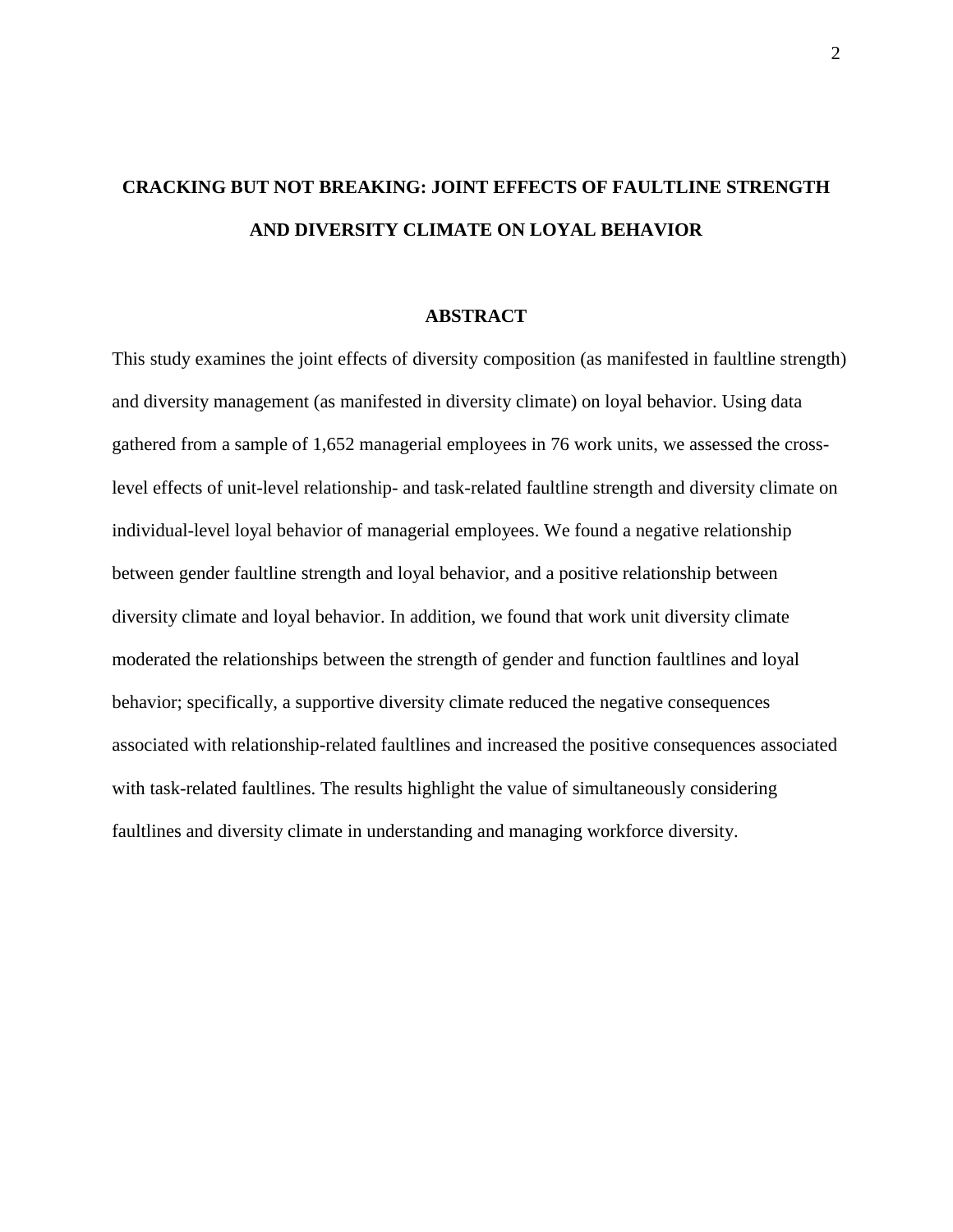While demographic diversity has been widely recognized as having important consequences for individuals and work units, the effective management of diversity remains an elusive goal (Bell, Villado, Lukasik, Belau, & Briggs, 2011; Horwitz & Horwitz, 2007). In an effort to shed new light on diversity dynamics at work, Lau and Murnighan (1998) introduced the concept of group faultlines to describe the configuration of team members' demographic attributes. In contrast to earlier studies of diversity that examined one attribute at a time (e.g., sex or race or age), Lau and Murnighan emphasized the importance of taking multiple attributes into account when studying diversity dynamics, suggesting that the potential negative consequences of diversity will be heightened when the alignment of multiple demographic attributes (i.e., strong faultlines) results in salient (relatively homogeneous) subgroups. Subsequent empirical work has shown that groups with stronger faultlines are more likely to experience a variety of negative consequences, including greater conflict and decreased performance (Thatcher & Patel, 2011; 2012 for reviews).

So far, one basic tenet of the faultline perspective is well-established: it seems clear that stronger faultlines are more consequential than weaker faultlines. Generally, stronger faultlines have been shown to be associated with increased conflict between subgroups (e.g., Li  $\&$ Hambrick, 2005; Polzer, Crisp, Jarvenpaa, & Kim, 2006). Although the importance of demographic faultlines for individuals and teams is now clear, critical questions remain unanswered, including: *Are all faultlines created equal, or do different types of faultlines have different effects on work outcomes? Do faultlines always activate the formation of subgroups, and if not, what are the contextual conditions that constrain or enhance the effects of faultlines?* This study addresses both of these questions.

In their seminal study on faultline theory, Lau and Murnighan (1998) argued that one or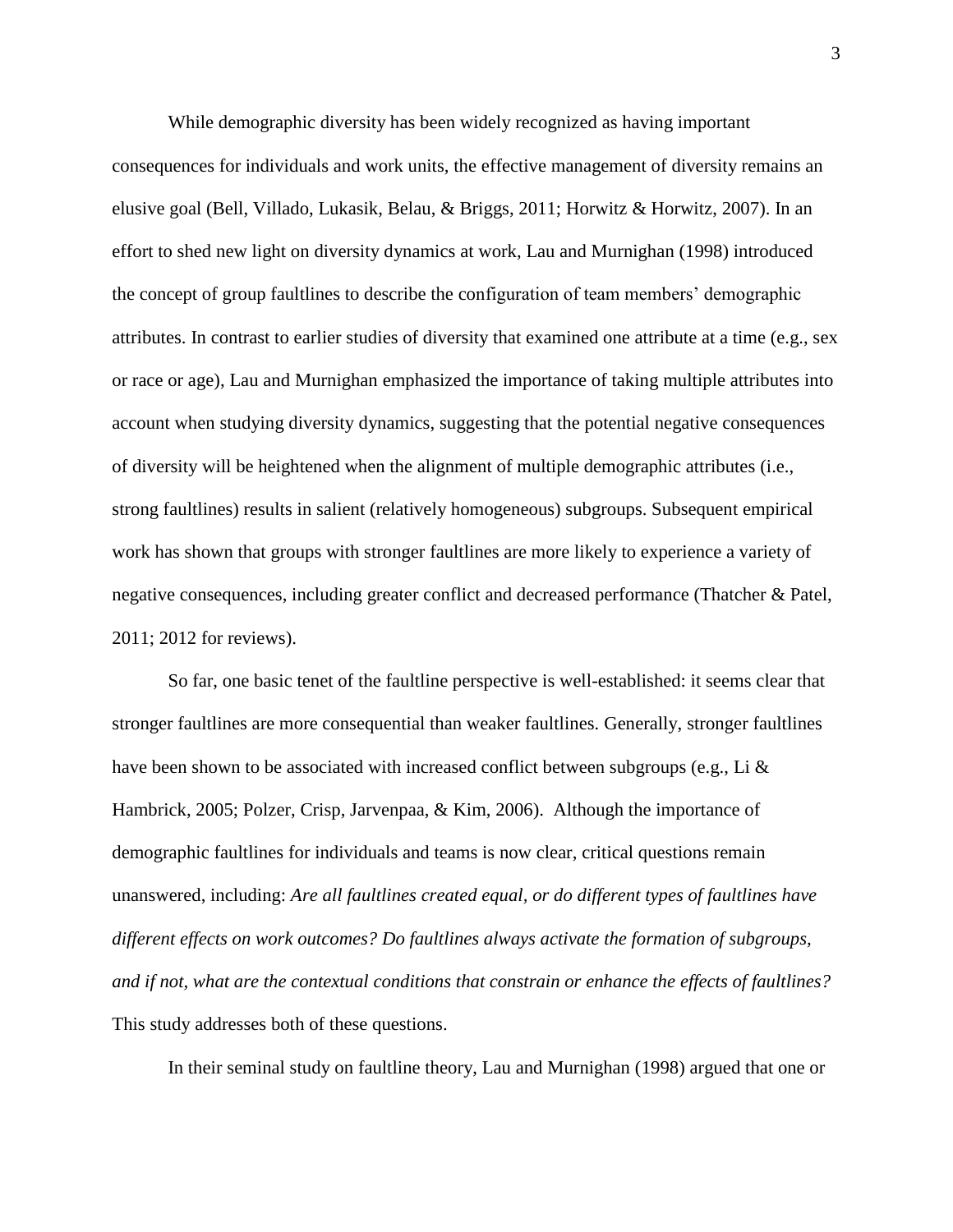more dormant faultlines can be present in a work unit. Subsequent theorizing suggests that the consequences of such faultlines may depend on the particular attributes involved: Faultlines due to the alignment of attributes associated with social identities are likely to elicit social categorization and its consequences, while faultlines due to the alignment of attributes associated with knowledge, information, and tasks, are likely to promote information processing (Bezrukova, Jehn, Zaqnutto, & Thatcher, 2009; Carton & Cummings, 2012; Homan, Van Knippenberg, Van Kleef, & De Dreu, 2007). The proposed differential effects of particular types of faultlines are consistent with research and theory about the differential effects of different types of work unit diversity in general (e.g., see Jackson & Joshi, 2011). Despite nuanced theorizing about the likely consequences of different types of faultlines, however, most empirical research has focused on the consequences of strength of faultlines in general, asserting that faultlines typically increase conflict between subgroups (e.g., Lau & Murnighan, 2005; Rico, Sánchez-Manzanares, Antino, & Lau, 2012; Sawyer, Houlette, & Yeagley, 2006). Therefore, in order to further advance our understanding of workplace faultlines, we examine whether different types of faultlines elicit different types of reactions from unit members while taking into account the possibility that multiple faultlines may be present within any given work unit.

Another aspect of faultlines theory that has yet to be empirically investigated is the role of organizational context. Lau and Murnighan (1998) argued that the strong alignment of demographic attributes (i.e., strong faultlines) does not guarantee the formation of subgroups, suggesting that work contexts are likely to influence whether dormant faultlines activate the formation of real subgroups (see also Carton & Cummings, 2012). To date, some limited evidence indicates that work context can influence faultline activation (e.g., Jehn & Bezrukova, 2010; Pearsall, Ellis, & Evans, 2008). In this study, we extend this line of investigation to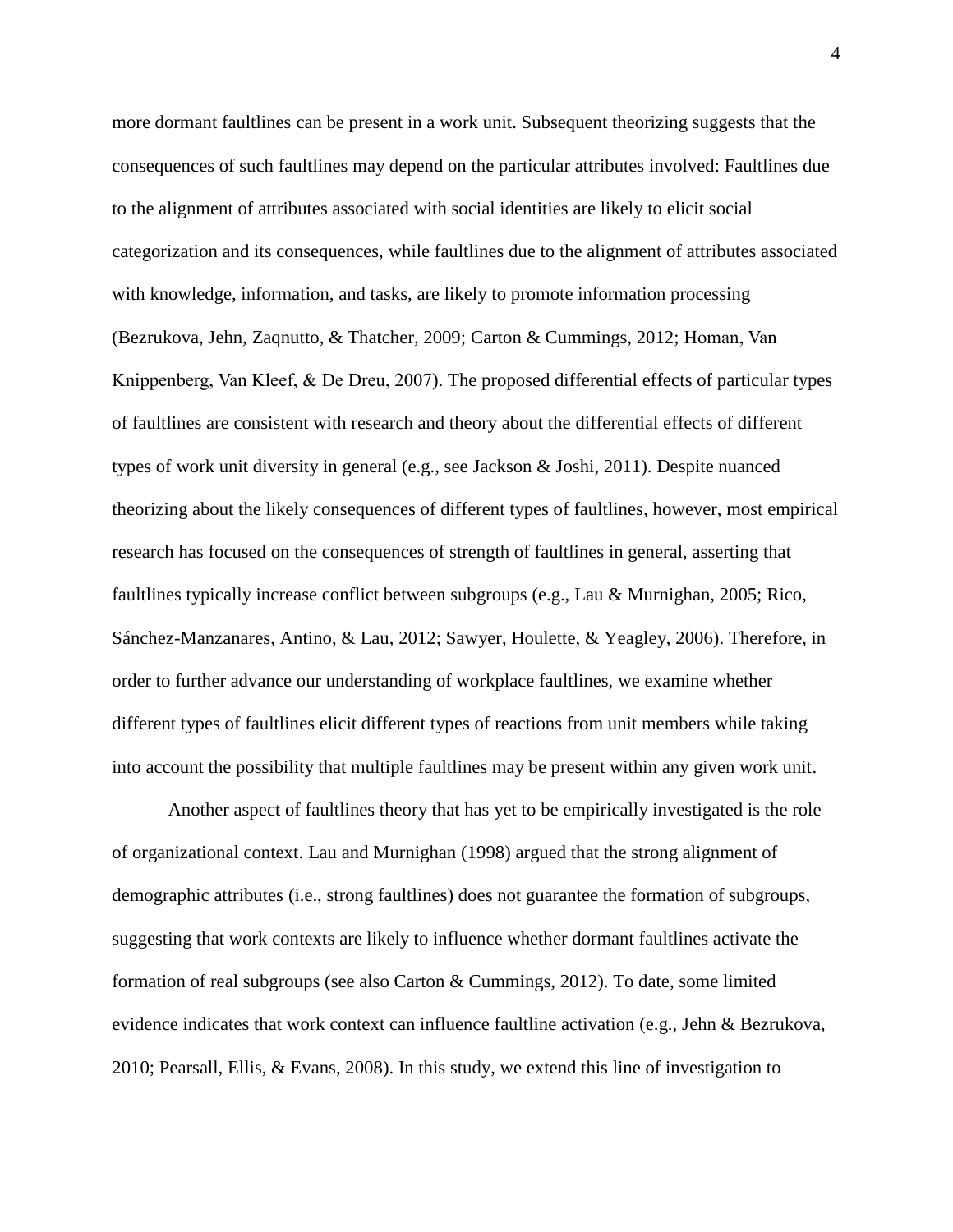examine diversity climate as a contextual condition that may increase or reduce the likelihood of dormant faultlines being activated and thereby breaking a work unit into identifiable subgroups.

Diversity climate, defined as shared perceptions among employees in a unit that people are treated fairly and are integrated into work environment regardless of background (Mor Barak, Cherin, & Berkman, 1998; Mckay, Avery, Tonidandel, Morris, Hernandez, & Hebl, 2007), is a contextual variable that influences the salience of social identities related to faultlines. Numerous studies have suggested that diversity climate affects social comparisons and the salience of intergroup differences (Chrobot-Mason, Ruderman, Weber & Ernst, 2009; Ely & Thomas, 2001). Less supportive diversity climates intensify (McKay & Avery, 2005) while more supportive diversity climates inhibit (Gonzalez & Denisi, 2009; McKay & Avery, 2005) social categorization. Surprisingly, relatively little is known about the role diversity climate plays in amplifying or suppressing the effects of different types of faultlines. In this study, we investigate diversity climate as a contextual condition that may influence the extent to which dormant faultlines have observable consequences in work settings.

To advance our understanding of how faultlines affect work outcomes, we propose and test a model that includes different types of faultlines, diversity climate, and their interactional effects as joint predictors of managerial employees' loyal behavior. *Loyal behavior* is a discretionary, task-related form of organizational citizenship behavior that involves performing tasks beyond the call of duty, devoting extra time to performing tasks, and voluntarily engaging in projects in order to help the organization (Van der Vegt, Van de Vliert, & Oosterhof, 2003).<sup>1</sup> Loyal behavior is one aspect of organization-focused citizenship behavior (commonly

 $\overline{a}$ 

 $1$  Our conceptualization and measure of loyal behavior are most consistent with those of Van der Vegt et al.'s (2003) loyal behavior. This construct is different from the construct of organizational loyalty, which involves behaviors such as promoting the organization to and defending it from outsiders (e.g., Graham, 1991; Moorman & Blakely, 1995; Van Dyne, Graham, & Dienesch, 1994).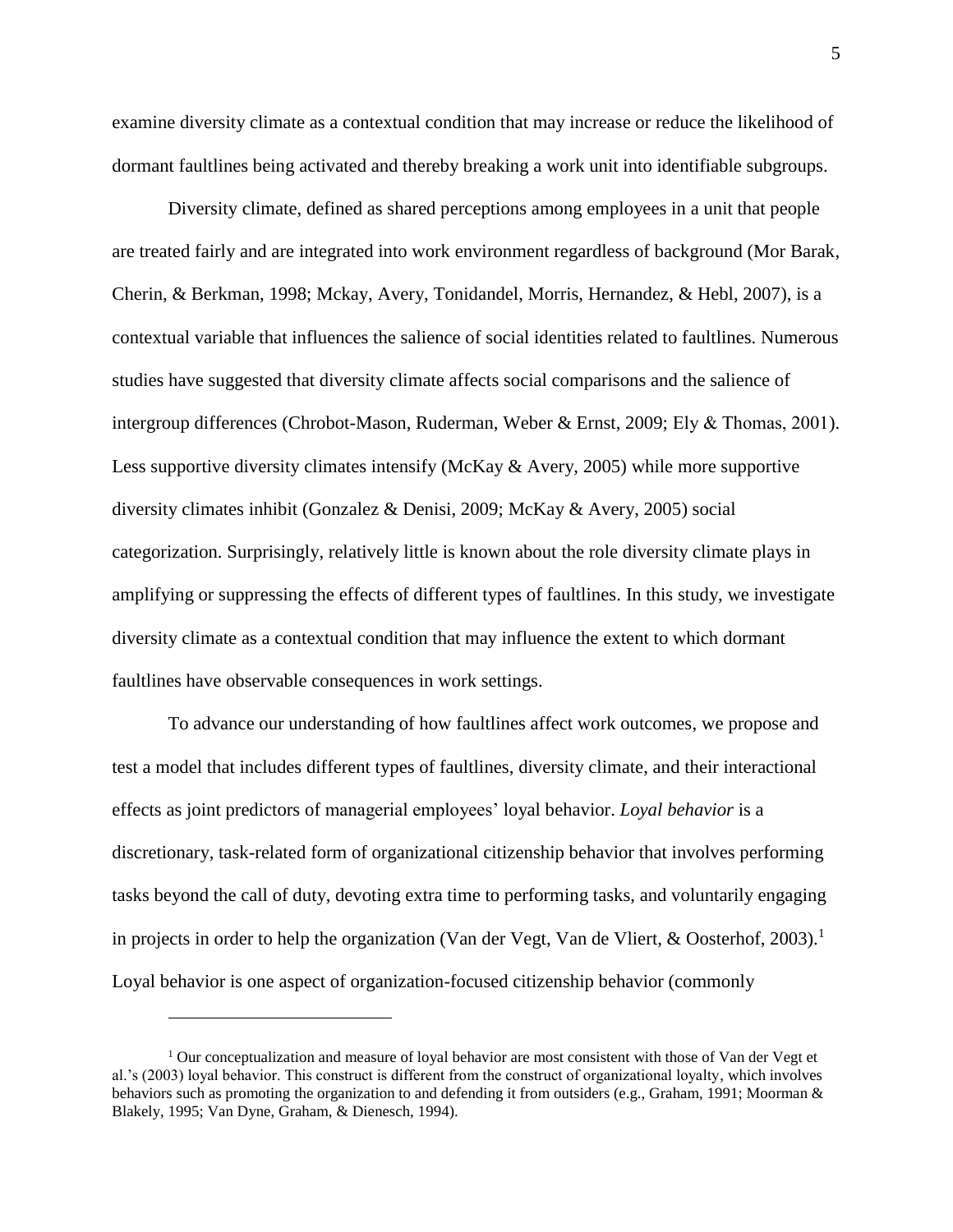abbreviated as OCBO) — that is, citizenship behavior that is intended to benefit the organization (LePine, Erez, & Johnson, 2002; Podsakoff, Whitting, Podsakoff, & Blume, 2009; Williams & Anderson, 1991). Because loyal citizens extend their personal interests to include the best interests of the organization when performing their jobs (Van Scotter & Motowidlo, 1996; Van Scotter, Motowidlo, & Cross, 2000), these behaviors are especially important for contemporary organizations where members in work units are not closely monitored or controlled by supervisors (George & Jones, 1997; LePine, Hanson, Borman, & Motowidlo, 2000). In addition, loyal behavior is a key OCB dimension that improves job performance. Previous meta-analytic reviews have found that line employees' OCBO (including loyal behavior) and line manager's loyal behavior contribute to job performance (Conway*,* 1999; Podsakoff et al., 2009). Moreover, OCBO and loyal behavior appear to be more relevant to job performance than OCBI, which is citizenship behavior that benefits coworkers (e.g., helping behavior) (Conway*,* 1999; Podsakoff et al., 2009 for a meta-analytic review). Managers' loyal behavior also influences the organizational citizenship behavior exhibited by their subordinates (Yaffe & Kark, 2012).

In sum, our study aims to improve understanding of both workplace diversity and organizational citizenship behavior—specifically, loyal behavior—by (a) examining the effects of different types of faultlines on loyal behavior, and (b) assessing whether these effects are mitigated or reinforced by work unit diversity climate.

#### **THEORETICAL BACKGROUND AND HYPOTHESES**

#### **Faultline Theory and Research Background**

With its theoretical underpinnings in social identity theory (Ashforth & Mael, 1989; Tajfel & Turner, 1986) and social-categorization theory (Turner, Hogg, Oakes, Reicher, & Wetherell, 1987), faultline theory suggests that social categorizations often reflect the alignment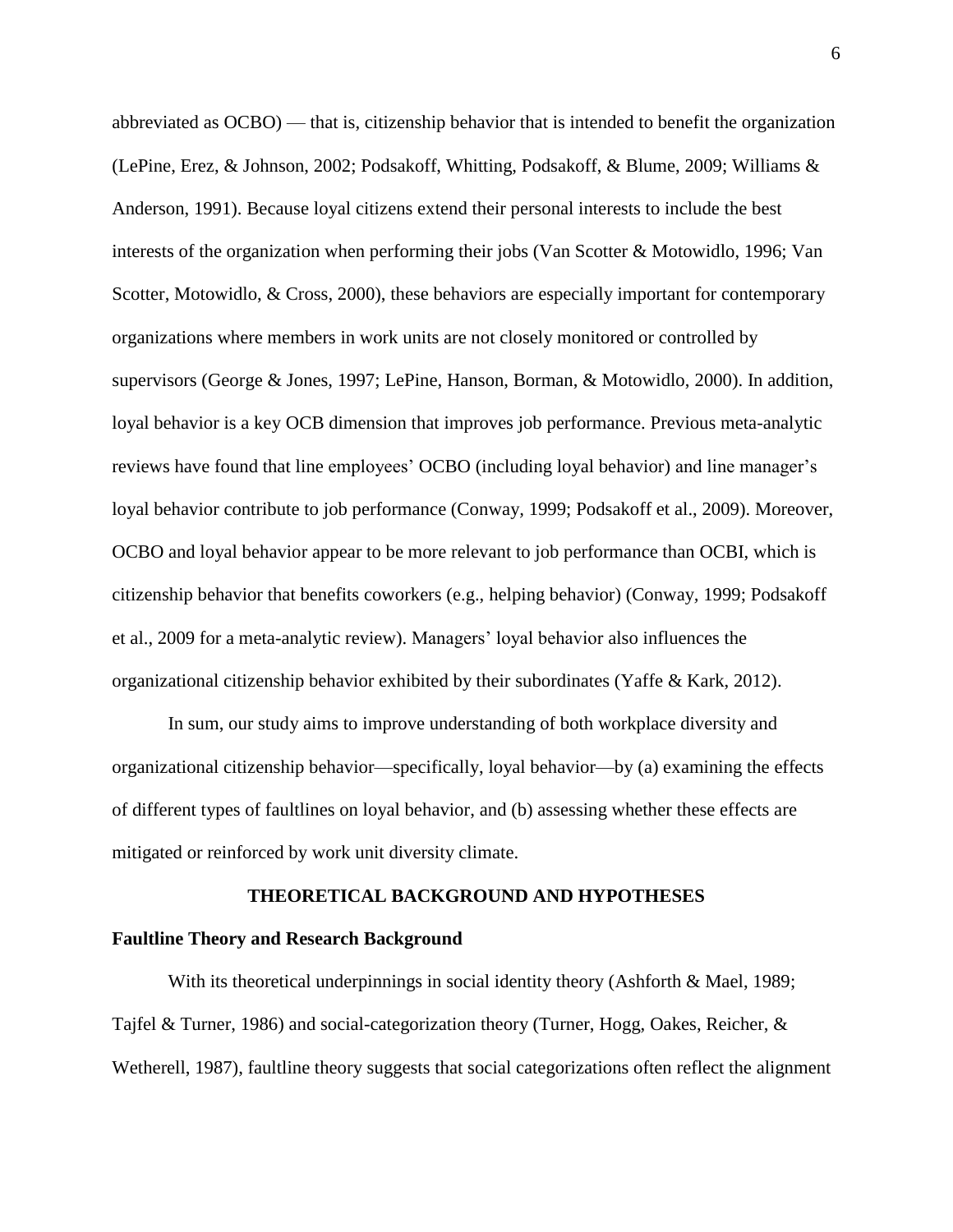of multiple demographic attributes in groups (Lau & Murnighan, 1998). Social categorization gives rise to interpersonal dynamics characterized by in-group favoritism toward people in the same social identity group and out-group discrimination against people in a different social identity group. Following this line of reasoning, some scholars have argued that faultlines (especially when they are formed based on relationship-related attributes such as age and gender) create and reinforce identity-based subgroups and invoke conflict between them (Carton & Cummings, 2012; Lau & Murnighan, 2005; Thatcher & Patel, 2011).

While previous research has focused mostly on the negative consequences of faultlines (e.g., Bezrukova et al., 2012; Homan, Greer, Jehn, & Koning 2010; Rico et al., 2012; Sawyer et al., 2006), some types of faultlines might be beneficial. For example, reviews of findings from studies investigating functional or occupational diversity teams have concluded that such diversity often contributes to improved work team performance (Jackson, Joshi & Erhardt, 2003; Joshi & Roh, 2009). Consistent with such findings, some faultline scholars have embraced the information processing perspective to suggests that faultlines grounded in task-related attributes associated with relevant knowledge and perspectives (e.g., function and tenure) might promote learning and improve performance (Gibson & Vermeulen, 2003; Homan et al., 2007).

The opposing theoretical arguments concerning social categorization and information processing are widely acknowledged in the literature, yet few faultline studies incorporate both perspectives. One exception is Bezrukova, Jehn, and Thatcher (2009), who examined the opposing influences of relationship- and task-related faultlines. Our study integrates prior diversity research and extends Bezrukova et al.'s (2009) study of faultlines by examining the influence of faultline strength for each of four specific attributes: gender, age, function, and tenure. More specifically, we investigate consequences associated with each of these types of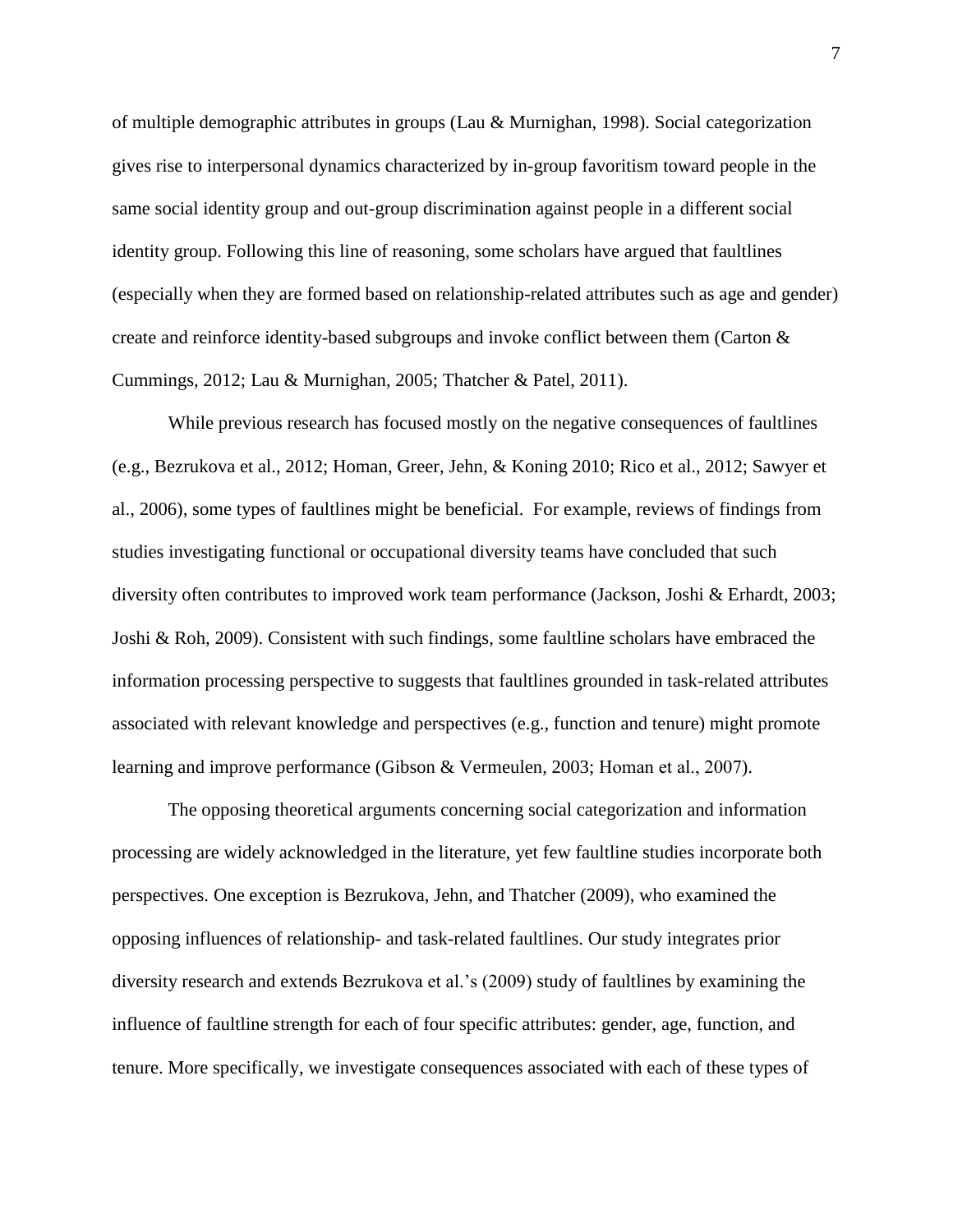faultlines and also evaluate the differential effects of multiple faultlines within work units.

Following the distinction between relationship- and task-related attributes established in the diversity literature (e.g., see Jackson, May & Whitney, 1995; Joshi & Roh, 2009), we treat gender and age as relationship-related attributes likely to be associated with distinct sociocultural values and perspectives; we treat tenure and function as task-related attributes associated with distinct of experiences and knowledge structures (Bezrukova et al., 2009; Carton & Cummings, 2012). Applying this terminology to faultlines, we refer to faultlines defined by gender or age as relationship-related faultlines and those defined by tenure or function as taskrelated faultlines. Thus, the *strength of relationship-related faultlines* is the extent to which potential subgroups are formed based on a relationship-related attribute (e.g. gender), whereas the *strength of task-related faultlines* is the extent to which potential subgroups are formed based on a task-related attribute (e.g. function). For example, *function faultline strength* refers to the degree of which employees from different functions are also similar on the attributes of gender, age, and tenure, such that *function* serves as the focal divide. That is, function faultline strength assesses the extent to which work unit members from different functional areas share other attributes. Accordingly, faultline strength for an attribute represents the potential for a work unit to crack into relatively homogenous subgroups based on that focal attribute.

#### **Relationship-related Faultline Strength and Loyal Behavior**

Relationship-related faultlines are likely to stimulate social categorization and create identity-based subgroups (Carton & Cummings, 2012). Individuals in a subgroup of a unit with strong relationship-related faultlines will develop subgroup identities when they are dissimilar to those in other subgroups (e.g., a subgroup of older women versus one of younger men). Attributes are shared among the members of identity-based subgroups can become more clearly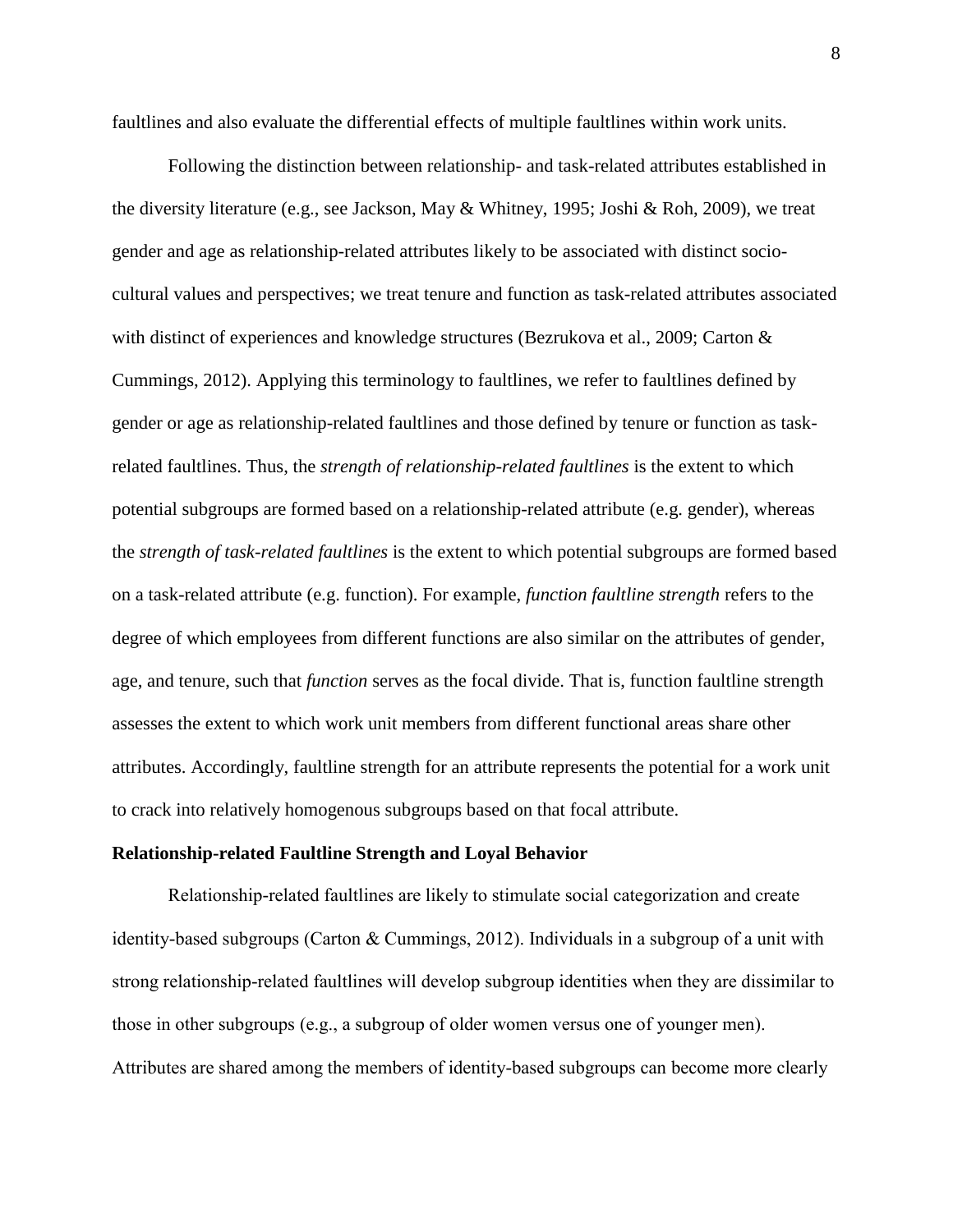visible and salient (Jiang, Jackson, Shaw & Chung, 2012). Shared social identities among ingroup members may contribute to ingroup bias and intergroup inequality, for subgroup members often regard their ingroup as superior to outgroups and favor them over outgroup members. Such ingroup favoritism may lead individuals in each identity-based subgroup to feel they are unfairly treated or discriminated against by other identity-based subgroups (Ashforth  $\&$ Mael 1989; Brown, 2000). As a result, individuals in work units with strong relationship-related faultlines may experience more conflict and hostility (Bezrukova et al., 2009). On the contrary, when characteristics in subgroups are not aligned (e.g., a female subgroup with mixed age versus a male subgroup with mixed age), individuals' perceived inclusion in, or dependence on, particular social subgroups will be weaker as subgroup identities are submerged (Crisp  $\&$ Hewstone, 2007; Turner, Oakes, Haslam, & McGarty, 1994). Hence, conflict between subgroups may be greater when multiple characteristics are aligned (i.e., higher faultline strength) than when there are cross-cutting category dimensions (i.e., lower faultline strength) because the latter may reduce identity salience (Crisp & Hewstone, 2007; Polzer et al., 2006).

Conflict caused by strong relationship-related faultlines may lead the work unit to be less cohesive (Molleman, 2005), i.e., if work unit members feel weak attachment and identify less with the unit, they may feel less motivated to invest extra effort for the sake of their work unit (Chattopadhyay, 1999; Lavelle, Brockner, Konovsky, Price, Henley, Taneja, & Vinekar, 2009; Van der Vegt et al., 2003). On the contrary, members of work units with weak relationshiprelated faultlines are less likely to form identity-based subgroups, and thus experience less conflict and are more likely to perceive their work units as collective entities (Van der Vegt et al., 2003), which encourages them to engage in loyal behavior. Extending this logic, we propose:

*Hypothesis 1. Relationship-related faultline strength (i.e. gender and age faultline*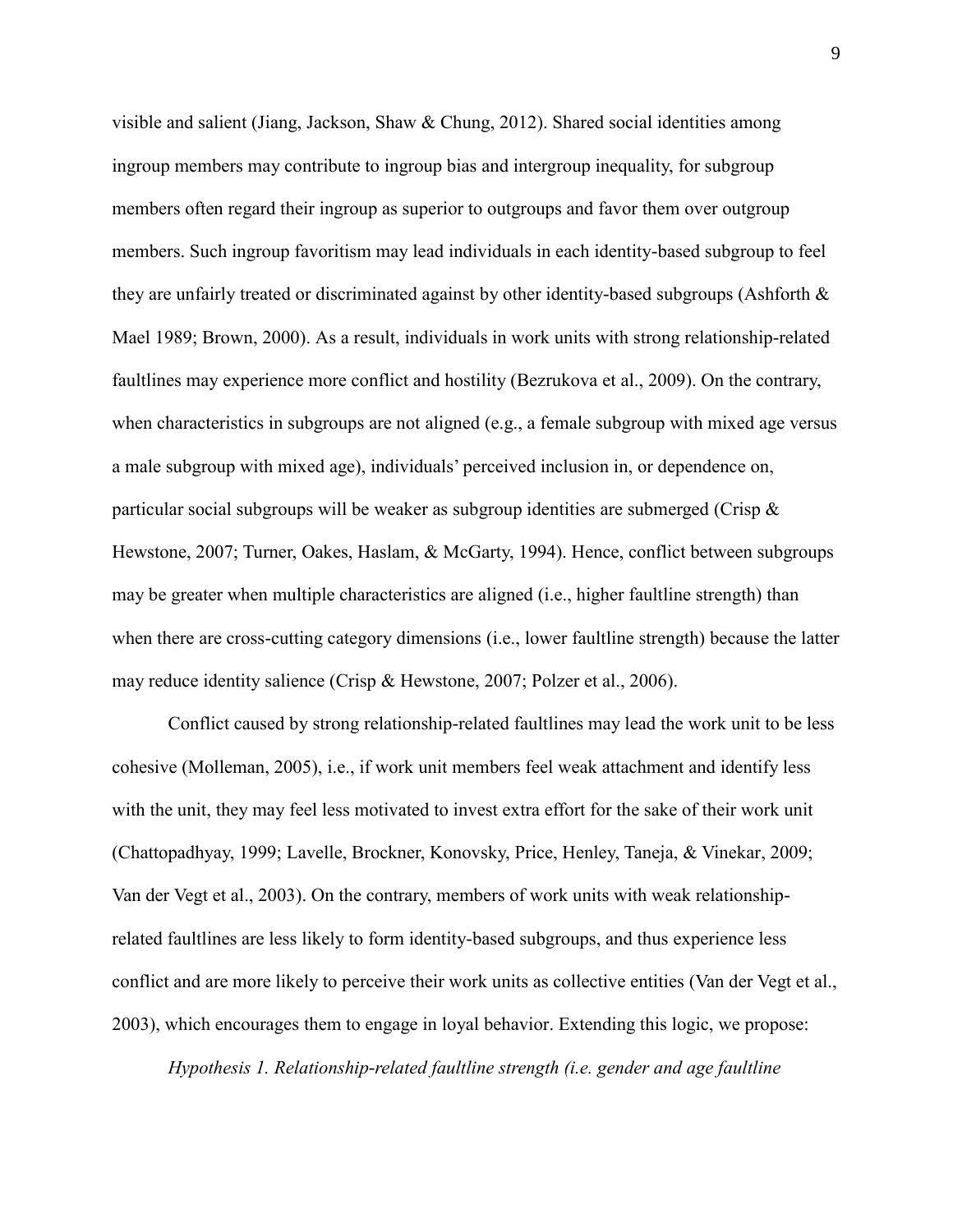*strength) in work units is negatively related to managerial employees'loyal behavior.* 

### **Task-related Faultline Strength and Loyal behavior**

Task-related faultlines are likely to trigger the formation of knowledge-based subgroups whose members hold differing shared cognitive schemas (Carton & Cummings, 2012). The information processing perspective (Tushman, 1977) suggests that individuals in work units with strong task-related faultlines may be exposed to various cognitive resources and information (Harrison & Klein, 2007). Even if members in a particular knowledge-based subgroup feel different from members in other knowledge-based subgroups, their differences are less likely to stimulate social categorization (Carton & Cummings, 2012; Van Knippenberg, De Deru & Homan, 2004). Instead, task-related faultlines may make problem-solving easier and improve the group's task performance for several reasons. First, knowledge-based subgroups may function as cohesive cohorts of individuals whose shared expertise means they anticipate receiving support from each other (Gibson & Vermeulen, 2003). Second, due to such anticipated support, subgroup members in work units with strong task-related faultlines may more readily express opinions and share knowledge with members in other subgroups (Nemeth & Goncalo, 2005); such exchanges encourage creativity and healthy debate (Bezrukova et al., 2009; Carton & Cummings, 2012; Gibson & Vermeulen, 2003), promoting team learning and performance (Gibson & Vermeulen, 2003; Jiang et al., 2012; Van Knippenberg et al., 2004). Third, work unit members are likely to value members of knowledge-based subgroups who have access to unique resources outside the work unit (Chung & Jackson, 2013), rather than viewing them as socially detached identity groups. Rather than feeling resistance toward different knowledge-based subgroups, all members should value the distinct knowledge, perspectives and resources they can contribute.

When employees believe their work unit has diverse knowledge and information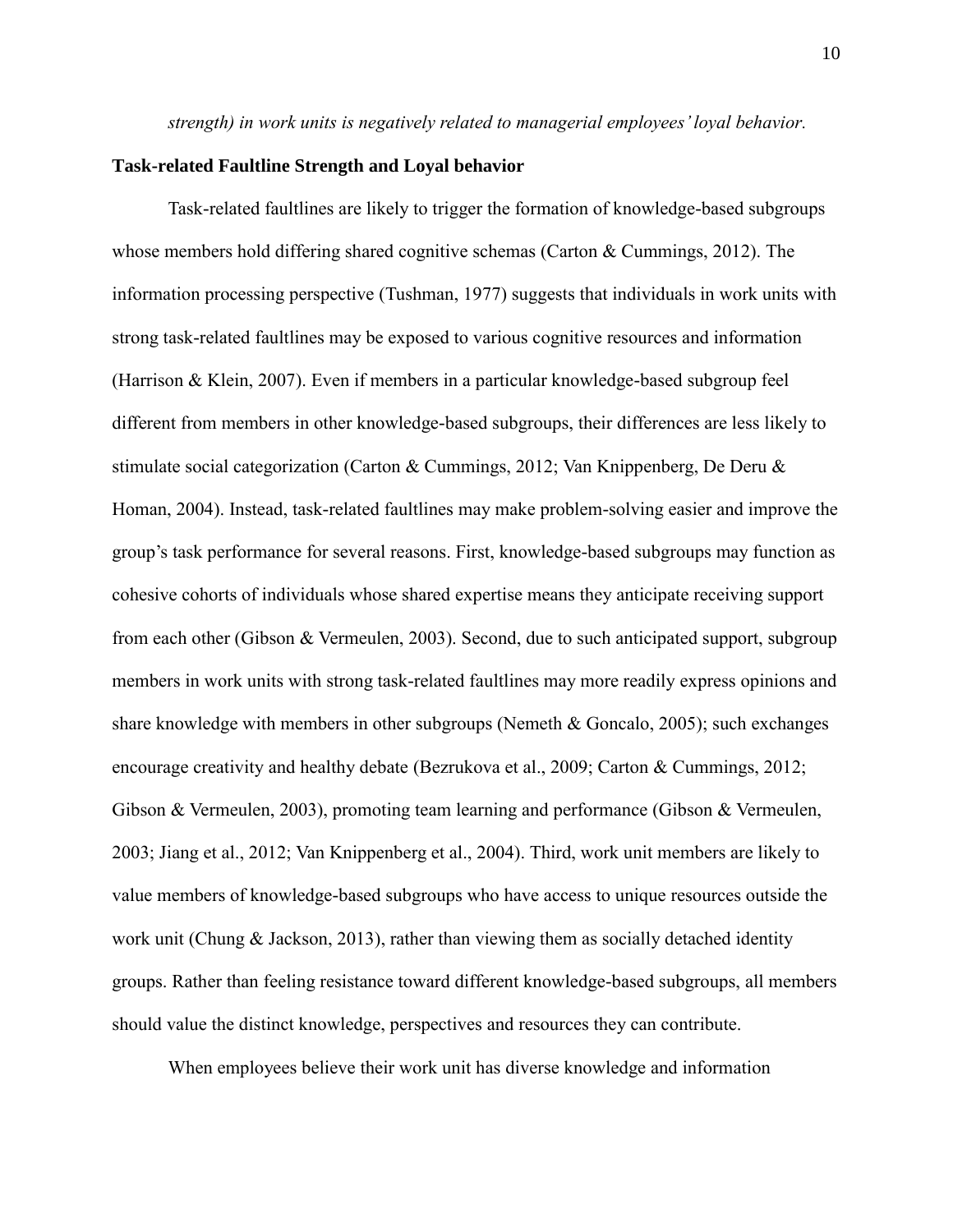available, confidence in their ability to perform effectively is also likely to be enhanced. And believing that they can do well, they are likely to exert extra effort to perform their tasks (Organ, Podsakoff, & MacKenzie, 2006). Since individuals who perceive themselves as capable of performing difficult tasks expect success from their own actions, they are likely to volunteer for tasks beyond their job duties and increase effort and persistence to pursue tasks (Beauregard, 2012; Morrison & Phelps, 1999; Speier & Frese, 1997). In addition, because a work unit with strong task-related faultlines is likely to provide a learning-oriented social context for work unit members, they are more likely to recognize the opportunities available for them for growing their talents by, for example, engaging in loyal behaviors like performing tasks beyond their job duties and volunteering for projects that may benefit the organization. Thus, we propose:

*Hypothesis 2. Task-related faultline strength (function and tenure faultline strength) in work units is positively related to managerial employees'loyal behavior.* 

#### **Diversity Climate and Loyal behavior**

Organizational climate, which refers to members' shared perceptions and cognitive evaluations of formal and informal organizational policies, practices, and procedures and the kinds of behaviors that are rewarded, supported and expected in a work setting (Reichers & Schneider, 1990; Schneider, 1990), is a multi-dimensional construct with different foci or targets (e.g., climate for safety, climate for ethics) (James, Choi, Ko, McNeil, Minton, Write, & Kim, 2008). Our focus in this study is an organization's diversity climate*.*

Employees' collective perceptions of diversity climate can influence their affective and behavioral outcomes (Cox, 1994). The degree to which an organization fairly treats and includes employees from all social groups is a major concern among employees (Herdman & McMillan-Capehart, 2010).Employees who perceive an organization as having a more supportive diversity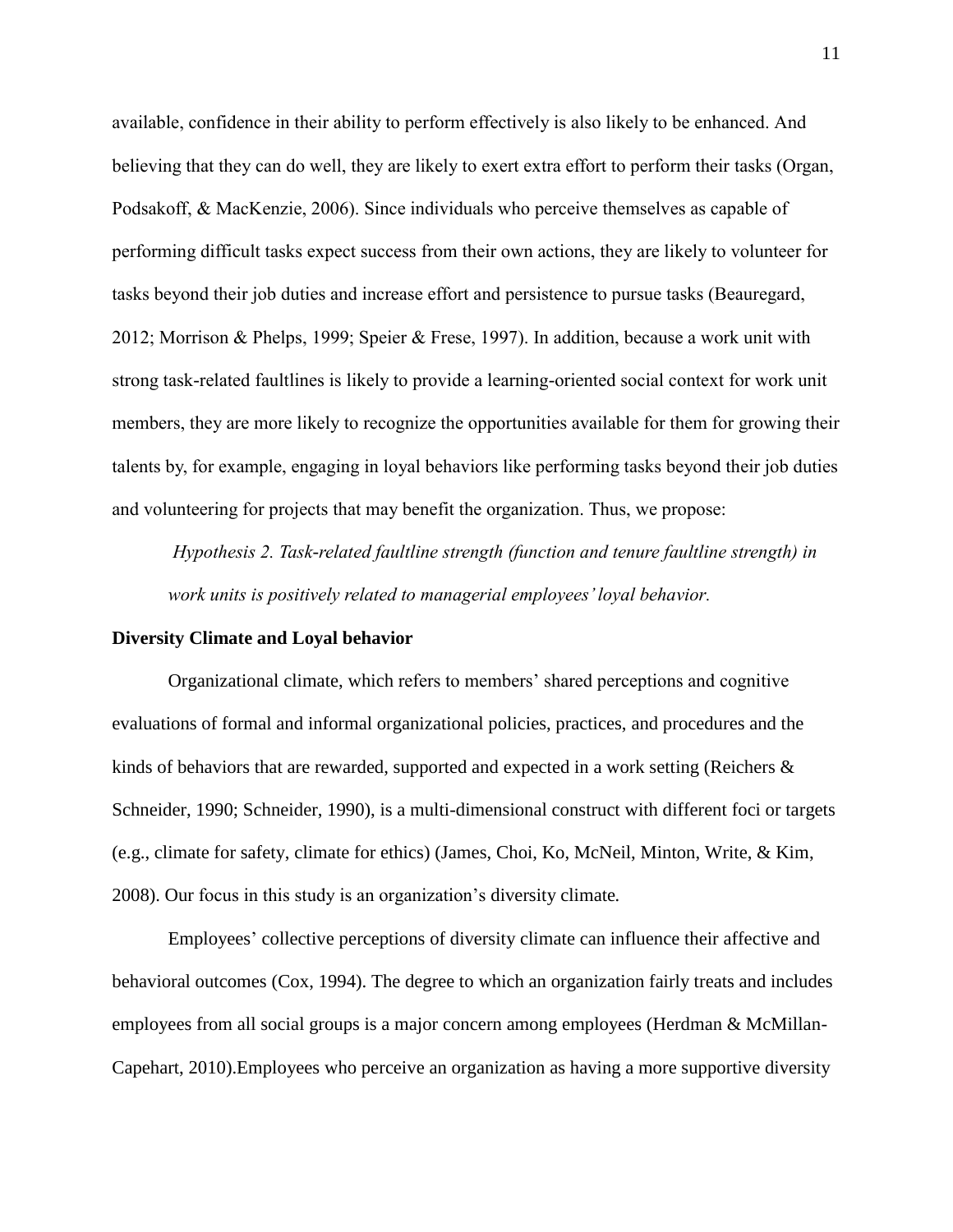climate are more likely to be emotionally attached to the organization (Gonzalez & Denisi, 2009; McKay et al., 2007). Such emotional attachment is likely to be accompanied by greater devotion to their jobs. In addition, a supportive diversity climate signals that all employees have equal opportunities to succeed, thereby alleviating tensions among employees from diverse social groups (McKay, Avery, & Morris, 2009), enhancing morale (Podsakoff, MacKenzie, Paine, & Bachrach, 2000) and promoting work motivation (Hicks-Clarke & Iles, 2000), all of which increase employees' willingness to voluntarily engage in tasks beyond stated job requirements. Employees who feel valued and included regardless of their demographic attributes identify more strongly with their organizations and are more satisfied with their jobs (Cox, 1994), which increases their willingness to contribute beyond the call of duty (Podsakoff et al., 2000).

Although prior research provides ample theoretical rationale to support the relationship between diversity climate and loyal behavior, we found only indirect empirical evidence of such a relationship: Gonzalez and DeNisi (2009) found that perceived organizational effort to support diversity was associated with procedural justice perceptions and citizenship behaviors. Such evidence suggests that employees working in organizational units with more supportive diversity climates may be inclined to exert more loyal behavior for the benefit of the organization compared to employees in units with less supportive diversity climates. Therefore, we propose:

*Hypothesis 3. Diversity climate in a work unit is positively related to managerial employees'loyal behavior.* 

#### **Interaction between Relationship-related Faultline Strength and Diversity Climate**

The presence of relationship-related faultlines may not always elicit intergroup bias to the same extent: some contexts may reduce the salience of social identities and help alleviate the problems associated with faultlines (Jehn & Bezrukova, 2010). If dormant faultlines are relevant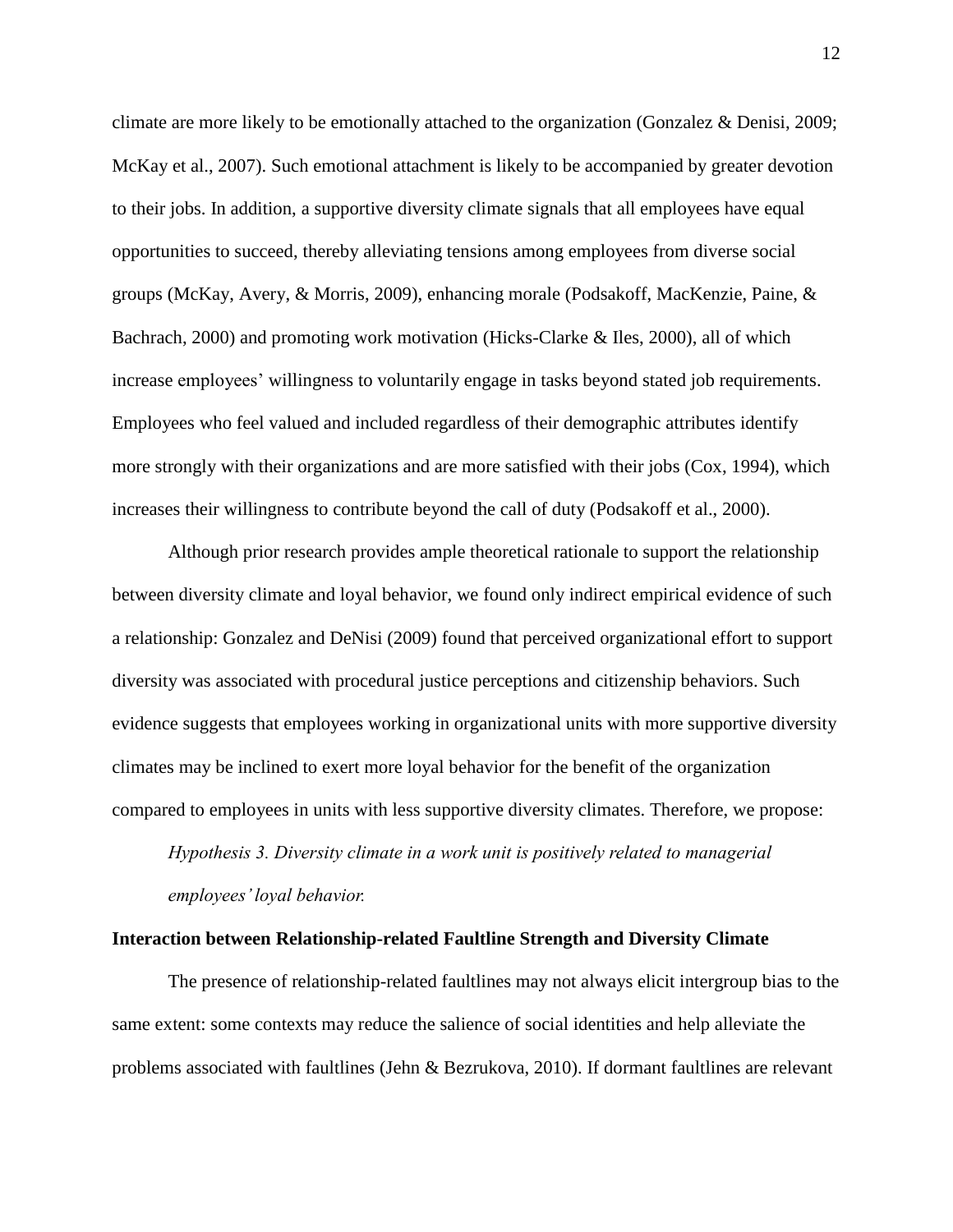to the group context, individuals are more likely to activate dormant faultlines by recognizing both the similarity of those within their subgroup and the dissimilarity that exists between subgroups (Lau & Murnighan, 1998). On the contrary, if demographic attributes are not relevant to the context, faultlines may hibernate and have no observable consequences for the work unit (cf., Pearsall et al., 2008). Thus, when activated by context, faultlines may have either positive or negative consequences; and alternatively, contextual conditions may suppress the activation and resulting consequences of dormant faultlines (Lau & Murnighan, 1998).

We argue that the diversity climate of a work unit is a contextual condition that can promote or inhibit the salience of social identities thereby activating or suppressing relationshiprelated faultlines. Intergroup biases are more likely to influence job behaviors in work contexts that draw attention to group memberships, elicit social comparisons and heighten the salience of intergroup differences (Chrobot-Mason et al., 2009; Ely & Thomas, 2001; Turner et al., 1994). Social identity salience is stronger when diversity climates are not equally supportive to all employees. For example, based on their interviews with employees in multiple countries, Chrobot-Mason et al. (2009) identified differential treatment of different social groups (e.g., providing unequal opportunity) as the most significant trigger of group polarization and social identity conflicts. In work units with less supportive diversity climates, intergroup comparisons on demographic attributes may be more likely (Gonzalez & DeNisi, 2009), exacerbating faultline dynamics, reinforcing within-subgroup favoritism and between-subgroup conflict (Choi & Sy, 2010), and discouraging people from voluntarily engaging in activities that are not prescribed job duties. Conversely, if the work unit climate is supportive to all social groups, activation of relationship-related faultlines is less likely. When employees believe that their organization values differing viewpoints, backgrounds, and insights, the workplace context favors social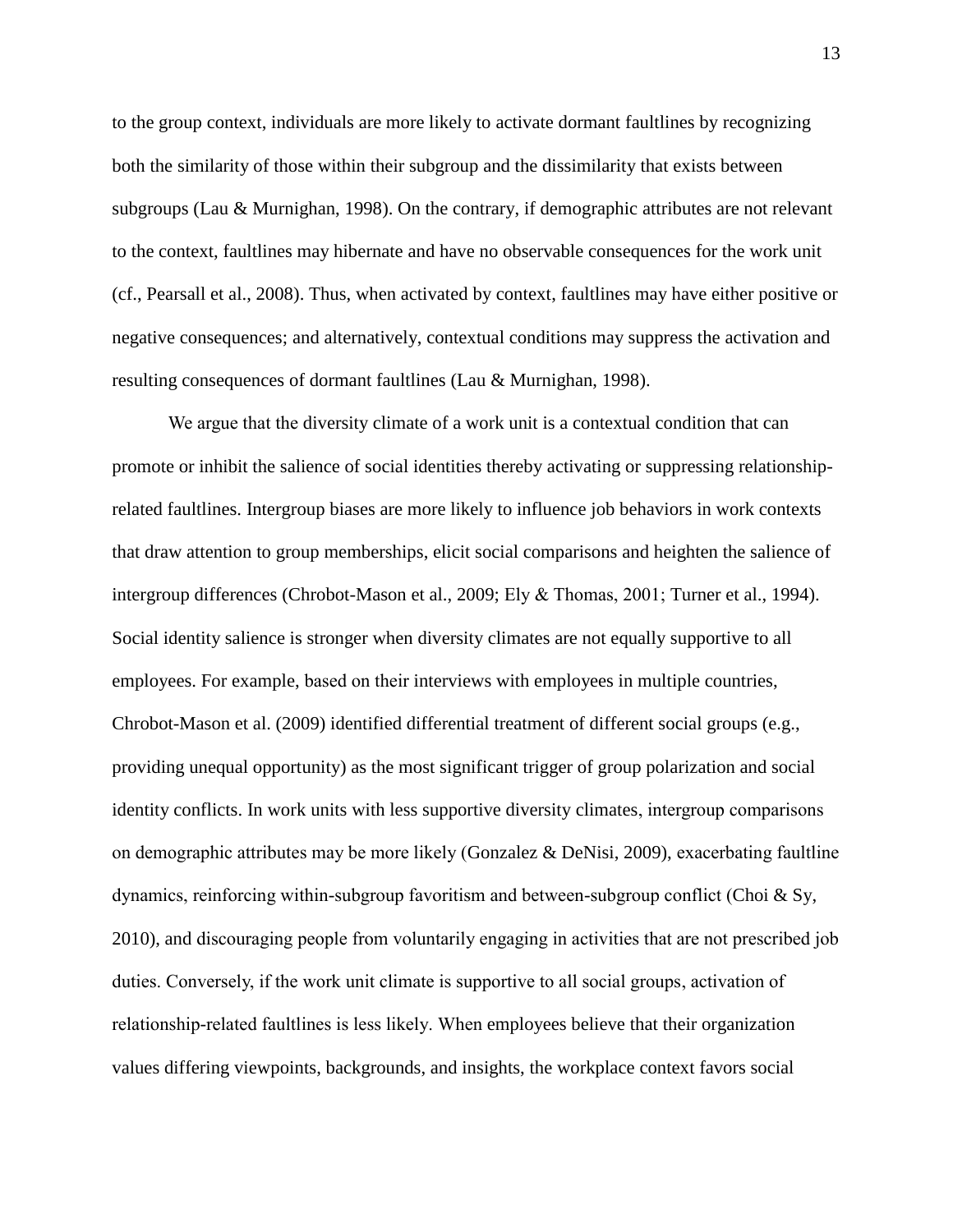integration and is less conducive to social categorization, in-group bias, and intergroup conflict (Gonzalez & Denisi, 2009). If employees have felt discriminated against in the past perceive their organization is making efforts to support diversity, perceptions of neutrality can be restored (Triana & Garcia, 2009). Consistent with this line of reasoning, we propose:

*Hypothesis 4. Work unit diversity climate will moderate the relationship between work unit relationship-related faultline strength and managerial employees'loyal behavior. Specifically, the negative relationship between relationship-related faultline strength and managerial employees' loyal behavior will be weaker in work units with more supportive (as compared to less supportive) diversity climates.* 

#### **Interaction between Task-related Faultline Strength and Diversity Climate**

In work units with stronger task-related faultlines (reflecting differences in tenure and functional areas), greater information processing may occur in conjunction with social categorization. Task-related attributes correspond to knowledge and experience as well as being the basis for social identities (Van Knippenberg et al., 2004). For example, members in a work unit who have long organizational tenure may share work experiences and memories and are likely to interact with each other more often than with relatively new members because their similarities create feelings of greater mutual attraction (Byrne, 1971). Attribute similarity within subgroups is the defining feature of homophilious networks and accounts for the ease of communication, greater degree of trust, and predictability of behaviors and attitudes that characterize such networks (Chung & Jackson, 2013; Ibarra, 1992; McPherson, Smith-Lovin, & Cook, 2001). Thus, in a work unit with strong task-related faultlines, greater attribute similarity within subgroups may strengthen task-related social identities and generate intergroup bias. At the same time, strong task-based faultlines may facilitate information processing because diverse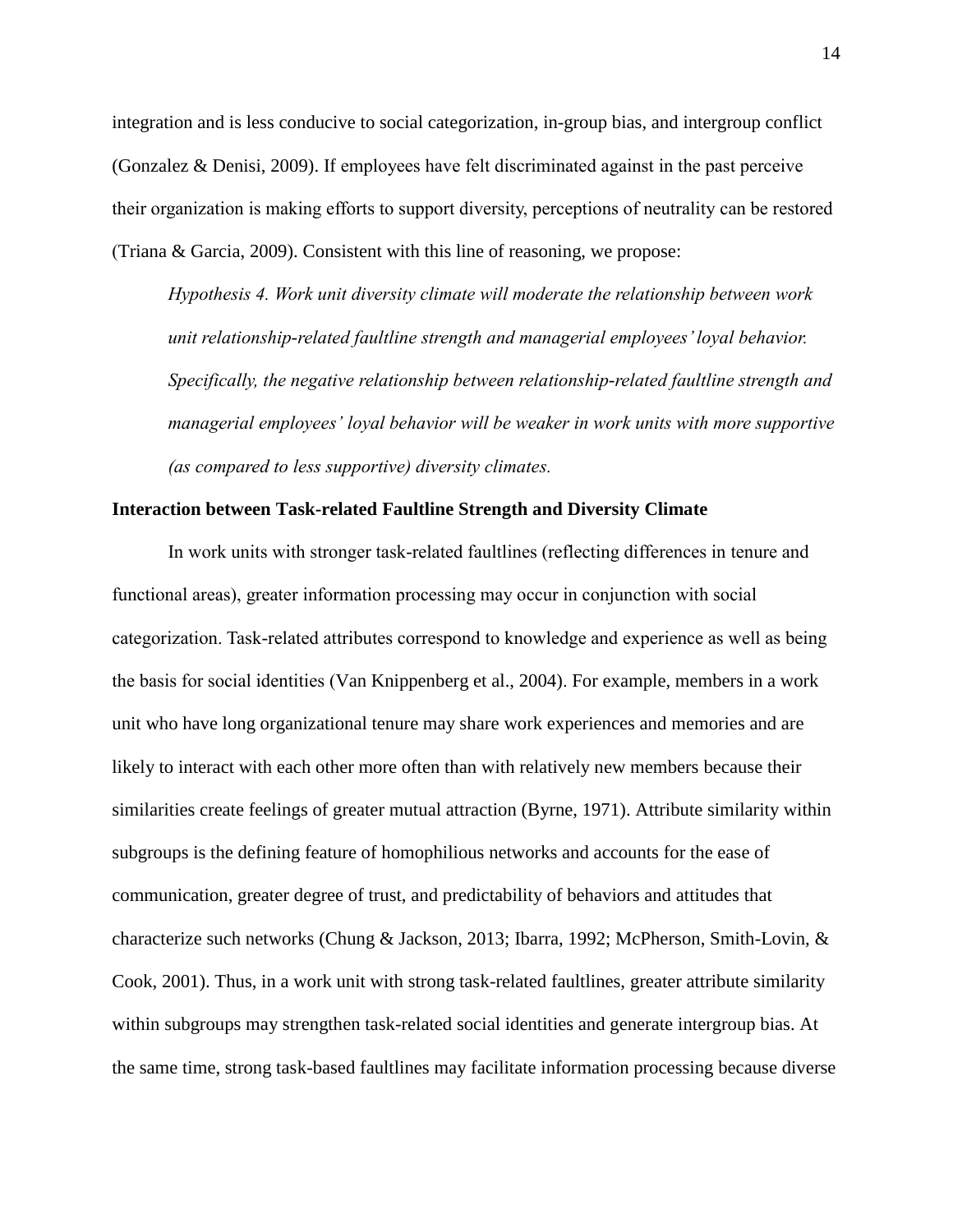knowledge and experience are available in the work unit. In such work units, the influence of task-related faultlines on work outcomes may depend on the extent to which a work context stimulates social categorization or information processing. For example, if an organization requires a work unit to engage in creative idea generation and problem solving and to produce high quality decision making, information-processing is more likely to occur than social categorization (Van Knippenberg et al., 2004). However, if a work context benefits some taskbased subgroups (e.g., people who have longer tenure) more than the other subgroups (e.g., people who have shorter tenure), social categorization is more likely to be stimulated.

Following this logic, we argue that task-related social identities are more salient when employees feel that people from different backgrounds are not treated equally. The likely consequences of heightened identity salience include greater intergroup conflict, less information elaboration (i.e., exchange) and diminished resource exchange. When the diversity climate is less supportive, the disruptive effects of social categorization processes are more likely and the potential positive benefits of task-related faultlines are less likely to be realized (Van Knippenberg et al., 2004). Conversely, supportive diversity climates suppress social categorization processes and muffle intergroup bias, which enables the elaboration of information and resource sharing and improves the ability of employees to perform their required duties. Less time is needed to resolve conflicts and more time and energy enable employees to go beyond what is required. Such conditions are likely to instill more positive feelings about the work units and encourage employees to engage in behaviors that benefit the organization.

We found no prior investigations of the moderating role of diversity climate on the relationship between task-related faultlines and loyal behavior, but findings of one study (Homan et al., 2007) indirectly corroborate our argument. Using an experimental design in a laboratory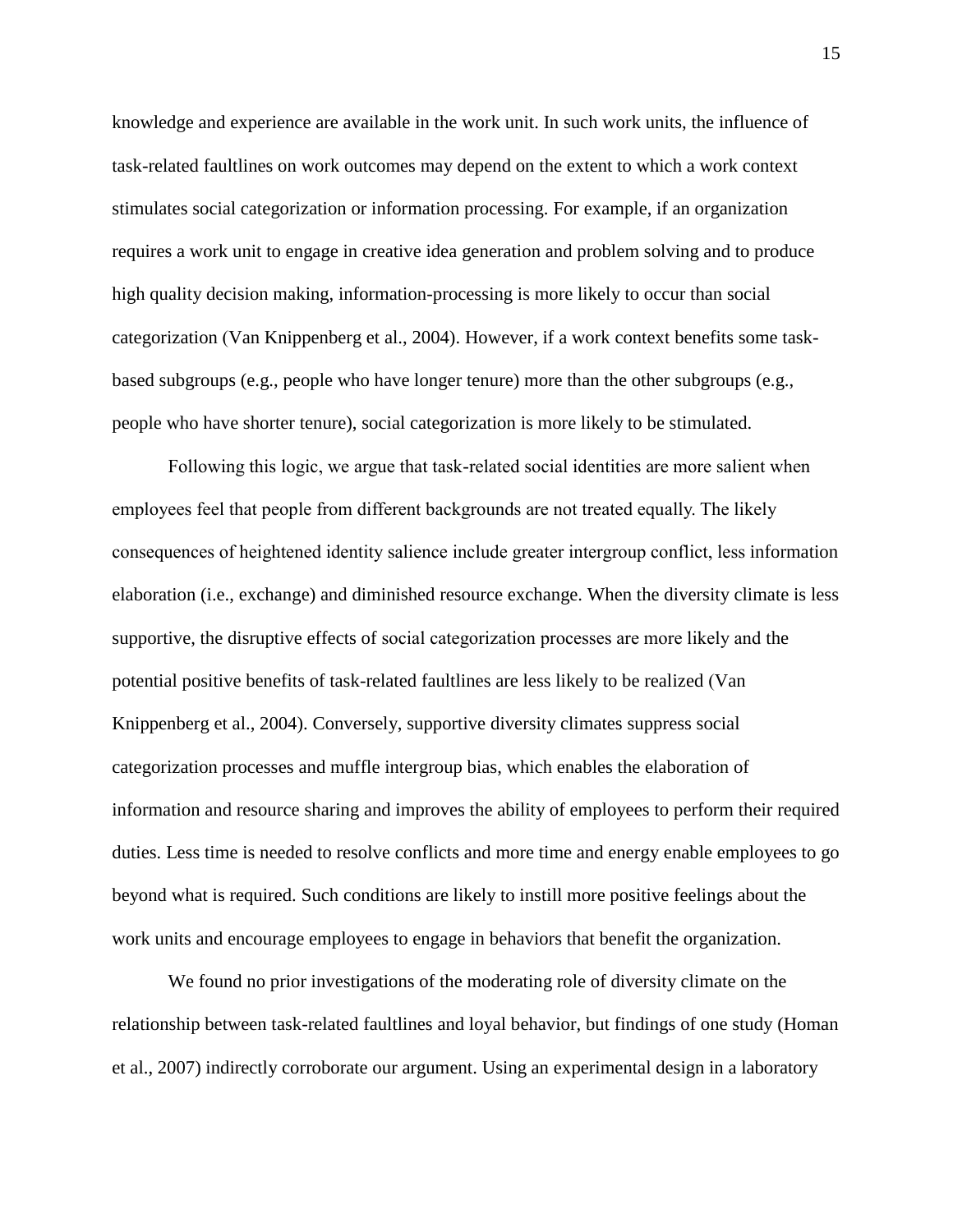setting, Homan et al. found that teams with heterogeneous information performed better than teams with homogeneous information when they had pro-diversity beliefs. Therefore, building upon and extending prior research, we propose that:

*Hypothesis 5. Work unit diversity climate moderates the relationship between work unit task-related faultline strength and managerial employees' loyal behavior. Specifically, the positive relationship between task-related faultline strength and managerial employees' loyal behavior will be stronger in work units with more supportive (as compared to less supportive) diversity climates.* 

#### **METHOD**

### **Sample and Data Collection<sup>2</sup>**

 $\overline{a}$ 

To test our hypotheses, we collected data from managerial employees working in a *Fortune* 500 global manufacturer of consumer durable goods who completed an anonymous online survey as part of the company's annual method for assessing employee attitudes. The survey was administered to employees working in 130 work units distributed in 22 countries by an external vendor hired by the company. A professional translation service company translated the original English-language survey into local languages, except where English was used as the official business language. To ensure translation accuracy, survey items were reviewed by local managers with 3 or more years of experience in the company who were fluent in both English and the local language.

For managerial employees, the response rate was  $90\%$  (N = 2,878). Of these, we

<sup>&</sup>lt;sup>2</sup> The data for the current paper came from a large dataset ( $N = 12,604$  observations from 130 facilities of a multinational company). Another study, by Liao and Subramony (2008), used part of this large data set, and its final sample included 4,299 employees and 403 senior-level leaders from 42 facilities. The current study only targeted managerial employees and the final sample contained 1,652 line managers from 76 work units. Only five control variables (i.e., the number of employees in the facility and Hofstede's four country culture dimensions) have been used in both Liao & Subramony (2008) and the current paper; and there is no other overlap between these two studies in terms of theory, hypotheses, or studied variables.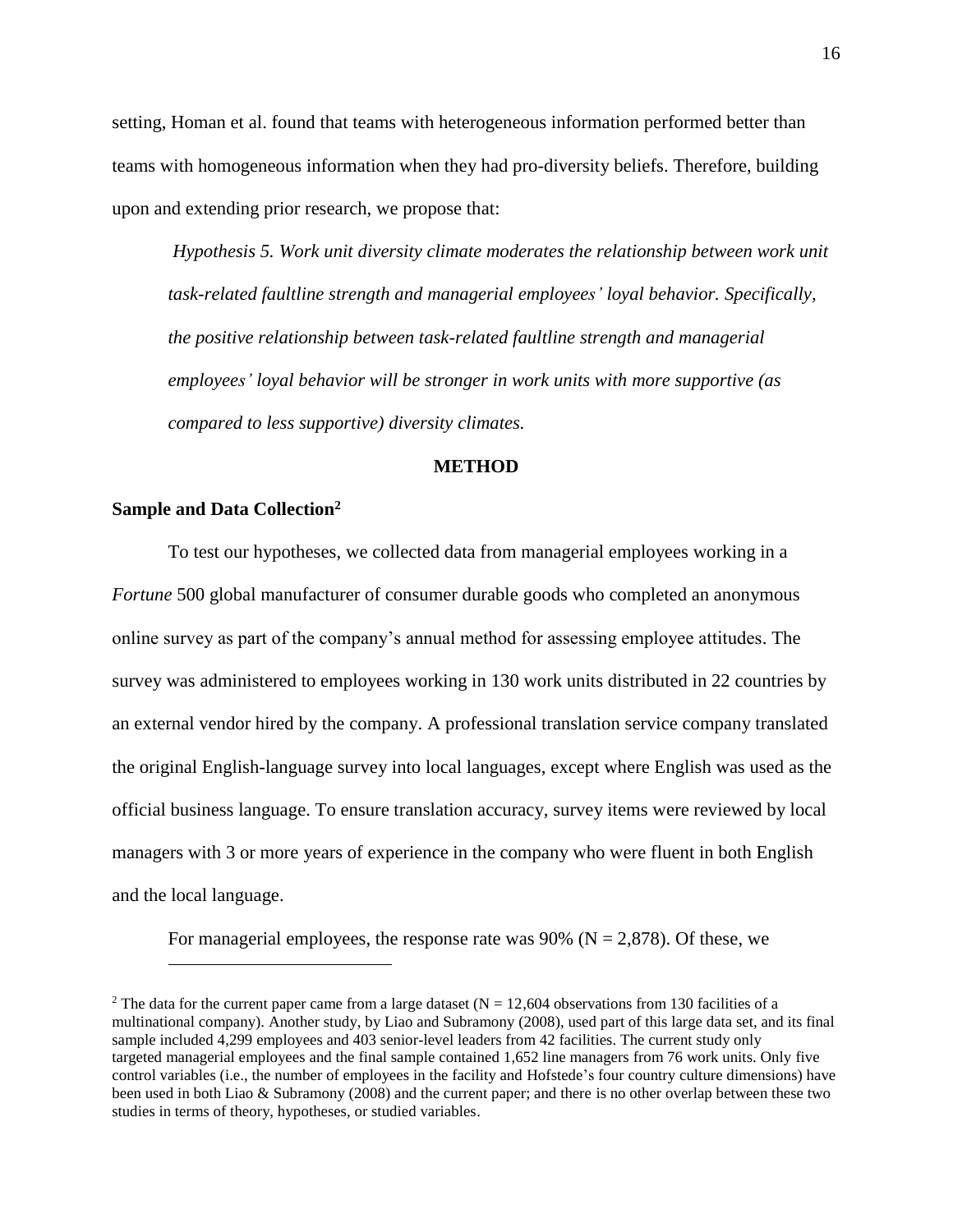excluded managers with no supervisory duties and the senior managers who led work units in order to minimize variance due to differences in job responsibilities. We also excluded work units with fewer than three respondents in order to increase the reliability of our unit-level measures and we removed two influential outliers of work units based on the Cook's distance results. Deleting respondents for these reasons and due to incomplete data yielded a final sample of 1,652 managerial employees in 76 work units distributed across 22 countries, as follows (values in parentheses indicate number of work units): Australia (1), Belgium (1), Brazil (4), Canada (1), China (4), Finland (1), France (2), Germany (4), India (14), Ireland (1), Italy (6), Mexico (5), Morocco (1), Norway (1), Poland (2), Slovakia (1), South Africa (1), Spain (1), Sweden (3), Switzerland (1), United Kingdom (1), and United States (20). The number of managerial employees per work unit ranged from 3 to 108 ( $M = 22.59$ ), averaging 33% of a units' total employees. The average number of employees supervised by a manager is  $3.06$  (SD =  $3.28$ ).

In addition, we collected supplemental data from 257 working adults in order to assess the validity of our loyal behavior and diversity climate measures. For the validation study, undergraduate and graduate students in four business classes in 3 universities in the US were asked to complete a survey (only if they are currently working) and/or forward an invitation email to their employed friends or coworkers (response rate: approximately 55%). The validation survey included the items used by our sample company to measure loyal behavior and diversity climate as well as items from other existing measures of loyal behavior and diversity climate.

## **Measures**

*Loyal behavior.* Respondents in our primary sample rated their loyal behavior on a 5 point scale  $(1 =$  strongly disagree,  $5 =$  strongly agree) for three items developed by the company's survey vendor that cover the theoretical domain of loyal behavior as defined by Van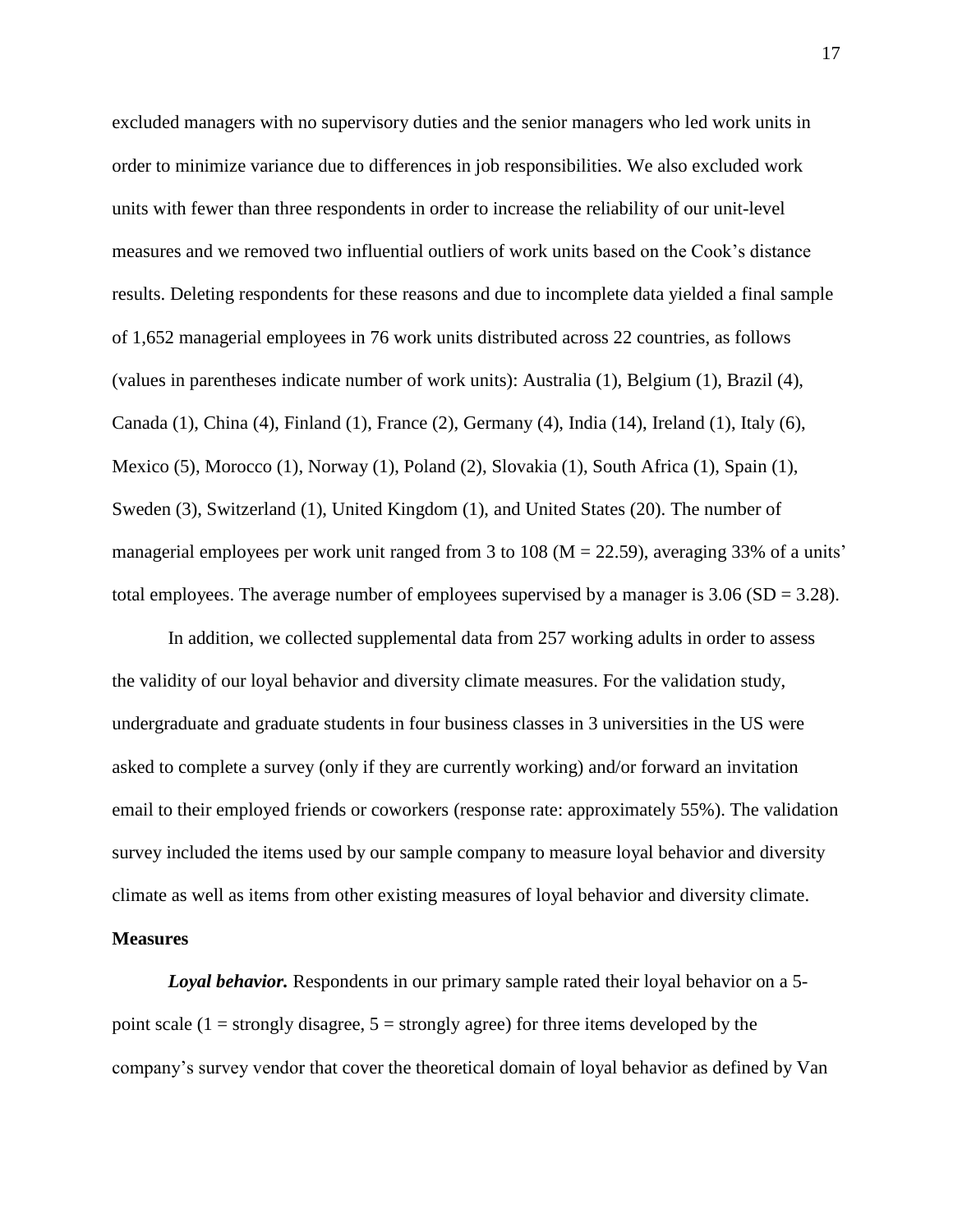der Vegt et al. (2003): (1) "I always do more than what is expected by my supervisor in my job", (2) "In my extra time, I often work on things that can help this organization", and (3) "I always volunteer for projects that are likely to help this organization" (Cronbach's alpha = .71).

Data obtained from our supplemental sample provided evidence of convergent validity: the correlation between our measure and an alternative measure of loyal behavior used by Van der Vegt et al. (2003) was substantial and significant (*r* = .63, *p* < .001). To establish discriminant validity, we examined the correlation between scores for our loyal behavior measure and the helping behavior measure by Van der Vegt et al. (2003). As expected, the correlation between these two theoretically related yet distinct constructs was positive and significant  $(r = .43, p < .01)$  and also significantly lower than the correlation between the two alternative measures of loyal behavior  $(z = 3.17, p < .01)$ . Further, consistent with the guidelines offered by Anderson and Gerbing (1988), we determined that the 95% confidence interval for the correlation between loyal behavior and helping behavior did not contain the value of 1, providing additional evidence of discriminant validity for our measure of loyal behavior.

To further establish measurement validity, we conducted a confirmatory factor analysis (CFA) using LISREL 8.8. Included in this analysis were measures of loyal behavior developed for this study and helping behavior (Van der Vegt et al., 2003). Following Anderson and Gerbing's (1988) recommendation, we specified a two-factor measurement model (loyal behavior and helping) with a covariance matrix. To evaluate overall model fit, we considered the comparative fit index (CFI) and the standardized root mean squared residual (SRMR) together as recommended by Hu and Bentler (1999) and the incremental fit index (IFI) recommended by Gerbing and Anderson (1993). The CFA results provided clear evidence of convergent validity; all factor loadings were significant ( $p < .001$ ) and corresponded to the appropriate underlying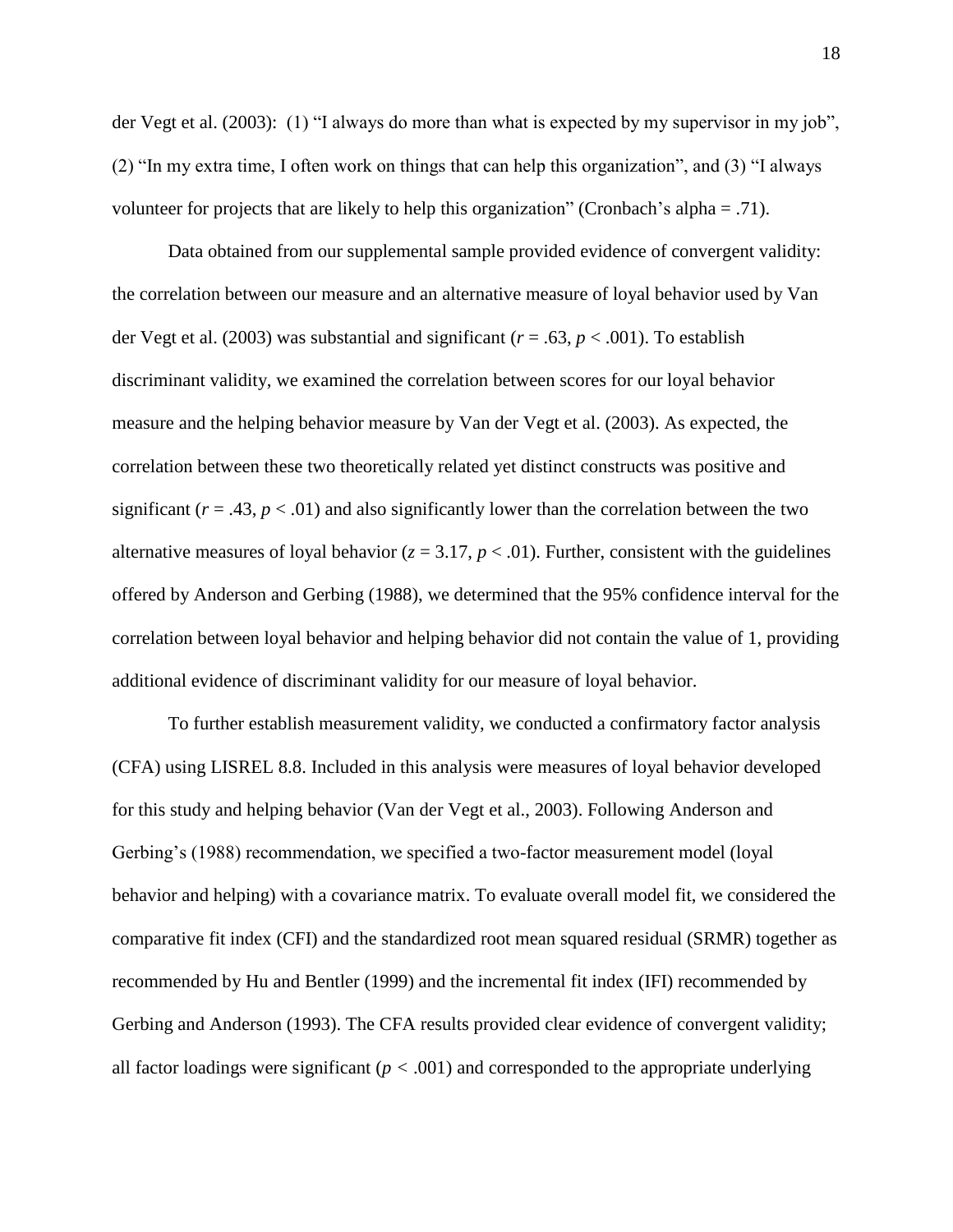constructs. Factor loading values ranged from .69 to .84 for loyal behavior and from .72 to .84 for helping behavior. The CFA results also provided clear evidence of discriminant validity: Fit statistics for the one-factor model indicated a poor fit  $(x_{[df=14]}^2 = 286.70; CFI = .79; IFI = .79;$ SRMR = .14) while those for the two-factor model indicated fairly good fit  $(x_{[df=13]}^2 = 74.13;$  $CFI = .95$ ; IFI = .95; SRMR = .05); the two-factor model fit the data significantly better than the one-factor model  $(\Delta x_{[df=1]}^2 = 212.10, p < .001)$ .

*Faultline strength.* For each work unit, we calculated four faultline strength indices following the procedure described by Shaw (2004) and using the SAS program developed by Chung, Shaw, and Jackson (2006). Consistent with previous work (Bezrukova et al., 2009; Carton & Cummings, 2012), gender faultline strength and age faultline strength were used as measures of relationship-related faultlines, and tenure faultline strength and function faultline strength were used as measures of task-related faultline strength.

Consistent with faultline theory and Shaw's (2004) recommended procedure, we used categorical indicators of demographic attributes when calculating faultline strength. We used the company-determined categories of gender, age and tenure as they appeared in the survey: gender (male and female), age (less than 30 years old, 30 to 44 years old, and 45 or older), and tenure (less than 2 years, 2 to 5 years, 5 to 10 years, 10 to 20 years, and 20 or more years). For function, we relied on expert judgments made by two industrial-organizational psychologists and one strategic management scholar, who assigned specific jobs to three categories: service roles (sales, marketing, and customer service jobs), production roles (manufacturing, supply chain, and production jobs), and support roles (human resources, finance, and law).

A faultline strength score indicates the degree to which members in the work unit can be arranged into potential subgroups based on the target attribute (e.g., gender). The score reflects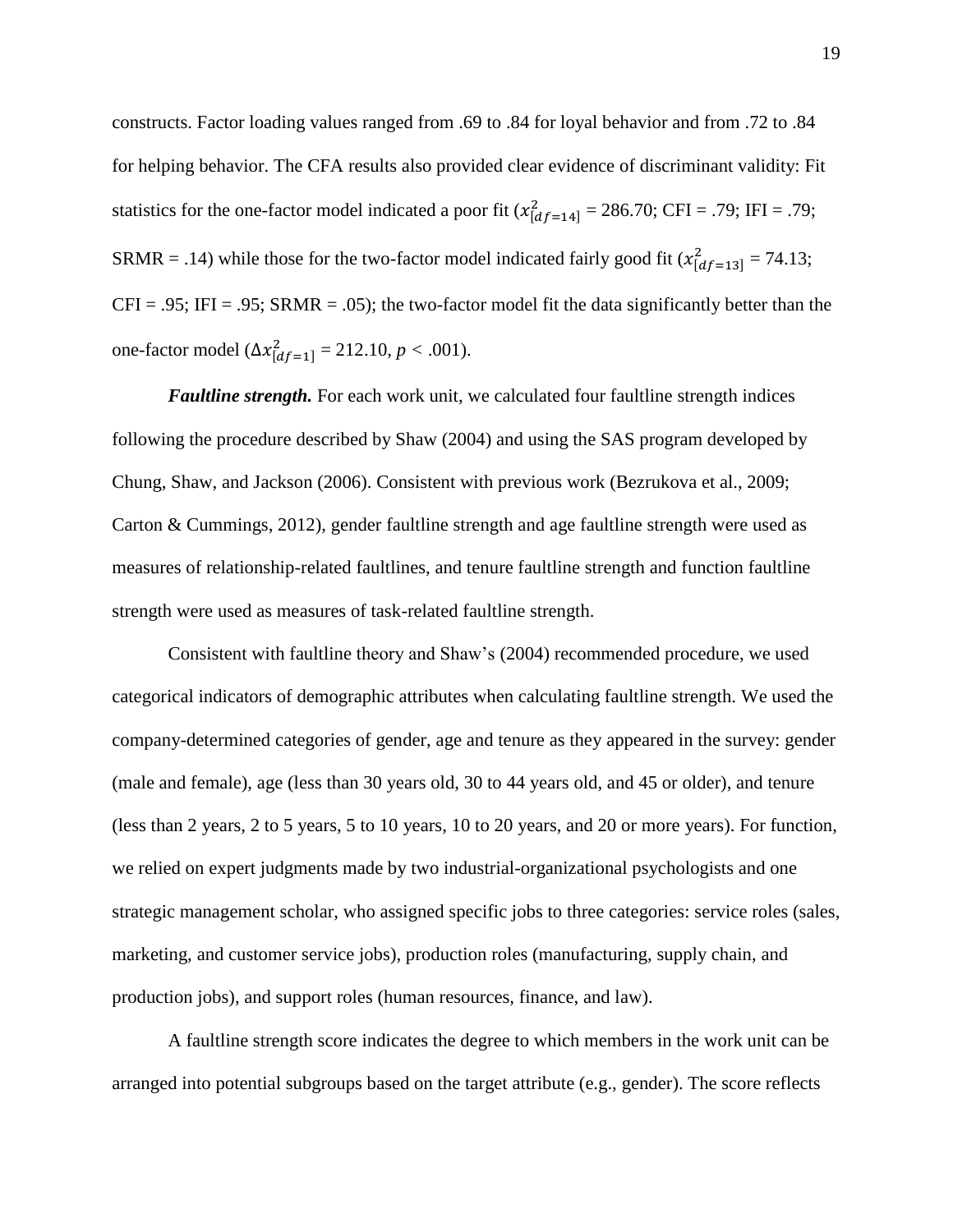both the degree of *similarity* on members' other attributes (e.g., age, tenure, and function) within each subgroup based on the target attribute and the degree of *dissimilarity* between members of different subgroups on other attributes. Thus, for example, a high score on gender faultline strength indicates that subgroups comprised of men and women are evident in the work unit because (a) the members of each gender tend to be similar in age, tenure and function so there is a high degree of internal alignment within subgroups, and (b) men and women within the work unit tend to be dissimilar in age, tenure and function so there is a high degree of subgroup differentiation. By comparison, a low score on gender faultline strength indicates that gender is not aligned with the other attributes of age, tenure and function; instead, among the men and also among the women there is a mix of ages, tenures, and function such that gender cannot serve as a salient dividing faultline (for more details, see Jiang et al., 2012; Shaw, 2004).

Consistent with faultline theory's assertion that subgroup formation is more likely when there is alignment of members' multiple demographic attributes, we included *all* demographic attributes when computing the faultline strength for an attribute. Employees' perceptions of others in the work unit are composed of both relationship- and task-related attributes. Therefore, when studying faultlines in work groups (versus laboratory settings where group composition can be manipulated), it is appropriate to use a measure of faultline strength that uses information about multiple attributes if possible, which Shaw's (2004) approach does; the resulting faultline strength score for each focal attribute indicates the likelihood of potential subgroups forming based on differences on that particular attribute (e.g., gender). By including all faultline strength variables together in an analysis, we simultaneously examine the strength of multiple faultlines, compare their respective effects, and determine which attributes contribute to subgroup formations. Doing so, we can examine the relationship between faultline strength for each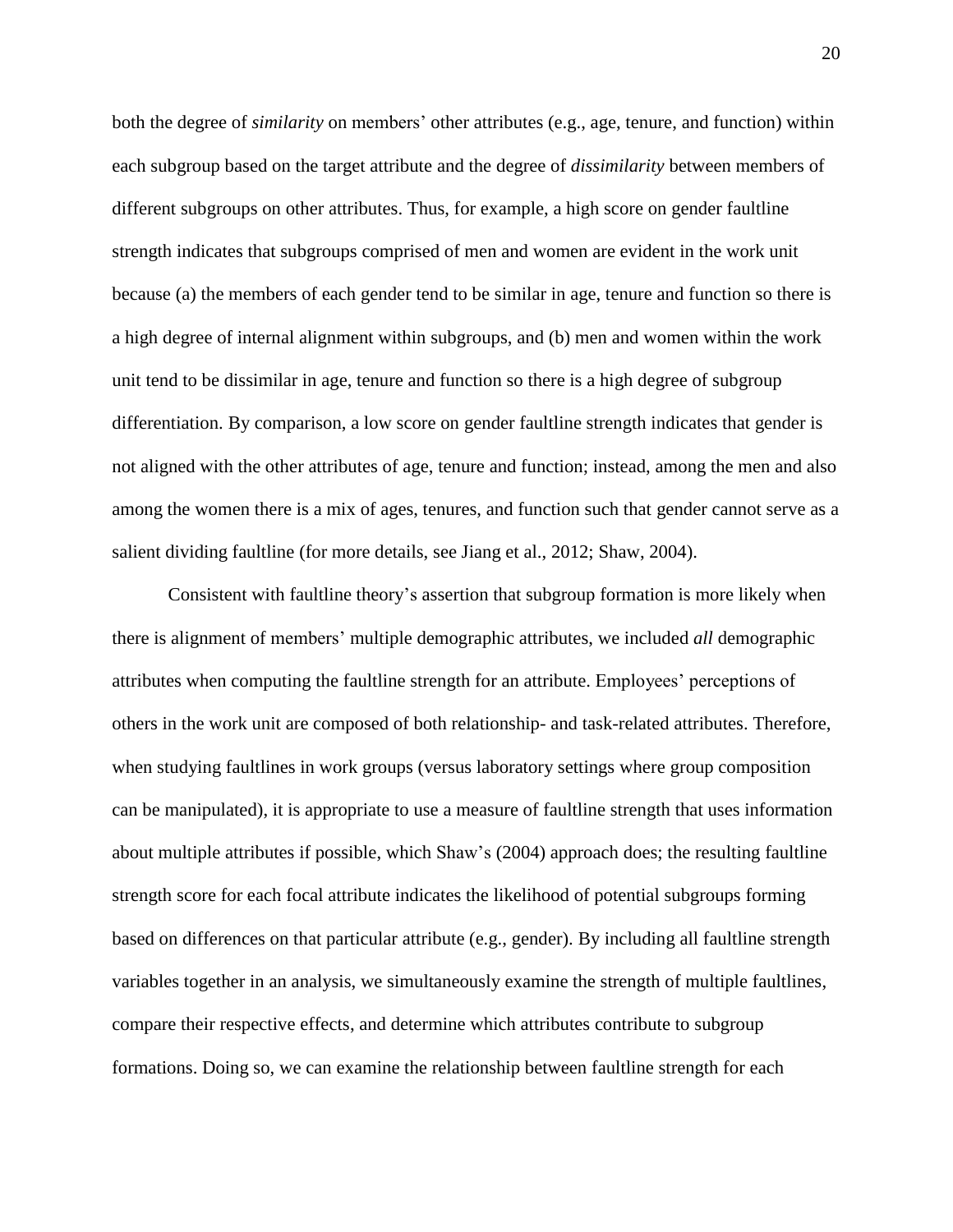attribute and loyal behavior having controlled the effects of other faultline strength variables.

*Diversity climate.* Respondents in our primary sample used a five-point Likert scale (1 = strongly disagree,  $5 =$  strongly agree) to rate diversity climate, with higher values indicating more supportive diversity climates. The 8 items, which were developed by the company's survey vendor, were: "My coworkers help me feel like an important part of the team," " My coworkers appreciate my background and perspective," "My manager always treats me like a valued member of my team," "My manager ensures that I always feel included at work," "I receive many opportunities to work with diverse and multicultural teams," "I have the same opportunities for career growth as my coworkers," "This organization's actions demonstrate complete commitment to diversity with inclusion," and "Capable people succeed at all levels in this organization, regardless of the group that they belong to (gender, nationality, race, disability)" (Cronbach's alpha = .82). The diversity climate items reflect the notion that diversity climate is not restricted to treating people fairly based only on particular attributes (e.g., gender, ethnicity) that are historically prominent (Nishii, 2013). Rather, improving belongingness and inclusion toward all members in a work unit is critical for creating a favorable diversity climate (Mor Barak et al., 1998; Shore, Randel, Chung, Dean, Ehrhart, & Singh, 2011).

To create unit-level indicators of diversity climate, we aggregated the responses of managers in the same work unit. Aggregation of individual responses to form unit-level scores was supported by results of several statistical checks. Consistent with the recommendations of Bliese (2000), we found acceptable intra-class correlation values:  $\text{ICC}[1] = .06$  and  $\text{ICC}[2] = .64$ . Following the computational procedure of James, Demaree, and Wolf (1984), we found high inter-member agreement within units (median  $r_{wg} = .96$ ). And, a one-way ANOVA test indicated sufficient between-unit variance  $(F = 2.23, p < .001)$ .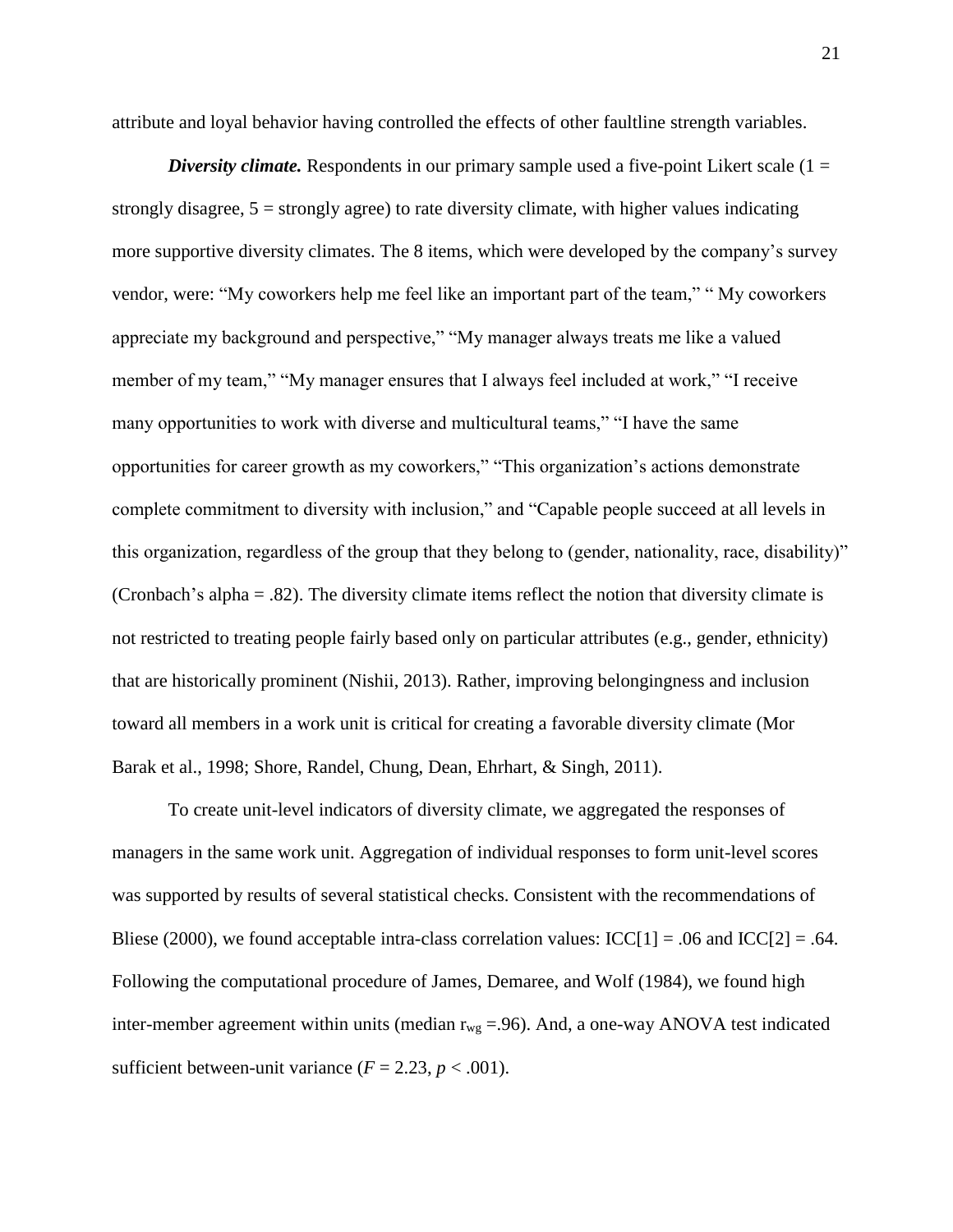We used supplemental survey data (described previously) to assess construct validity for our measure of diversity climate. First, using the diversity climate items for this study, we conducted a principal components analysis with varimax rotation; it yielded a one-factor solution with high factor loadings (average loading  $= .74$ ), explaining 56 percent of the variance. Second, as evidence of convergent validity, we found a significant positive correlation ( $r = .75$ ,  $p < .01$ ) between our diversity climate measure and an alternative measure of diversity climate (Gonzalez & Denisi, 2009; Mor Barak et al., 1998). Third, we assessed the correlation between our measure of diversity climate and Moorman's (1991) measure of procedural justice, which is a related but distinct construct. A moderate and statistically significant correlation ( $r = .56$ ,  $p < .01$ ) that was lower than the correlation between the two measures of diversity climate provided evidence of discriminant validity  $(z = 3.83, p < .01)$  and a 95% confidence interval for the correlation between diversity climate and procedural justice did not contain the value of 1, provided supplemental evidence of discriminant validity.

We also conducted CFA to assess convergent and discriminant validity using our diversity climate measure and Moorman's (1991) measure of procedural justice. The CFA results revealed that the factor loadings were all highly significant (*p <* .001) and corresponded to the appropriate underlying constructs: values of factor loadings for diversity climate ranged from .59 to .74; those for procedural justice ranged from .74 to .86, providing evidence of convergent validity. A one-factor model (diversity climate and procedural justice all together) did not fit the data well  $(x_{[df=90]}^2 = 709.3$ ; CFI = .89; IFI = .89; SRMR = .12), while a two-factor model provided fairly good fit  $(x_{[df=89]}^2 = 391.66$ ; CFI = .95; IFI = .95; SRMR = .07); the two-factor model fit significantly better than the one-factor model ( $\Delta x_{[df=1]}^2$  = 317.64, *p* < .001), providing evidence of discriminant validity.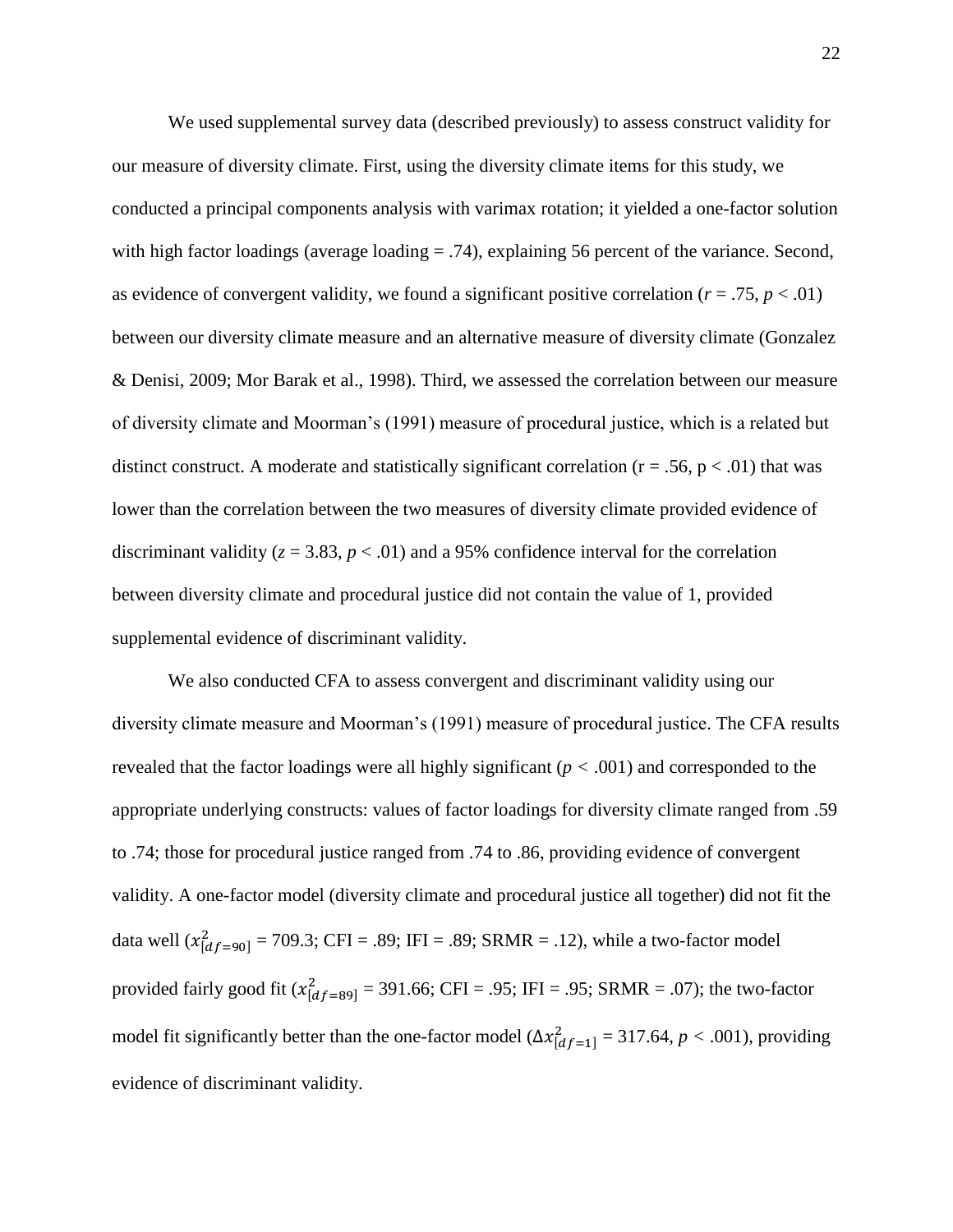*Controls.* At the individual level, we controlled for gender, age, tenure and function in order to take into account any potential associations between these attributes and loyal behavior (Organ & Ryan, 1995). At the unit level, we controlled for the number of managerial employees in a unit, work-unit size (the total number of employees), and country culture. Following Liao and Subramony's (2008) approach, we assigned country culture scores to work units using the cultural dimensions of individualism, power distance, uncertainty avoidance, and masculinity identified by Hofstede (1991). Hofstede's country scores have been extensively validated and used in previous studies to predict individual-level, unit-level, and societal outcomes (e.g., Clugston, Howell, & Dorfman, 2000; Van der Vegt, Van de Vliert, & Huang, 2005) and previous research suggests that all of these cultural dimensions may be potentially associated with organizational citizenship behaviors (Paine & Organ, 2000).

#### **Analysis**

To account for the nested nature of our model and sample, we utilized two-level hierarchical linear modeling (Bryk & Raudenbush, 1992). Loyal behavior and the demographic attributes of managers were included as individual-level variables. Faultline strength, diversity climate, number of managers in a unit, unit size, and culture were included as unit-level variables. Our analysis proceeded as follows: First, we computed a random coefficient model to control for the potential influence of within-group variances of demographic attributes. Results showed that the between-group variances for individual-level demographic attributes were not significant, which means the slopes for the observed relationships did not vary across work units. Therefore, we adopted a fixed coefficient model for level-1 variables, which assumes that slopes do not vary across work units (see Hofmann, 1997) and partials out the influence of individual demographic attributes on loyal behavior across work units. Next, controlling for individual demographic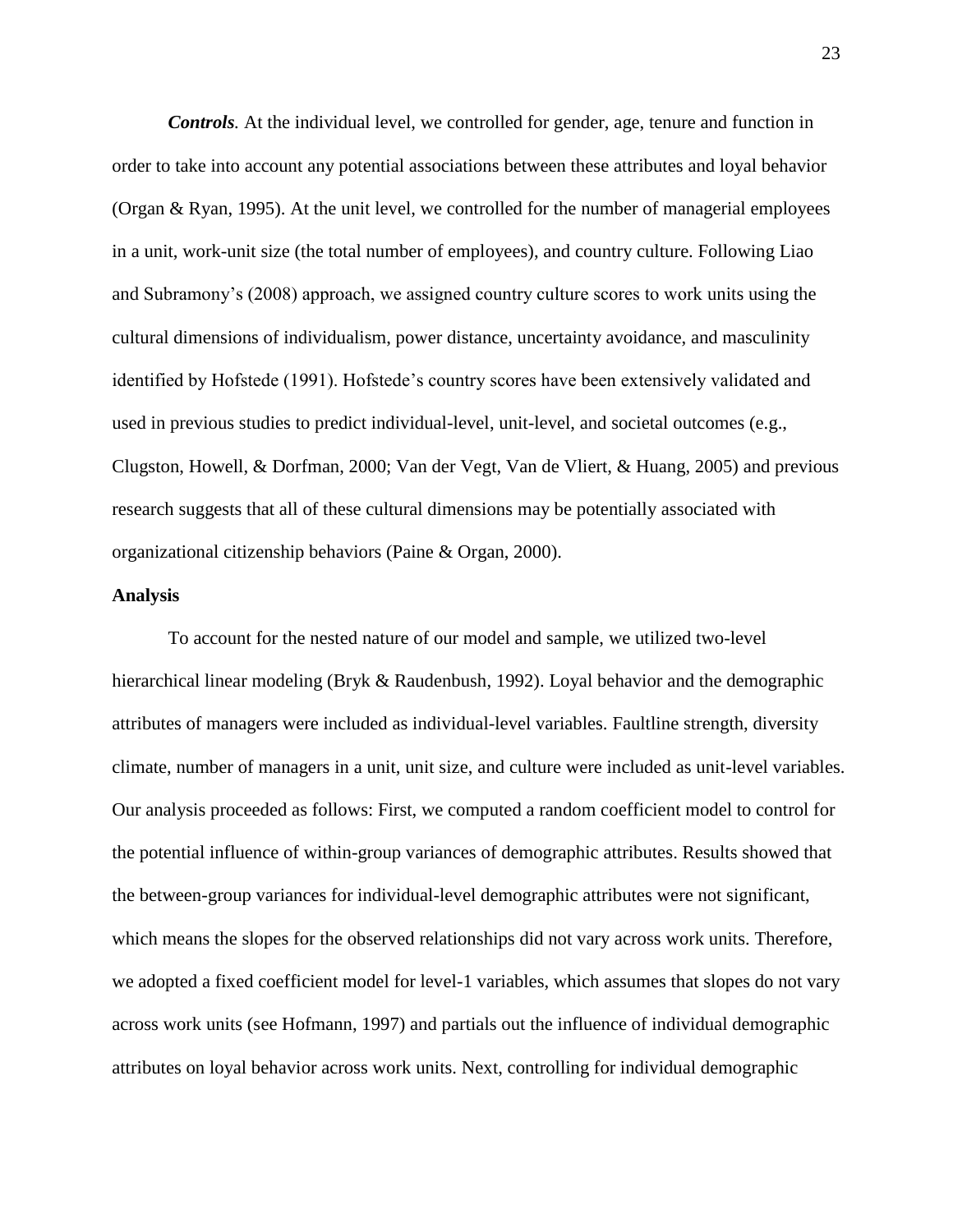attributes and work unit characteristics, we examined the relationships between work unit relationship-related and task-related faultline strength and diversity climate and loyal behavior. Last, we examined the interactions between relationship-related and task-related faultline strength and diversity climate as predictors of loyal behavior. We grand-mean centered all continuous variables to mitigate potential problems of multicolliniarity (Aiken & West, 1991).

#### **RESULTS**

Descriptive statistics and bivariate correlations for all the variables are displayed in Table 1. Loyal behavior was unrelated to most demographic attributes. At the level of work units, the four faultline strength scores were correlated. Table 1 also reveals that function faultline strength and tenure faultline strength were negatively associated with diversity climate.

> ---------------------------------------------- Insert Table 1 about here

Hypothesis 1 predicts relationship-related faultline strength (gender and age faultline strength) to be negatively associated with loyal behavior. Hypothesis 2 predicts task-related faultline strength (function and tenure faultline strength) to be positively associated with loyal behavior. Hypothesis 3 predicts work unit diversity climate to be positively associated with loyal behavior. For Hypotheses 1-3 to be supported, there needs to be significant variance across groups in the intercepts with loyal behavior as the dependent variable (Hofmann, 1997). As expected, Level 2 residual intercept variance (τ<sub>00</sub>) was significant ( $\chi^2 = 102.23$ , p < .01).

As shown in Table 2, the results provided partial support for Hypothesis 1. As predicted, gender faultline strength was negatively associated with loyal behavior (γ = -.78, *p* < .05) but age faultline strength was not significantly associated with loyal behavior. In addition, neither indicator of task-related faultlines (tenure faultline strength and function faultline strength) was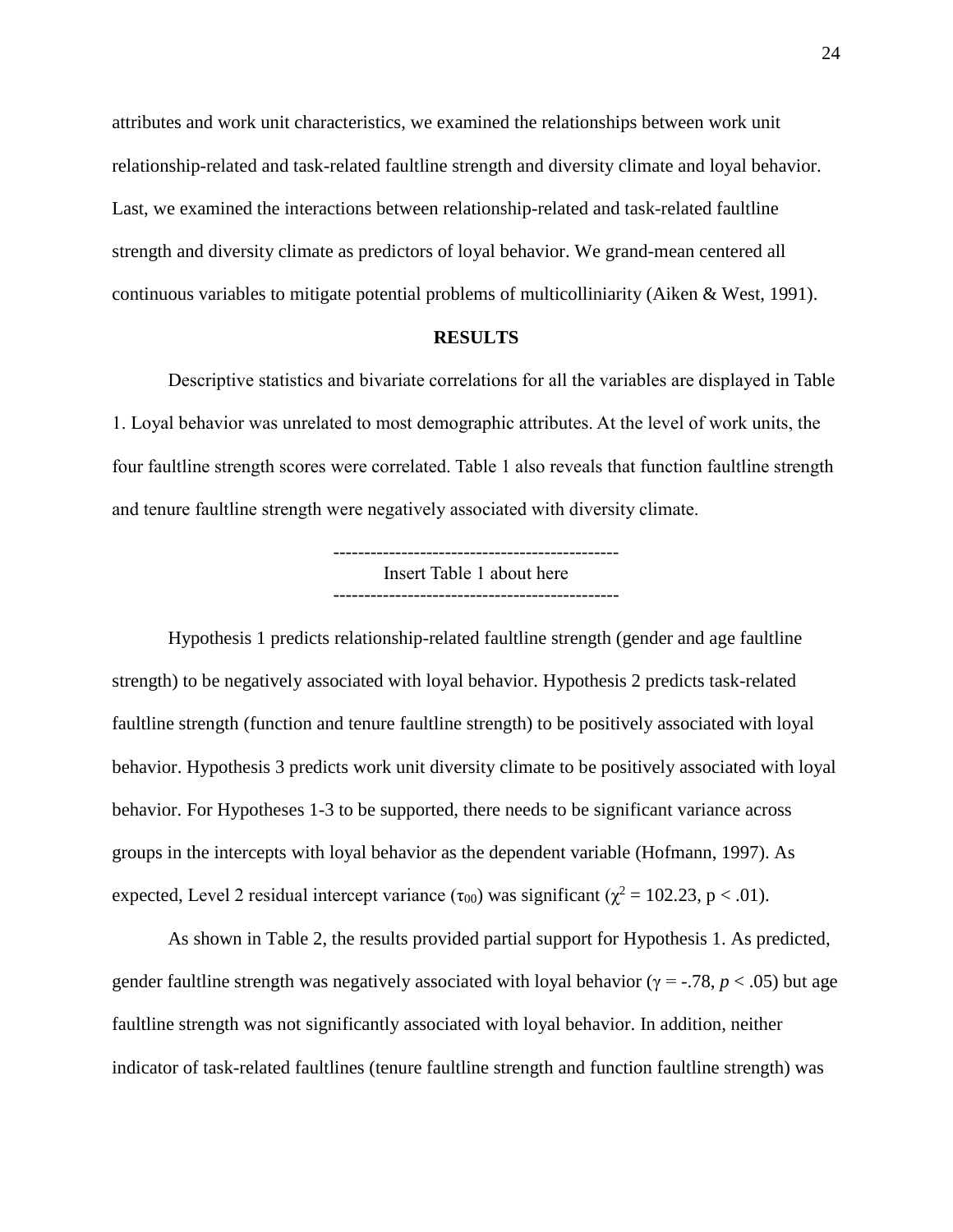significantly associated with loyal behavior, thus Hypothesis 2 was not supported. In support of Hypothesis 3, diversity climate was positively associated with loyal behavior ( $\gamma = 0.24$ ,  $p < .05$ ) after controlling for all the other variables.

> ------------------------------------------------ Insert Table 2 about here ------------------------------------------------

Hypothesis 4 predicted that diversity climate would moderate the relationship between relationship-related faultline strength and loyal behavior, such that this relationship would be weaker in work units with more supportive diversity climates and stronger in work units with less supportive diversity climates. Consistent with our predictions, we found that diversity climate significantly moderated the relationship between gender faultline strength and loyal behavior (see Figure 1; γ = 2.24, *p* < .05; effect size = .05 based on Woltman, Feldstain, MacKay, & Rocchi [2012]). To assess the magnitude and nature of the interaction effect, we performed simple slope tests (Aiken & West, 1991); the results indicated that gender faultline strength was negatively associated with loyal behavior of managerial employees when diversity climate was less supportive (i.e., one standard deviation below the mean; γ = - 1.13, *p* < .01), whereas gender faultline strength was not significantly associated with loyal behavior when diversity climate was more supportive as indicated by higher scores (i.e., one standard deviation above the mean;  $\gamma = -$ .12,  $p > 0.80$ . We found no significant interaction between age faultline strength and diversity climate, however. Therefore, Hypothesis 4 received partial support.

> ------------------------------------------------ Insert Figure 1 about here -----------------------------------------------

Hypothesis 5 predicted that diversity climate would moderate the relationship between task-related faultline strength and loyal behavior, such that this relationship would be stronger in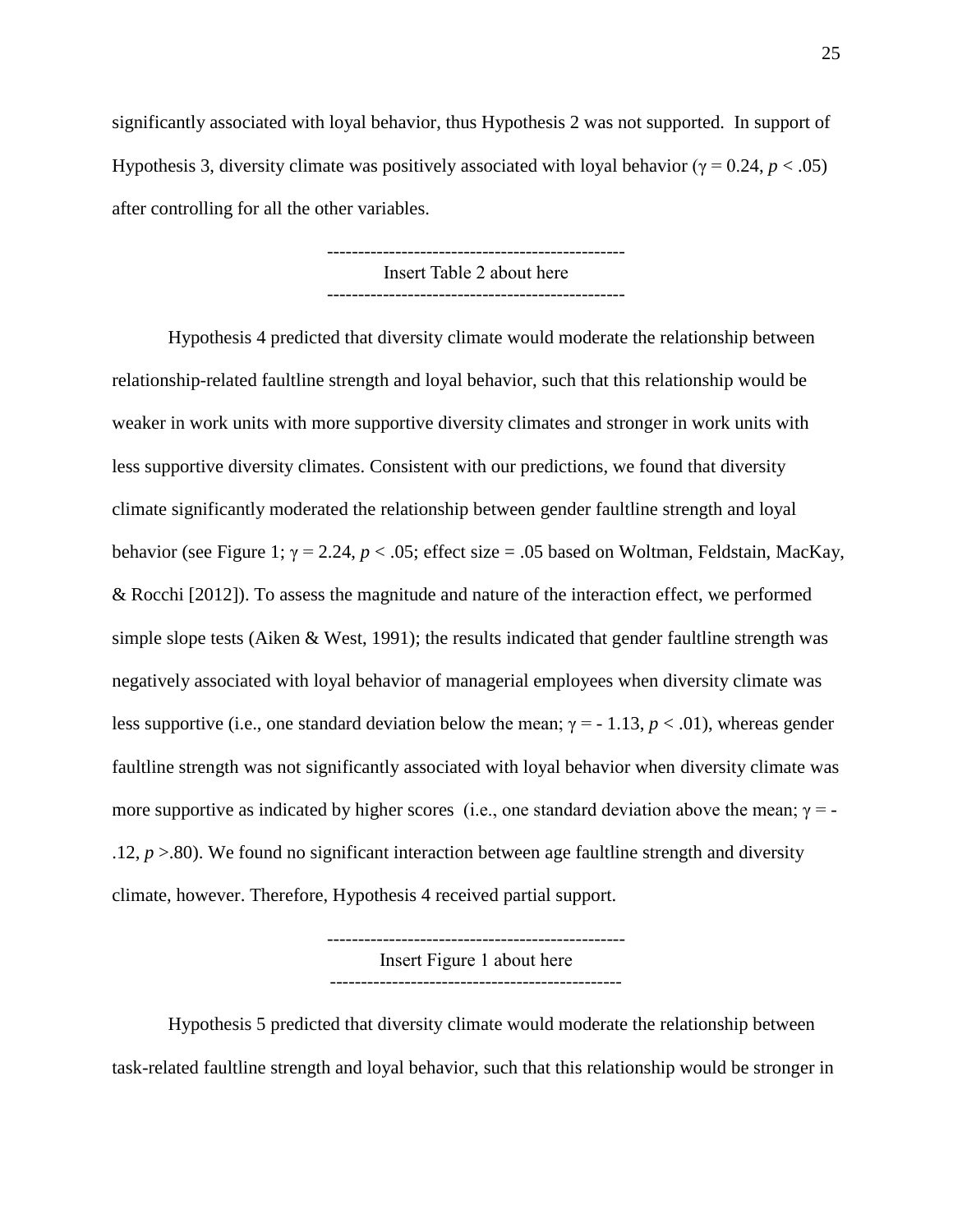work units with more supportive diversity climates and weaker in work units with less supportive diversity climates. We found that diversity climate significantly moderated the relationship between function faultline strength and loyal behavior (see Figure 2;  $\gamma = 2.70$ ,  $p < .05$ ; effect size  $= .08$  based on Woltman et al., [2012]), but did not significantly moderate the relationship between tenure faultline strength and loyal behavior. The results of simple slope tests showed the relationship between function faultlines and loyal behavior was significant when diversity climate was more supportive (i.e., one standard deviation above the mean;  $\gamma = .86$ ,  $p = .07$ ), and the strength of function faultlines was not significantly associated with loyal behavior when diversity climate was less supportive (i.e., one standard deviation below the mean;  $\gamma = -.35$ ,  $p > .45$ ). Therefore, Hypothesis 5 was partially supported.

> ------------------------------------------------ Insert Figure 2 about here ------------------------------------------------

We also performed additional analyses using faultline strength variables based on either relationship-related attributes (i.e., gender and age) only or task-related attributes (i.e., tenure and function) only to test Hypotheses 1-5. Using these more narrowly construed faultline measures yielded results somewhat different from those using faultline strength variables that included all demographic attributes. The results indicated that none of the faultline variables was significantly associated with loyal behavior. Consistent with our main analysis results, however, diversity climate was positively associated with loyal behavior after controlling for faultline strength and the other control variables, supporting Hypothesis 3 ( $\gamma$  = .29,  $p$  < .01). In addition, we found diversity climate to significantly moderate the relationship between gender faultline strength and loyal behavior ( $\gamma = 1.83$ ,  $p < .05$ ) and no significant interaction between age faultline strength and diversity climate, partially supporting Hypothesis 4. We found that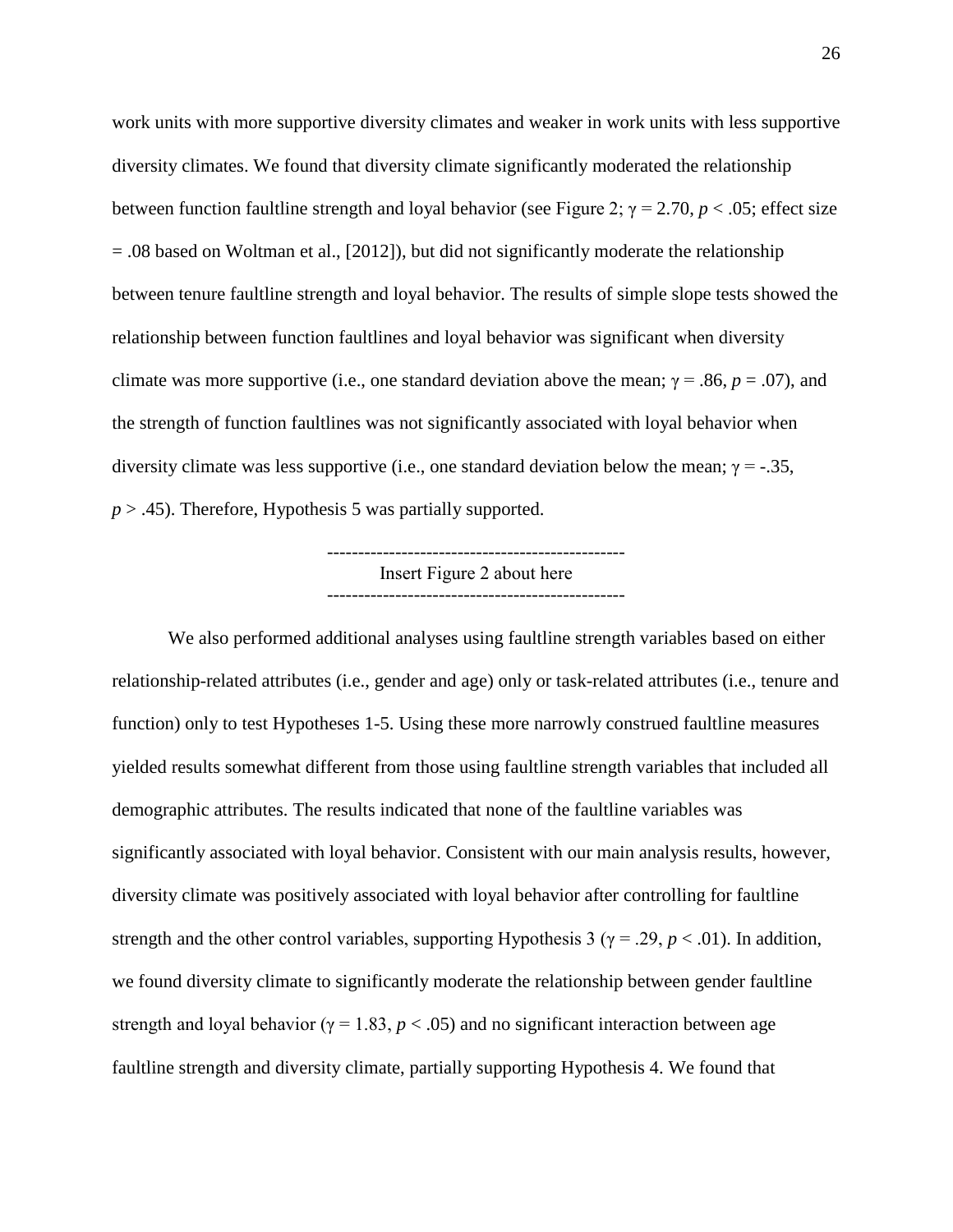diversity climate did not significantly moderate the relationships between function faultline strength and loyal behavior and between tenure faultline strength and loyal behavior. We discuss these results in the Discussion section.

### **DISCUSSION**

A growing number of studies have demonstrated that examining the effects of different types of faultline strength can shed new light on a phenomenon that so far has focused almost exclusively on overall group faultline strength (cf., Bezrukova et al., 2009; Jiang et al., 2012). Furthermore, although research on diversity climate has emphasized the importance of diversity climate in predicting employee performance and shaping social categorization (e.g., McKay et al., 2008; McKay et al., 2009; Pugh, Dietz, Brief, & Wiley, 2008), the value of more positive diversity climates for enhanced organizational citizenship behaviors such as loyal behavior has been based largely on conceptual arguments rather than empirical evidence; nor has the interplay of diversity climate and faultline dynamics been rigorously investigated. Therefore, by revealing the differential associations of loyal behavior with relationship- *and* task-related faultline strength and also showing how these associations are shaped by diversity climate in work units, we contribute to an improved understanding of workforce diversity and also provide new insights about organizational citizenship behaviors.

In this study of the work units in a large multinational firm, managerial employees' loyal behavior was significantly and negatively associated with unit-level gender faultline strength and positively associated with diversity climate. Our results also show that diversity climate can amplify or buffer the influence of faultlines on managerial employees' loyal behavior. Specifically, the predicted negative consequences on loyal behavior of relationship-related gender faultlines were more evident in work units with less supportive diversity climates, while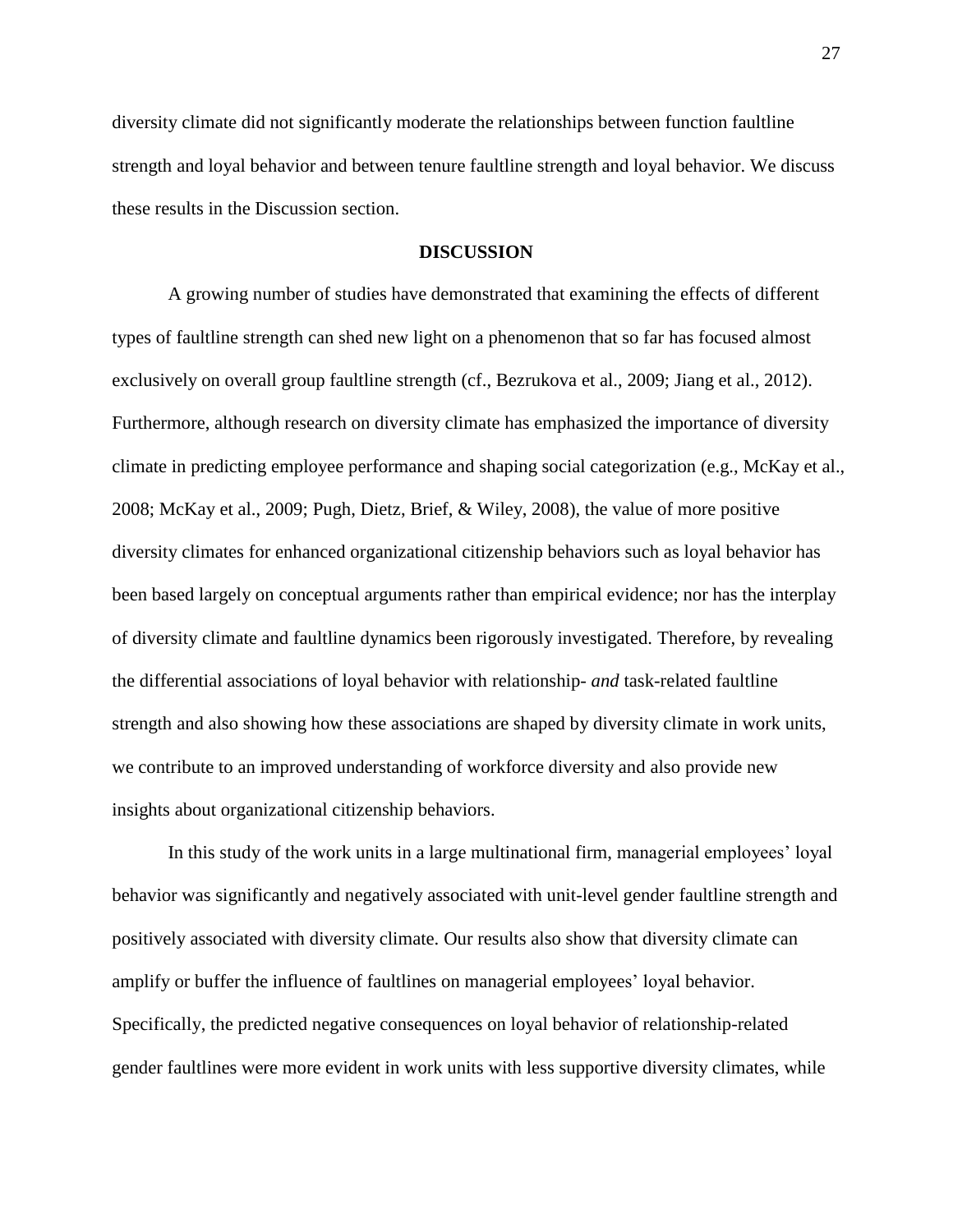the predicted positive consequences on loyal behavior of task-related function faultlines were more evident in work units with more supportive diversity climates. These findings have several theoretical and practical implications for the study of workforce demographic composition, diversity management, and employee loyal behavior, which we discuss next.

#### **Theoretical Contributions and Implications**

First, extending prior faultlines research (e.g., Bezrukova et al., 2009; Jiang et al., 2012) and consistent with a growing body of evidence from research on work team diversity (see Jackson & Joshi, 2011), this study enhances our understanding of demographic faultlines by showing the value of comparing different types of faultlines. Specifically, we found a significant negative relationship between relationship-related gender faultline strength and loyal behavior, but we found non-significant relationships between the other types of faultline strength (i.e., those based on age, tenure or function) and loyal behavior. These results shed light on the important question: *are all faultlines created equal?* The answer appears to be no.

While dormant faultlines exist in any work unit at all times, they do not always get activated to stimulate the emergence of salient subgroups that can influence employee work behaviors, such as loyal behavior. Notwithstanding substantial theoretical arguments and prior evidence about the potential consequences of faultlines, the activation of faultlines is not yet fully understood. Comparing the relationship-related attributes of gender and age for example, it is possible that gender-based faultlines are more readily activated because gender is more identifiable and more accurately perceived. In contrast to gender differences, age differences may be more strongly associated with differences in work experiences and know-how and thus would reduce the formation of identity-based subgroups (Carton & Cummings, 2012), nullifying the effects of age faultlines on employee behavior. A similar explanation may account for the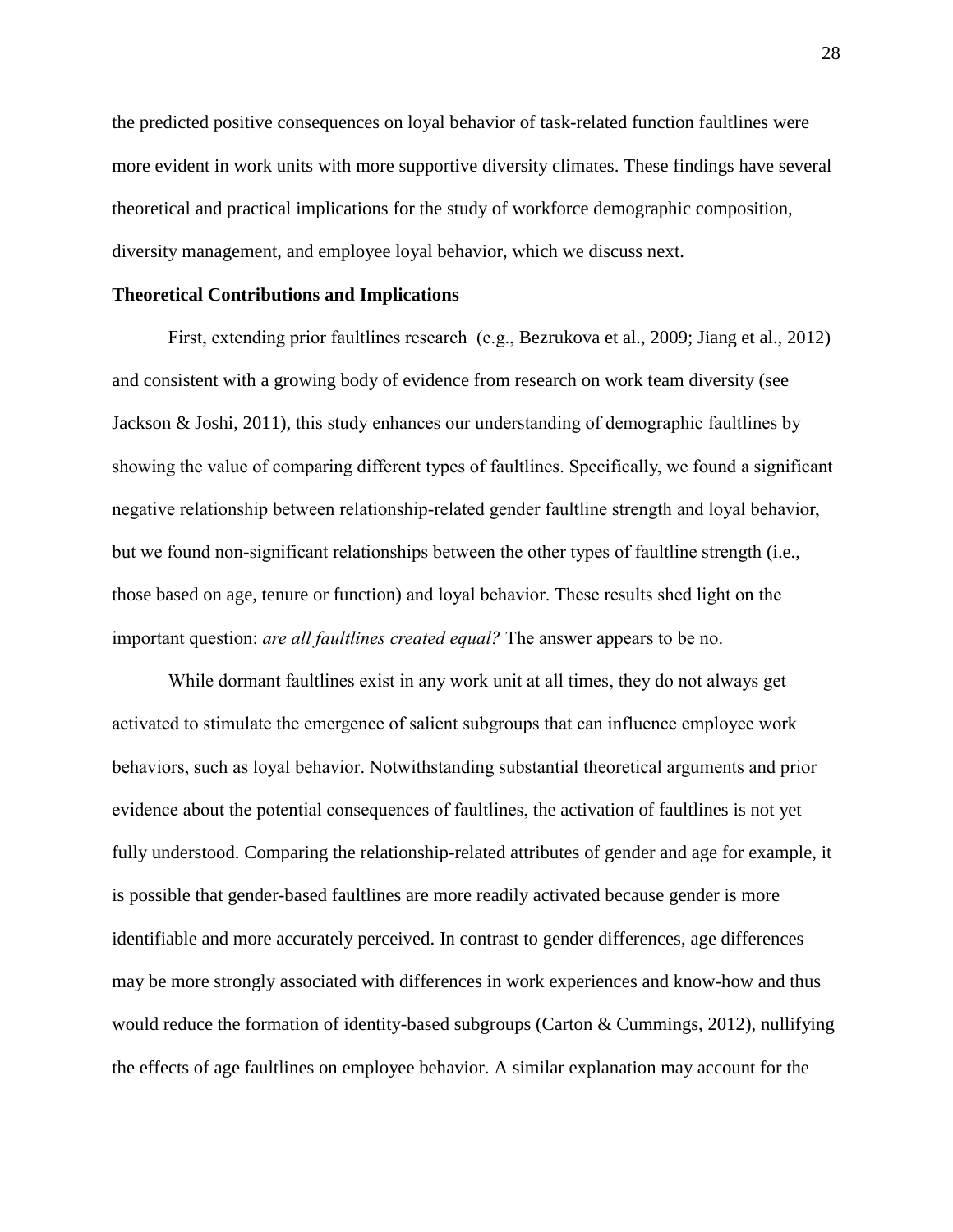non-significant results for task-related faultlines. Task-related attributes have implications for information processing but they may also be fundamental to the social identities of (some) employees—perhaps especially higher-level employees such as the line managers we studied – thus also nullifying the effects of task-related faultlines on loyal behavior. Therefore, our results suggest that faultlines based on an easily identifiable attribute that is closely tied to a social identity may be more likely to trigger social categorization and thereby influence loyal behavior; in the case of our study, that attribute was gender. In addition to the possibly greater salience of gender-based identities, gender-based faultlines might heighten feelings of disenfranchisement among women in units where other (unmeasured) gender-based phenomena such as pay discrimination, reduced promotion opportunities and other forms of exclusion are present (e.g., see Hayes, Bartle & Major, 2002; Joshi, Liao & Jackson, 2006; Nishii, 2013).

Second, also noteworthy is our finding of a positive main effect for diversity climate on loyal behavior, which corroborates the limited yet growing evidence that organizations and employees both benefit from a supportive diversity climate. Besides loyal behavior, other studies have found that more supportive diversity climates are associated with unit-level outcomes such as sales growth (McKay et al., 2009) and customer satisfaction (McKay, Avery, Liao, & Morris, 2011). Notably, these other studies did not investigate individual-level effects. Thus, our study also extends the literature on diversity climate by examining the cross-level effects of diversity climate on individual-level loyal behavior, which may be an explanatory mediator that accounts for some effects found for higher-level units of analysis. Taken together, these findings underscore the importance of going beyond merely increasing workforce diversity to focusing on how diversity is actually managed (Kochan, Bezrukova, Ely, Jackson, Joshi, Jehn, Leonard, Levine, & Thomas, 2003). It is seldom feasible (or advisable) to compose a homogeneous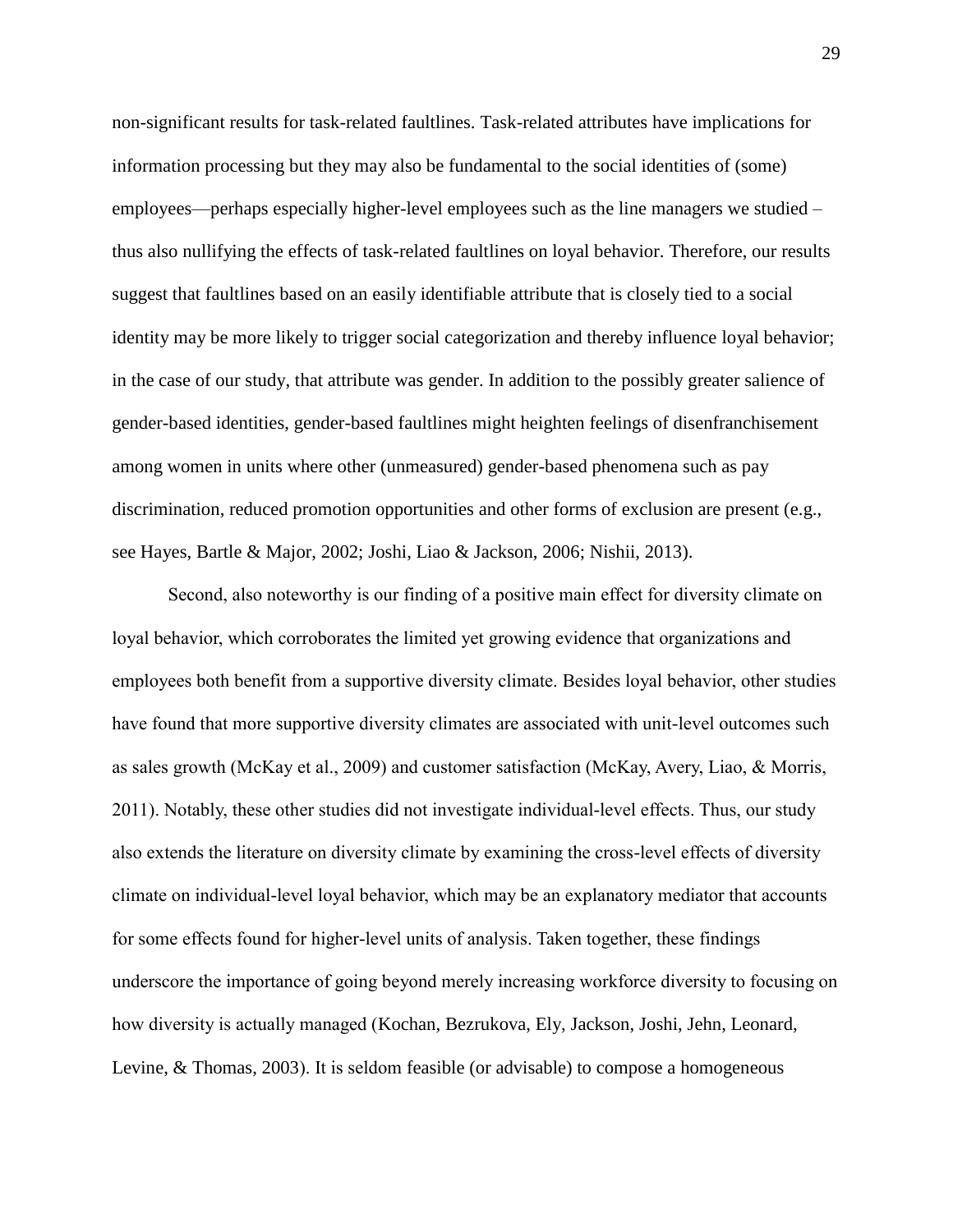organization, but it is feasible to create a supportive and inclusive diversity climate.

Third, another major contribution of this study is our identification of diversity climate as a boundary condition for faultlines activation. The role of context is well established in the broader diversity literature (Joshi & Roh, 2009) and was noted in Lau and Murnighan's seminal theoretical article (1998), yet empirical investigation of contextual factors that trigger faultline activation is in its infancy (see Thatcher & Patel, 2012 for a review). By demonstrating that taking diversity climate into account helps improve our understanding of both sides of the socalled 'double-edged sword' of diversity, we hope to encourage additional empirical and theoretical work to advance this domain of study.

Diversity climate appears to blunt damage associated with some forms of diversity and magnify the potential rewards of other forms of diversity. Specifically, our results indicate that a supportive diversity climate acts as a situational moderator that mitigates the negative consequences of gender-based faultlines while enabling work units to reap the benefits of function-based faultlines. When employees feel that everyone in the organization is equally valued and included regardless of their demographic attributes, they may be less likely to respond negatively to the relationship-related faultlines present in many organizations (Gonzalez & DeNisi, 2009; Shore et al., 2011). Apparently, more supportive diversity climates neutralize some of the negative consequences of the unavoidable relationship-related faultlines that exist in most work places. When the climate of the work unit consistently signals the importance of treating everyone fairly and offering everyone the same opportunities regardless of demographic background, relationship-related faultlines are more likely to remain dormant. In addition, our results suggest that more supportive diversity climates illuminate the potential value to be gained by exploiting some types of differences (e.g., the alternative perspectives of managers from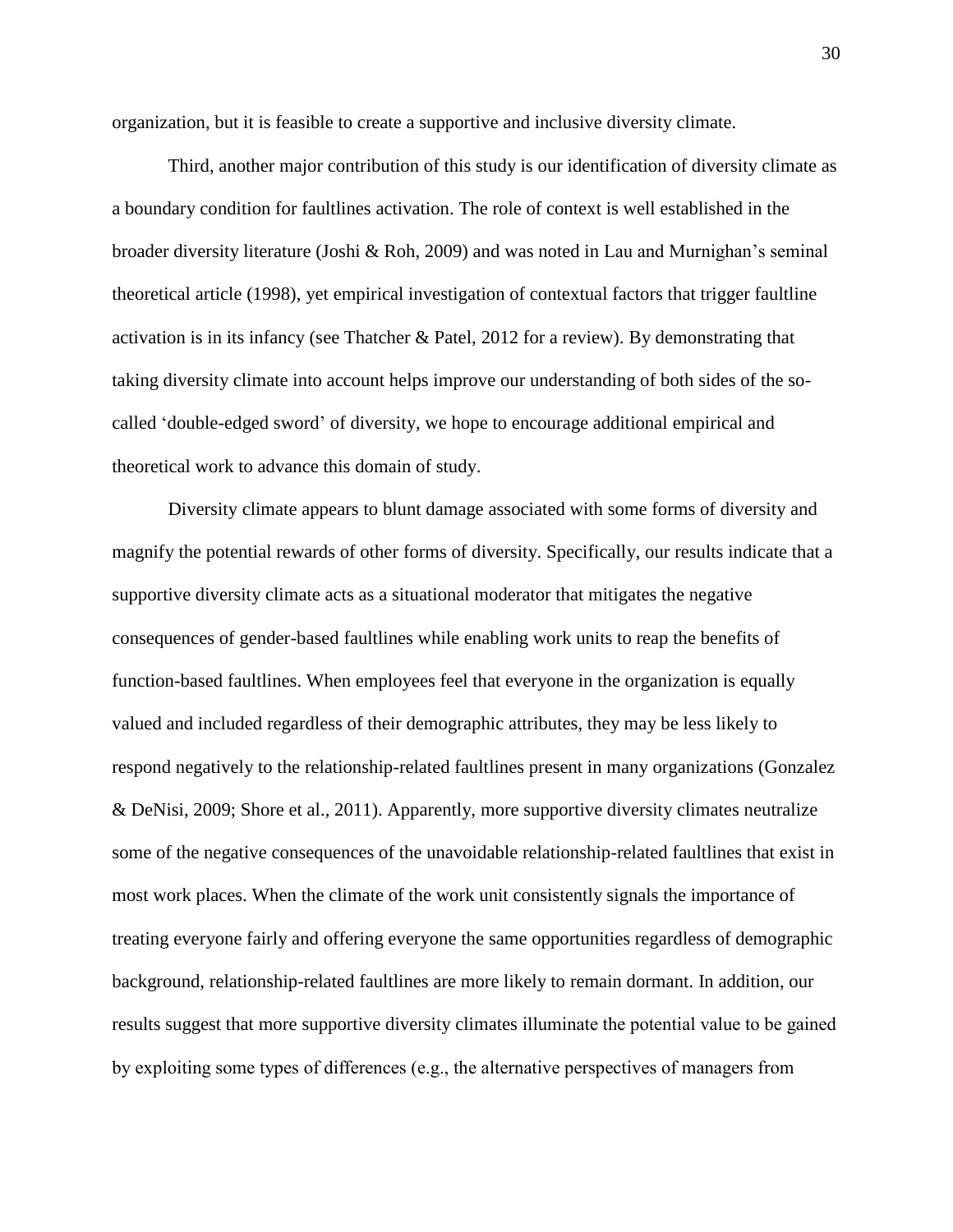different functional areas) and encourage employees to ignore differences of their task-related social identities. Thus, it appears that supportive diversity climates are instrumental for tapping into employees' distinct work-related knowledge, skills and perspectives, providing yet another reason why employers should take steps to improve diversity climates in their organizations.

Fourth, additional analyses that included faultline strength variables based on either relationship-related *or* task-related attributes yielded somewhat different results from those using faultline variables based on all attributes (see the Results section for specific results). The inconsistency is to some extent expected and can be understood from both conceptual and computational standpoints. Faultline strength indices that include only relationship-related *or* task-related attributes assume that individuals in work units form subgroups considering either relationship-related *or* task-related attributes in isolation, while our approach is consistent with the fundamental premise of the faultline approach that multiple attributes need to be considered simultaneously (Lau & Murnighan, 1998). Our study sheds new light on the varied consequences of different types of faultlines, while recognizing the complexity and multitude of social cues available to members of a group. Because we sought to investigate which faultlines were more likely to crack a work unit into subgroups given the configuration of all individual attributes, we computed faultline strength scores using information about both relationship- and task-related attributes. The differing results that we found using other analytic approaches suggests that the more comprehensive measure used in this study may be a more sensitive measure. Clearly, additional research is needed to improve our understanding of how complex arrays of attribute information present in a group influence the feelings and behaviors of group members.

Finally, this study improves our understanding of managerial employees' organizational citizenship behaviors. Employees' dedication to tasks that are not job required and willingness to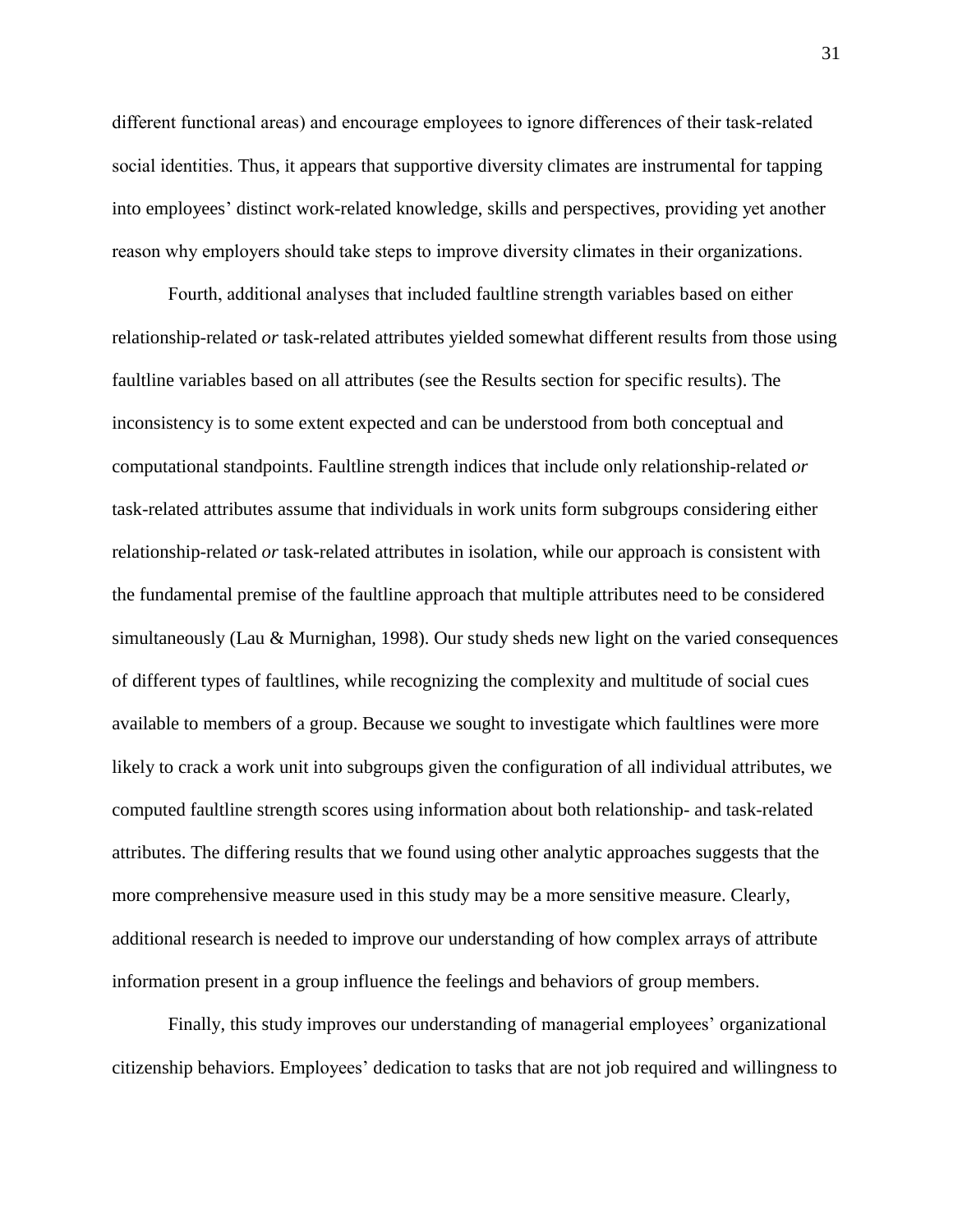volunteer for projects that benefit the organizations are important for enhancing both job performance and long-term organizational effectiveness (for meta-analytic reviews, see Conway*,*  1999; Podsakoff, Whiting, Podsakoff & Blume, 2009). Understand the conditions that promote line managers' organizational citizenships is helpful because they engage in day-to-day operations through frequent interactions with employees (Yaffe & Kark, 2012). Our findings suggest that organizations may be able to motivate managerial employees to exert extra work effort and thereby elevate their long-term effectiveness by creating a favorable diversity climate. Doing so may be especially advantageous where the demographic composition of work units creates readily observable demographic subgroups.

#### **Study Limitations**

Although the contributions of this study are significant, some limitations need to be acknowledged. First, the fact that we found a main effect for gender faultline strength but not for other types of faultlines may be partly attributed to the more categorical coding of employees' gender-based identities (which were self-reported as male or female in this study) compared to fuzzier categories that likely drive the perception and grouping of employees based attributes such as on age, tenure and even functional background. Additional research is needed to assess whether the distinctiveness of categories used to sort individuals might alter conclusions about the apparent dominance of gender-based faultlines.

Second, we cannot rule out the possibility that work unit tenure (i.e., time spent together as members of a work unit) might be a contextual factor that contributed to the differential relationships we observed between loyal behavior and faultlines based on surface-level (e.g., gender) versus deeper-level (e.g., tenure, age, and function) attributes. Faultlines based on the more readily observed surface-level attribute of gender may be activated earlier in the life of a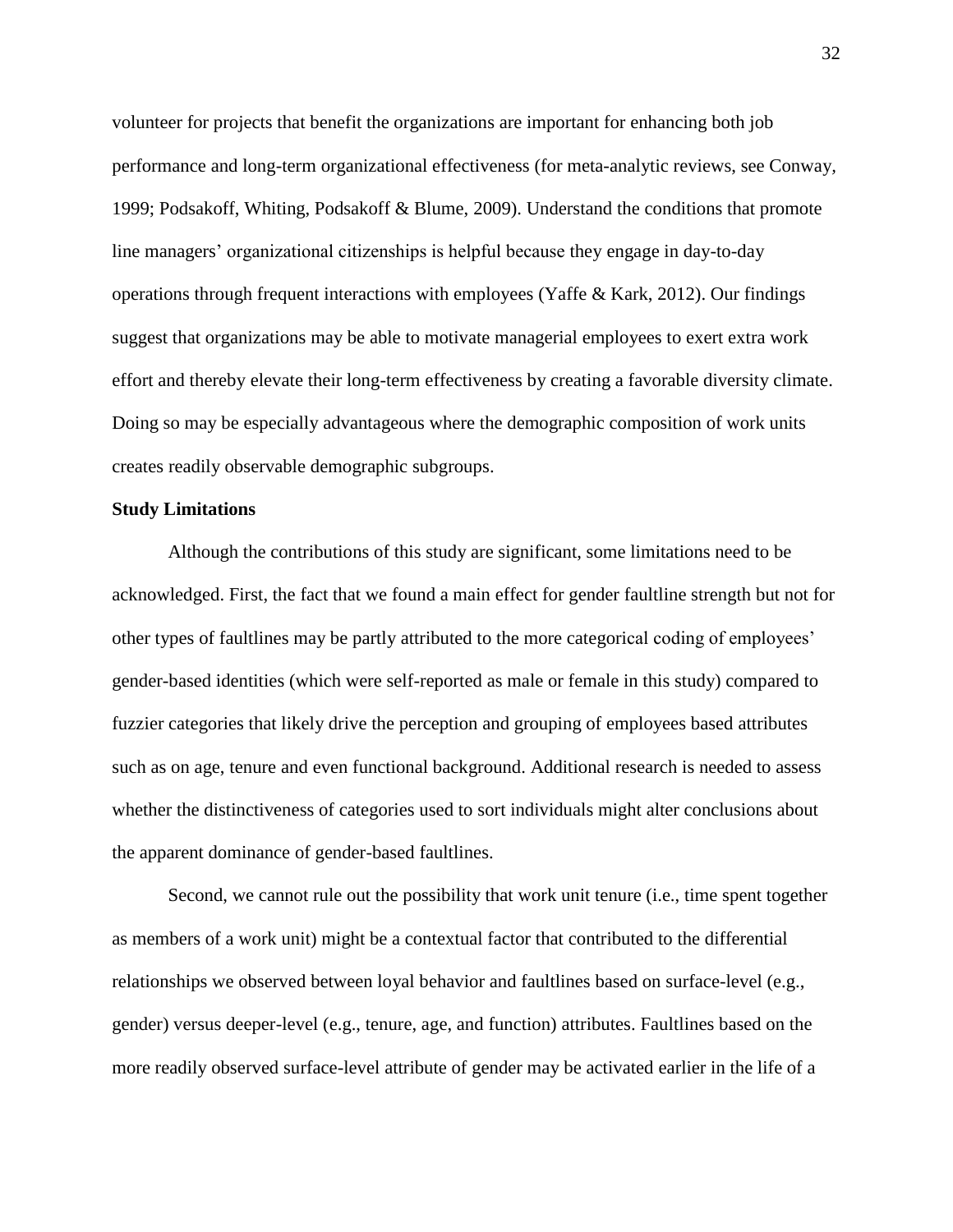work group than faultlines based on deeper-level attributes, which become evident gradually over time (Harrison, Price & Bell, 1998). We could not incorporate work unit tenure in our model due to lack of data from the company survey, so an understanding of how faultline dynamics emerge and evolve across time requires additional research.

Third, we cannot draw conclusions about the role of many other types of faultlines that were not measured, such as those grounded in ethnicity or religion. And, while we attempted to control for cultural factors associated with the 22 countries from which our data were drawn, we recognize the four cultural dimensions identified by Hofstede and widely used and validated in prior studies do not capture the full richness of cultural diversity among nations. We encourage future research examining the joint effects of culture, other types of faultlines and diversity climate on loyal behavior and other individual and organizational outcomes. Such multilevel research could address calls for work that improve our understanding of phenomena shaped by group, organizational, and societal contexts (Hitt, Beamish, Jackson, & Mathieu, 2007).

Fourth, we used self-reports to measure loyal behavior, raising the possibility that the managers we studied might have overestimated or intentionally exaggerated their loyalty due to a social desirability bias thus causing restriction of range in our dependent variable; scholars have suggested that either peer or supervisor ratings of OCB are preferred (see Organ et al., 2006 for a detailed discussion on self-reported measures). However, it is also possible that self-reports of loyal behavior might be more appropriate because employees have better knowledge of their own discretionary behavior that fall outside the boundaries of their job duties (Allen, Barnard, Rush, & Russell, 2000). In addition, a meta-analytic review (Carpenter, Houston, & Barry, 2012) found that rating source was unrelated to reported organization-oriented citizenship behaviors (e.g., always being on time, putting in extra effort) and concluded that self-rated measures of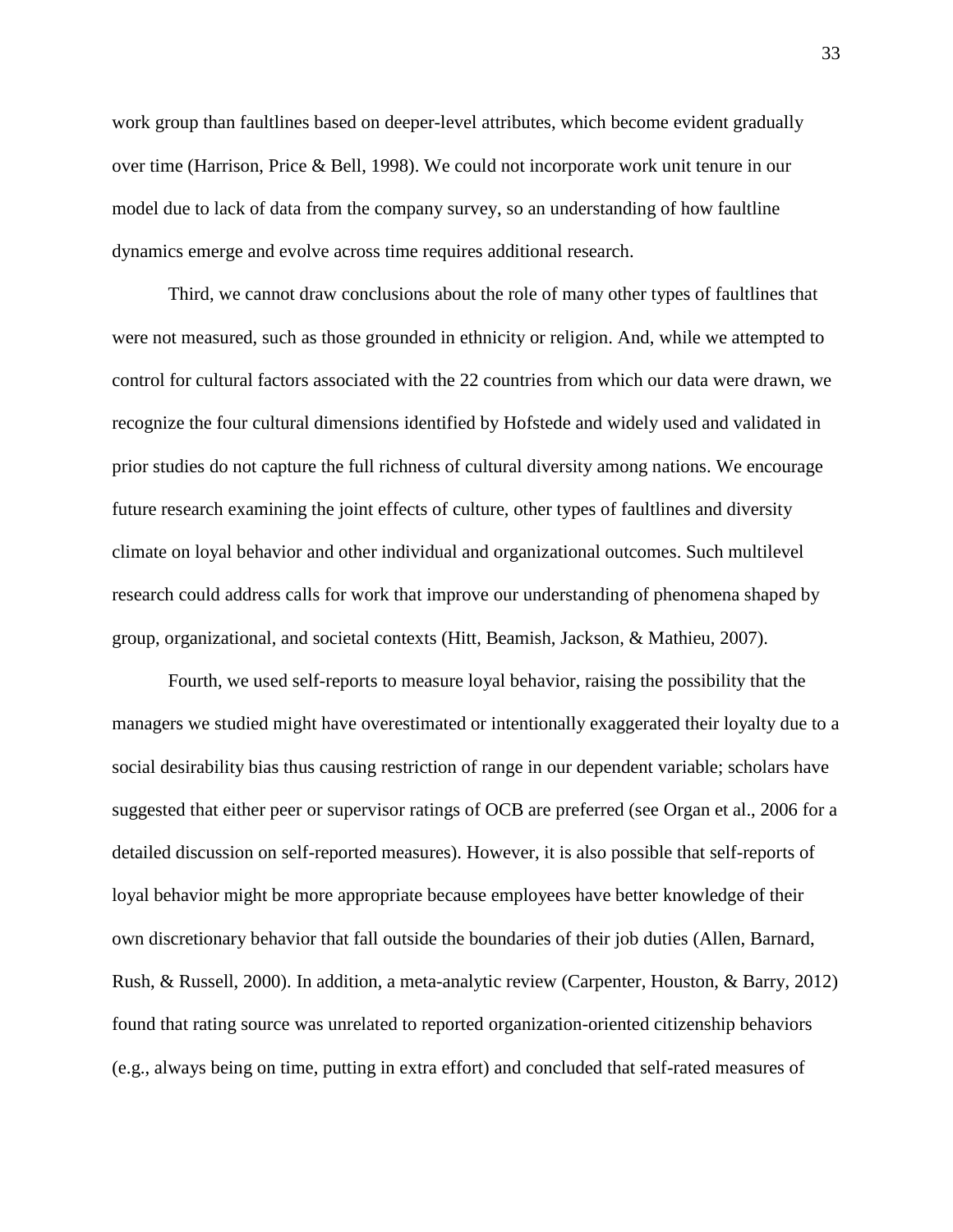OCBOs may not be as problematical as some scholars fear. Furthermore, common method bias, which is typically associated with the use of a self-reported performance, is not of concern in our study because other variables in our model were assessed using different methods: we aggregated the perceptions of diversity climate to the work-unit level, and faultline strength was measured with a complex composition score that took into account several objective demographic characteristics. Together, the construct validity evidence for our measures and our research design give us confidence in the validity of our results (Conway & Lance, 2010). Nonetheless, future studies that assess loyal behavior from multiple sources including supervisors and/or peers can yield a more complete picture.

Fifth, although our findings contribute to an improved understanding of OCB research, our research focused on only one specific type of OCB (loyal behavior), which does not incorporate a broader aspect of loyal behavior [e.g., the self-development facet of job dedication identified by Van Scotter & Motowidlo (1996)]. Further, other dimensions of OCB (e.g., helping), compared to loyal behavior, might have a stronger relationship with faultlines and diversity climate. Nevertheless, our conceptual arguments also apply to other facets of OCBO and OCBI (Williams & Anderson, 1991) that we did not measure. Supporting this assertion, a meta-analytic review found that the relationships between OCBO-related behaviors and predictor variables (e.g., fairness and leader support) were not significantly different from each other (LePine, Erez, & Johnson, 2002). Likewise, OCBO-related behaviors showed a similar pattern with OCBI-related behaviors for the relationships with various individual performance and predictor variables, implying that OCBI and OCBO are highly related to each other (Iles, Nahrgang, & Morgeson, 2007; LePine et al., 2002; Podsakoff et al., 2009 for meta-analytic reviews). Therefore, our results hint at the potential new insights about employees'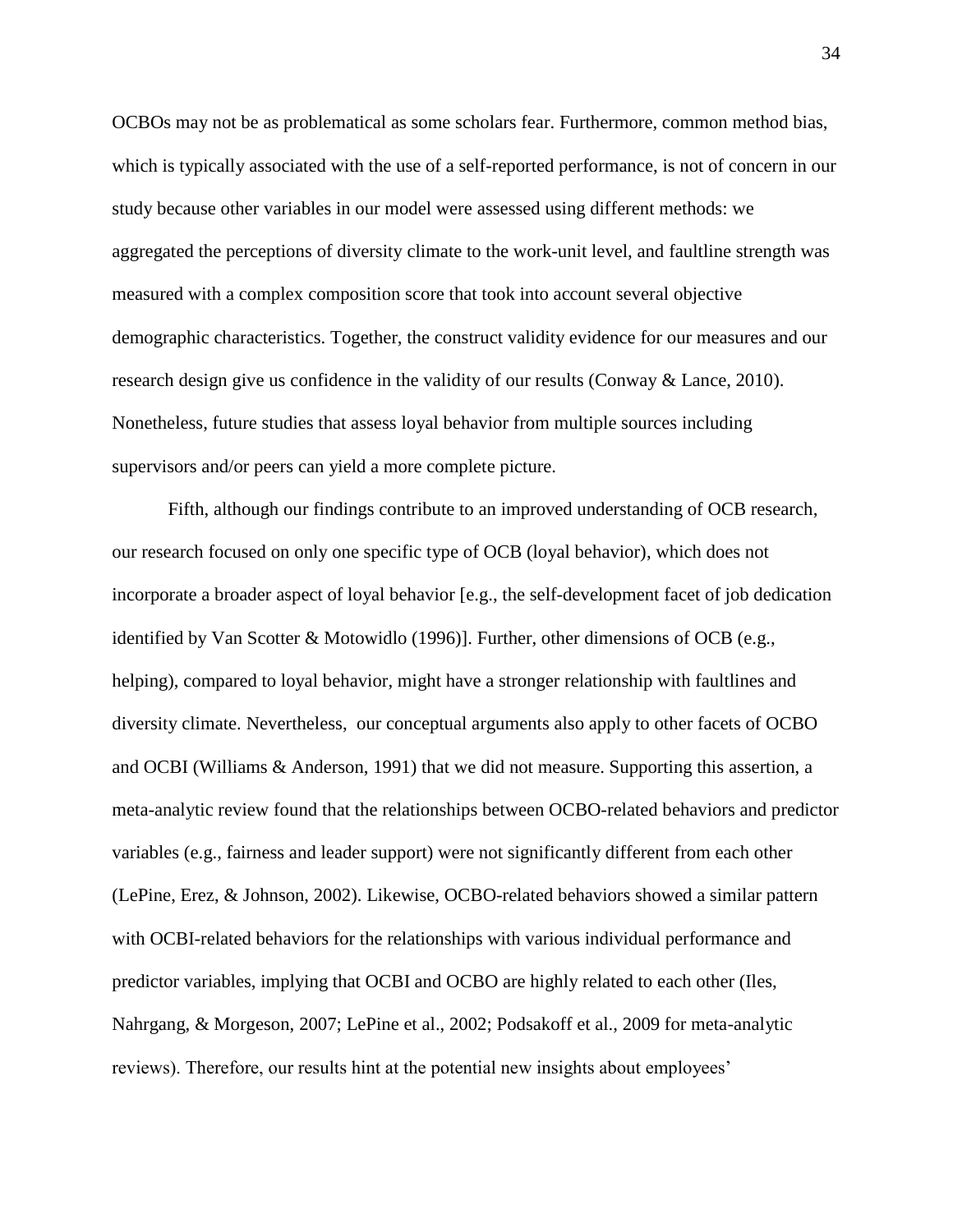organizational citizenship behaviors that might come from future investigations of diversity climate and both relationship- and task-related faultlines. Thus, we call for future research to examine how various citizenship behaviors are associated with different types of faultlines and diversity climate.

Lastly, the effect sizes for the interactions we reported may be a concern to some scholars. However, we note that these values are all higher than the median effect size of .025 for moderating effects of categorical variables in multiple regressions reported in research published in *Academy of Management Journal* (Aguinis, Beaty, Boik, & Pierce, 2005). In addition, when scholars demonstrate nonobvious relationships that are predicted by strong conceptual explanations, as we did in this study, their work can make an important contribution despite finding small effect sizes (Prentice & Miller, 1992). The findings of our study may shed light on the following critical questions on diversity research that have not been fully answered, namely: *Are all faultlines created equal, or do different types of faultlines have different effects on work outcomes? If faultlines do not always activate the formation of subgroups, what are the contextual conditions that constrain or enhance the effects of faultlines?* Thus, although the small effect sizes we observed require cautious interpretation and replication, our study sheds new light at the intersection of research aimed at understanding the dynamics of demographic faultlines, diversity climate, and organizational citizenship behavior.

#### **Practical Implications**

For organizations that wish to enhance the loyal behaviors of a diverse workforce, our results suggest that one effective approach is to create a favorable diversity climate. The negative consequences of strong relationship-related faultlines appear to be most evident when diversity climate is unfavorable. In addition, the positive consequences of strong task-related faultlines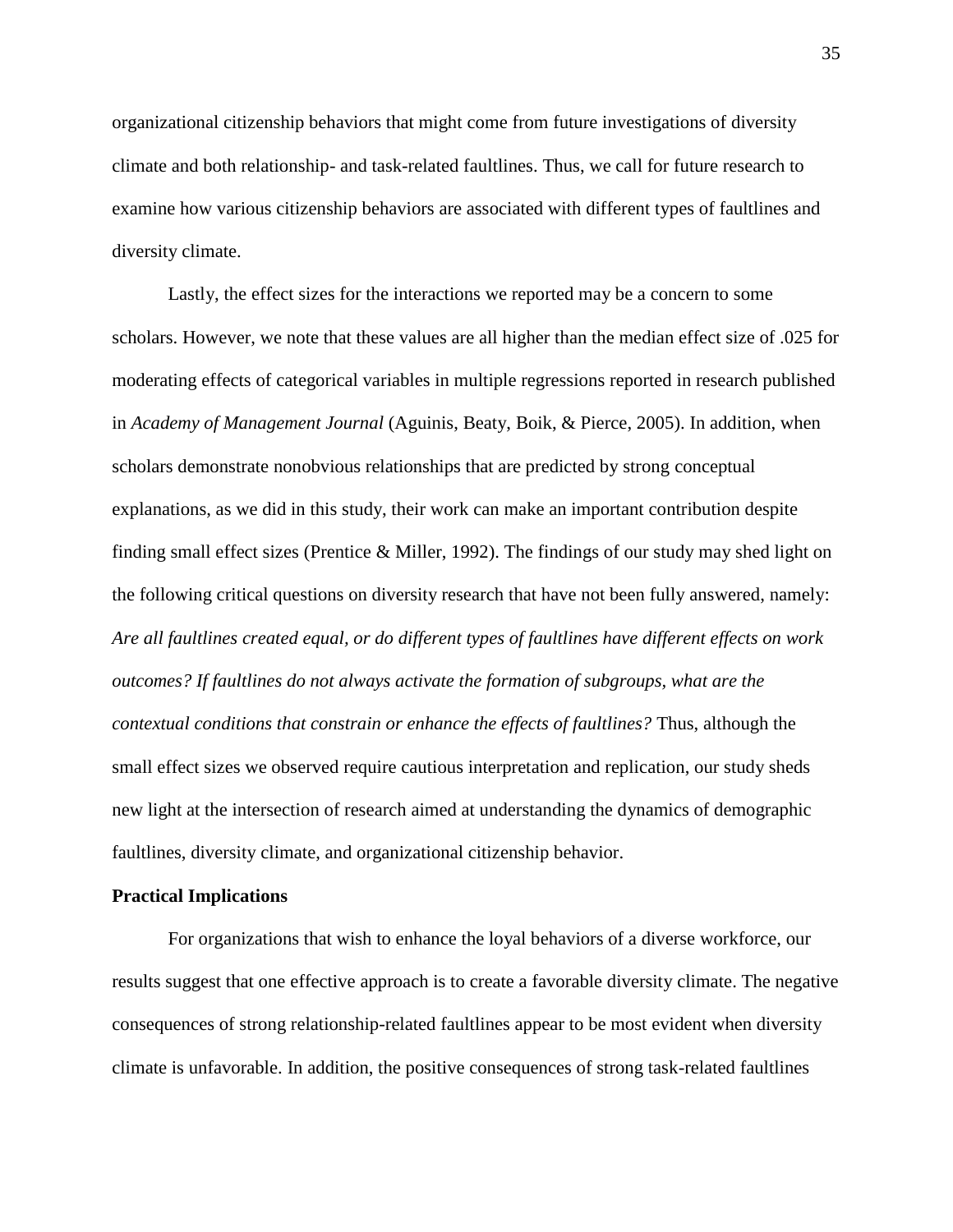appear to be maximized by a favorable diversity climate. Diversity initiatives that create more supportive diversity climates may allow organizations to gain and sustain a competitive advantage (Herdman & McMillan-Capehart, 2010; Ferdman & Deane, 2014). Establishing biasfree human resource management (HRM) practices for recruitment, selection, and performance appraisal can be used to creating a supportive diversity climate while also yielding to other benefits like improving workforce motivation and ability. Training and education programs that help build a positive work atmosphere for people from various backgrounds may be also useful. In addition, senior management's attention to values and beliefs regarding diversity may promote and support a positive diversity climate (Herdman & McMillan-Capehart, 2010).

Reshaping an organization's existing diversity climate may take significant time and energy if organizations need to transform their HRM systems and their members' mind-sets (Ferdman & Deane, 2014). As a short-term solution, managers may be tempted to try another approach—such as carefully observing and adjusting the demographic composition of some work units. This is a risky strategy, however, since it requires finding a compositional solution that minimizes relationship-based faultlines but does not interfere with potentially beneficial task-based faultlines. The risks of such a short-term attempt at social engineering are likely to outweigh any possible gains and are not recommended.

In conclusion, our study demonstrates the importance of understanding how the alignment of demographic attributes can create beneficial or disruptive faultlines, and the value of creating supportive diversity climates in organizations. An inclusive and fair work environment is likely to promote employee loyal behaviors, mitigate the deleterious effects of relationship-based faultlines, and enhance the positive effects of task-related faultlines.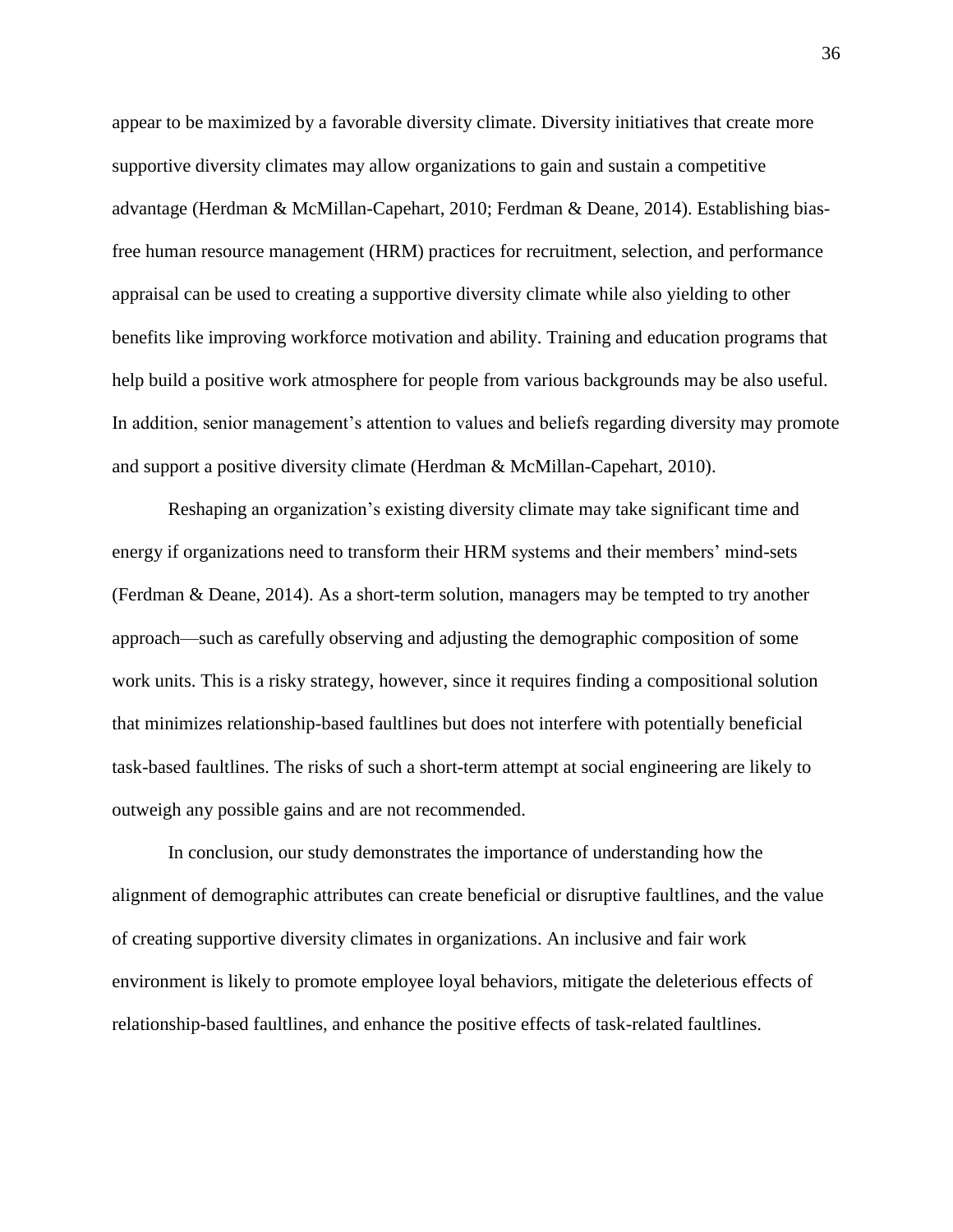#### **REFERENCES**

- Aguinis, H., Beaty, J. C., Boik, R. J., & Pierce, C. A. 2005. Effect size and power in assessing moderating effects of categorical variables using multiple regression: A 30-year review. *Journal of Applied Psychology,* 90: 94-107.
- Aiken, L. S., & West, S. G. 1991. *Multiple regression: Testing and interpreting interactions*. Newbury Park, CA: Sage.
- Allen, T.D., Barnard, S., Rush, M.C., & Russel, J. E. A. 2000. Ratings of organizational citizenship behavior: Does the source make a difference? *Human Resource Management Review, 10:* 97-114.
- Anderson, J. C., & Gerbing, D. W. 1988. Structural equation modeling in practice: A review and recommended two-step approach. *Psychological Bulletin*, 103: 411-423.
- Ashforth, B. & Mael, F. 1989. Social identity theory and the organization. *Academy of Management Review,* 14: 20-39*.*
- Beauregard, A. T. 2012. Perfectionism, self-efficacy and OCB: the moderating role of gender. *Personnel Review*, 41: 590 – 608.
- Bell, S. T., Villado, A. J., Lukasik, M. A., Belau, L., & Briggs, A. L. 2011. Getting specific about demographic diversity variable and team performance relationships: A meta-analysis. *Journal of Management*, 37: 709-743.
- Bezrukova, K., Jehn, K., Zanutto, E., & Thatcher, S. M. B. 2009. Do workgroup faultlines help or hurt? A moderated model of faultlines, team identification, and group performance. *Organization Science*, 20: 35-50.
- Bezrukova, K., Thatcher, S.M.B., Jehn, K., & Spell, C. 2012. The effects of alignments: Examining group faultlines, organizational cultures and performance. *Journal of Applied Psychology,* 1:77-92*.*
- Bliese, P. D. 2000. Within-group agreement, non-independence, and reliability: Implications for data aggregation and analysis. In K. J. Klein & S. W. Kozlowski (Eds.), *Multilevel theory, research, and methods in organizations:* 349-381. San Francisco, CA: Jossey-Bass, Inc.
- Brown*,* R. 2000*.* Social identity theory: past achievements, current problems and future challenges. *European Journal of Social Psychology,* 30: 745-778.
- Bryk, A. S., & Raudenbush, S. W. 1992. *Hierarchical linear models in social and behavioral research: Applications and data analysis methods* (1st ed.). Newbury Park, CA: Sage Publications.
- Byrne, D. 1971. *The attraction paradigm*. New York: Academic Press.
- Carpenter, N. C., Houston, L., & Barry, M. 2012. *A meta-analytical comparison of self- and other- reported organizational citizenship behavior.* Poster presented at the 27th Annual Meeting of the Society for Industrial and Organizational Psychology, San Diego, CA.
- Carton, A. M., & Cummings, J.N. 2012. A theory of subgroups in work teams. *Academy of Management Review,* 37: 441 - 470.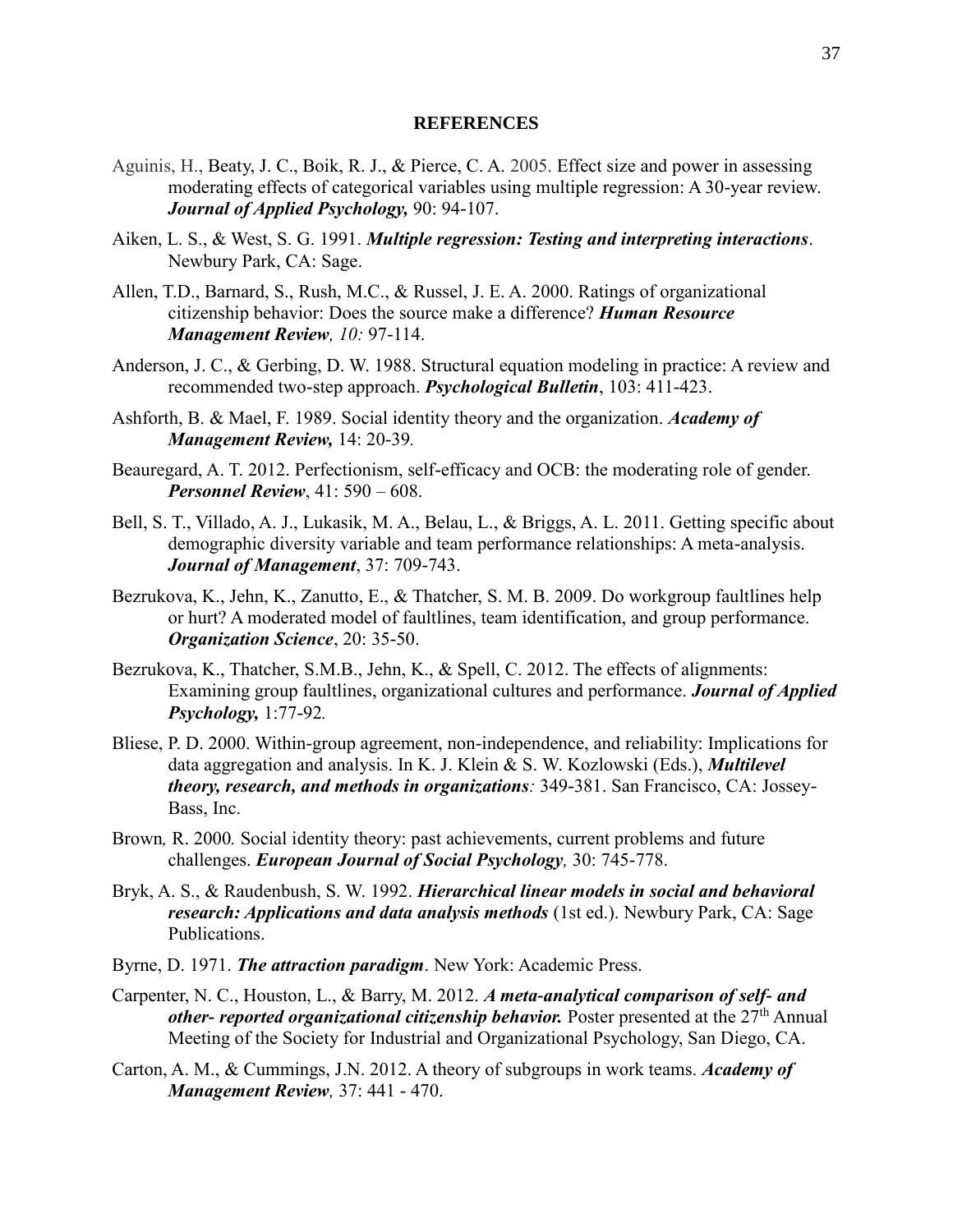- Chattopadhyay, P. 1999. Beyond direct and symmetrical effects: The influence of demographic dissimilarity on organizational citizenship behavior. *Academy of Management Journal,*  42: 273-287.
- Choi, J. M., & Sy, T. 2010. Group-level organizational citizenship behavior: Effects of demographic faultlines and conflict in small work groups. *Journal of Organizational Behavior,* 31: 1032-1054.
- Chrobot-Mason, D., Ruderman, M., Weber, T. J., Ernst, C., 2009. The challenge of leading on unstable ground: Triggers that activate social identity faultlines. *Human Relations*, 62: 1763-1794.
- Chung, Y., Shaw, J. B., & Jackson, S. E. 2006. *Faultline index for groups: A guide for SAS users, version 1.0* (for categorical attributes). Rutgers University, USA.
- Chung, Y., & Jackson, S. E. 2013. The internal and external networks of knowledge-intensive teams: The role of task routineness. *Journal of Management,* 39: 442-468.
- Clugston, M., Howell, J. P., & Dorfman, P. W. 2000. Does cultural socialization predict multiple bases and foci of commitment? *Journal of Management*, 26(1), 5-30.
- Conway*,* J. M. 1999*.* Distinguishing contextual performance from task performance for managerial jobs. *Journal of Applied Psychology,* 84: 3-13.
- Conway, J. M., & Lance, C. E. 2010. What reviewers should expect from authors regarding common method bias in organizational research. *Journal of Business Psychology,* 25*:* 325-334.
- Cox, T. H. 1994. *Cultural diversity in organizations: Theory, research and practice*. San Francisco: Berrett-Koehler Publishers.
- Crisp, R. J., & Hewstone, M. 2007. Multiple social categorization. In M. P. Zanna (Ed.), *Advances in experimental social psychology,* vol. 39: 163-254. San Diego, CA: Academic Press.
- Dougherty, D. 1992. Interpretive barriers to successful product innovation in large firms. *Organization Science,* 3:179–202.
- Ely, R. J. & Thomas, D. A. 2001. Cultural diversity at work: The effects of diversity perspectives on work group processes and outcomes. *Administrative Science Quarterly,* 46: 229–273.
- Ferdman, B. M., & Deane, B. R. (eds.) 2014. *Diversity at work: The practice of inclusion.* San Francisco: Jossey-Bass
- George, J. M., & Jones, G. R. 1997. Organizational spontaneity in context. *Human Performance*, 10: 153-170,
- Gerbing, D. W., & Anderson, J. C. 1993. Monte Carlo evaluations of goodness of fit indices for structural equation models. In K. Bollen & J. S. Long (Eds.), *Testing structural equation models:* 40-65. Newbury Park, CA: Sage.
- Gibson, C., & Vermeulen, F. 2003. A healthy divide: Subgroups as a stimulus for team learning behavior. *Administrative Science Quarterly,* 48: 202-239.
- Gonzalez, J., & DeNisi, A. S. 2009. Cross-level effects of demography and diversity climate on organizational attachment and firm effectiveness. *Journal of Organizational Behavior,*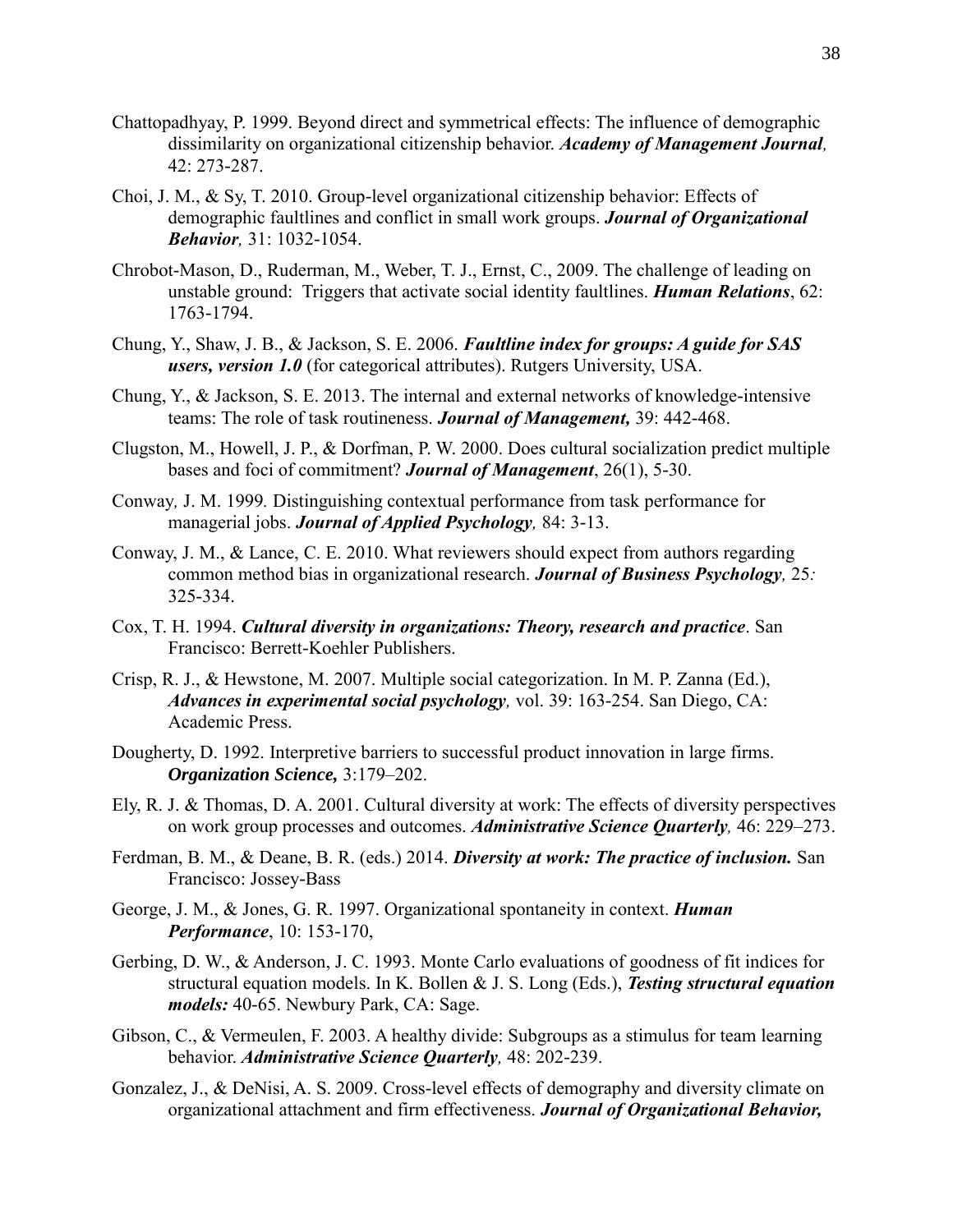30: 21-40.

- Graham, J. W. 1991. An essay on organizational citizenship behavior. *Employee Responsibilities and Rights Journal,* 4: 249 –270.
- Harrison, D. A. & Klein, K. J. 2007. What's the difference? Diversity constructs as separation, variety, or disparity in organizations. *Academy of Management Review*, 32: 1199-1228.
- Harrison, D.A., Price, K.H., & Bell, M.P. 1998. Beyond relational demography: Time and the effects of surface- and deep-level diversity on work group cohesion. *Academy of Management Journal*, 41: 96-107.
- Hayes, B. C., Bartle, S. A., & Major, D. A. 2002. Climate for opportunity: A conceptual model. *Human Resource Management Review*, 12: 445-468.
- Herdman, A. O., & McMillan-Capehart, A. 2010. Establishing a diversity program is not enough: Exploring the determinants of diversity climate. *Journal of Business Psychology*, 25: 39- 53.
- Hicks-Clarke, D., & Iles, P. 2000. Climate for diversity and its effects on career and organizational attitudes and perceptions. *Personnel Review,* 29: 324-345.
- Hitt, M. A., Beamish, P. W., Jackson, S. E., & Mathieu, J. E. 2007. Building theoretical and empirical bridges across levels: Multilevel research in management. *Academy of Management Journal,* 50*:* 1385-1399.
- Hofmann, D. A. 1997. An overview of the logic and rationale of hierarchical linear models. *Journal of Management*, 23: 723-744.
- Hofstede, G. 1991. *Cultures and organizations: Software of the mind*. Berkshire: McGraw-Hill.
- Homan, A. C., Greer, L. L., Jehn, K. A., & Koning, L. 2010. Believing shapes seeing: The impact of diversity beliefs on the construal of group composition. *Group Processes and Intergroup Relations*, 13, 477-493.
- Homan, A. C., van Knippenberg, D., Van Kleef, G. A., & De Dreu, C. K. W. 2007. Bridging faultlines by valuing diversity: The effects of diversity beliefs on information elaboration and performance in diverse work groups. *Journal of Applied Psychology,* 92: 1189-1199.
- Horwitz, S. K., & Horwitz, I. B. 2007. The effects of team diversity on team outcomes: A metaanalytic review of team demography. *Journal of Management,* 33: 967-1015.
- Hu, L., & Bentler, P. M. 1999. Cutoff criteria for fit indexes in covariance structure analysis: Conventional criteria versus new alternatives. *Structural Equation Modeling,* 6:1-55.
- Ibarra, H. 1992. Homophily and differential returns: Sex differences in network structure and access in an advertising firm. *Administrative Science Quarterly*, 37: 422-447.
- Ilies, R., Nahrgang, J. D., & Morgeson, F. P. 2007. Leader-member exchange and citizenship behaviors: A meta-analysis. *Journal of Applied Psychology*, 92: 269-277.
- Jackson, S. E., & Joshi, A. 2011. Work team diversity. In S. Zedeck (ed.), *APA Handbook of Industrial and Organizational Psychology, Volume 1:* 651-686. Washington, DC: American Psychological Association.
- Jackson, S. E., Joshi, A., & Erhardt, N. L. 2003. Recent research on team and organizational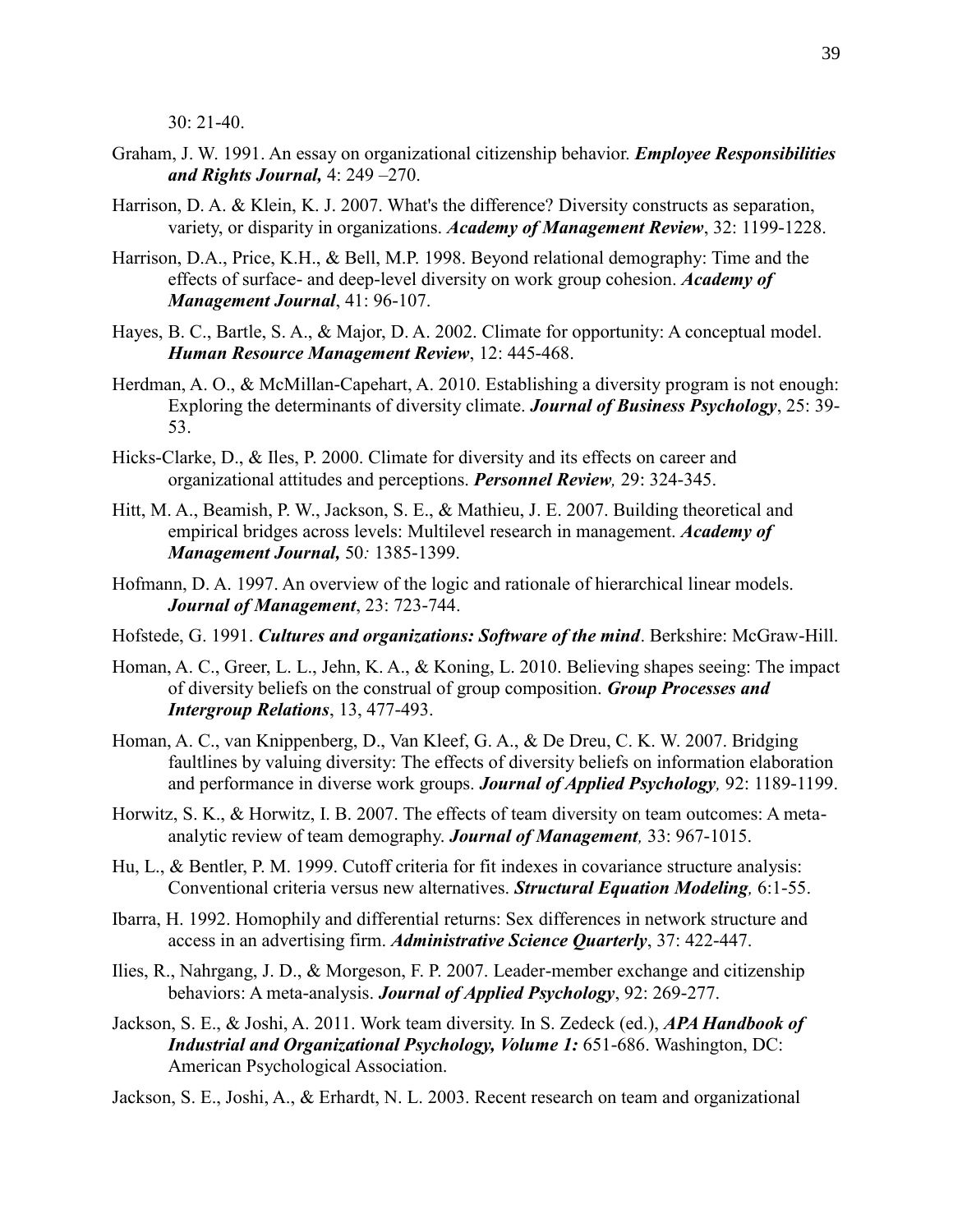diversity: SWOT Analysis and Implications. *Journal of Management*, 29: 801-830.

- Jackson, S. E., May, K. E., and Whitney, K. (1995). Understanding the dynamics of diversity in decision making teams. In R. A. Guzzo & E. Salas (Eds.), *Team effectiveness and decision making in organizations:* 204-261. San Francisco: Jossey-Bass.
- James L. R., Choi C. C., Ko E., McNeil, P., Minton, M., Wright, M. A., & Kim, K. 2008. Organizational and psychological climate: A review of theory and research. *European Journal of Work & Organizational Psychology,* 17: 5–32.
- James, L. R., Demaree, R. G., & Wolf, G. 1984. Estimating within-group interrater reliability with and without response bias. *Journal of Applied Psychology,* 69*:* 85–98.
- Jehn, K., & Bezrukova, K. 2010. The faultline activation process and the effects of activated faultlines on coalition formation, conflict, and group outcomes. *Organizational Behavior and Human Decision Processes,* 112: 24-42.
- Jiang, Y., Jackson, S. E., Shaw, J. B., & Chung, Y. 2012. The consequences of educational specialty and nationality faultlines for project teams. *Small Group Research*, 43: 613- 644.
- Joshi, A., & Roh, H. 2009. The role of context in work team diversity research: A meta-analytic review. *Academy of Management Journal*, 52: 599-628.
- Joshi, A., Liao, H., & Jackson, S. E. 2006. Cross-level effects of workplace diversity on sales performance and pay. *Academy of Management Journal,* 49: 459-481.
- Kochan, T., Bezrukova, K., Ely, R., Jackson, S., Joshi , A., Jehn, K., Leonard, J., Levine, D., & Thomas, D. 2003. The effects of diversity on business performance: Report of the diversity research network. *Human Resource Management*, 42: 3-21.
- Lau, D. C., & Murnighan, J. K. 1998. Demographic diversity and faultlines: The compositional dynamics of organizational groups. *Academy of Management Review,* 23: 325-340.
- Lau, D. C., & Murnighan, J. K. 2005. Interactions within groups and subgroups: The effects of demographic faultlines*. Academy of Management Journal,* 48: 645-659.
- Lavelle, J. J., Brockner, J., Konovsky, M. A., Price, K. H., Henley, A. B., Taneja, A., & Vinekar, V. 2009. Commitment, procedural fairness, and organizational citizenship behavior: a multifoci analysis. *Journal of Organizational Behavior,* 30: 337–357.
- LePine, J. A., Erez, A. & Johnson, D. E. 2002. The nature and dimensionality of organizational citizenship behavior. A critical review and meta-analysis. *Journal of Applied Psychology,*  87: 52-65.
- LePine, J. A., Hanson, M. A., Borman, W. C., Motowidlo, S. J. 2000. Contextual performance and teamwork: Implications for staffing. *Research in Personnel and Human Resources Management*. 19: 53-90.
- Li, J. T., & Hambrick, D. C. 2005. Factional groups: A new vantage on demographic faultlines, conflict and disintegration in work teams. *Academy of Management Journal,* 48: 794- 813.
- Liao, H., & Subramony, M. 2008. Employee customer orientation in manufacturing organizations: Joint influences of customer proximity and senior leadership team.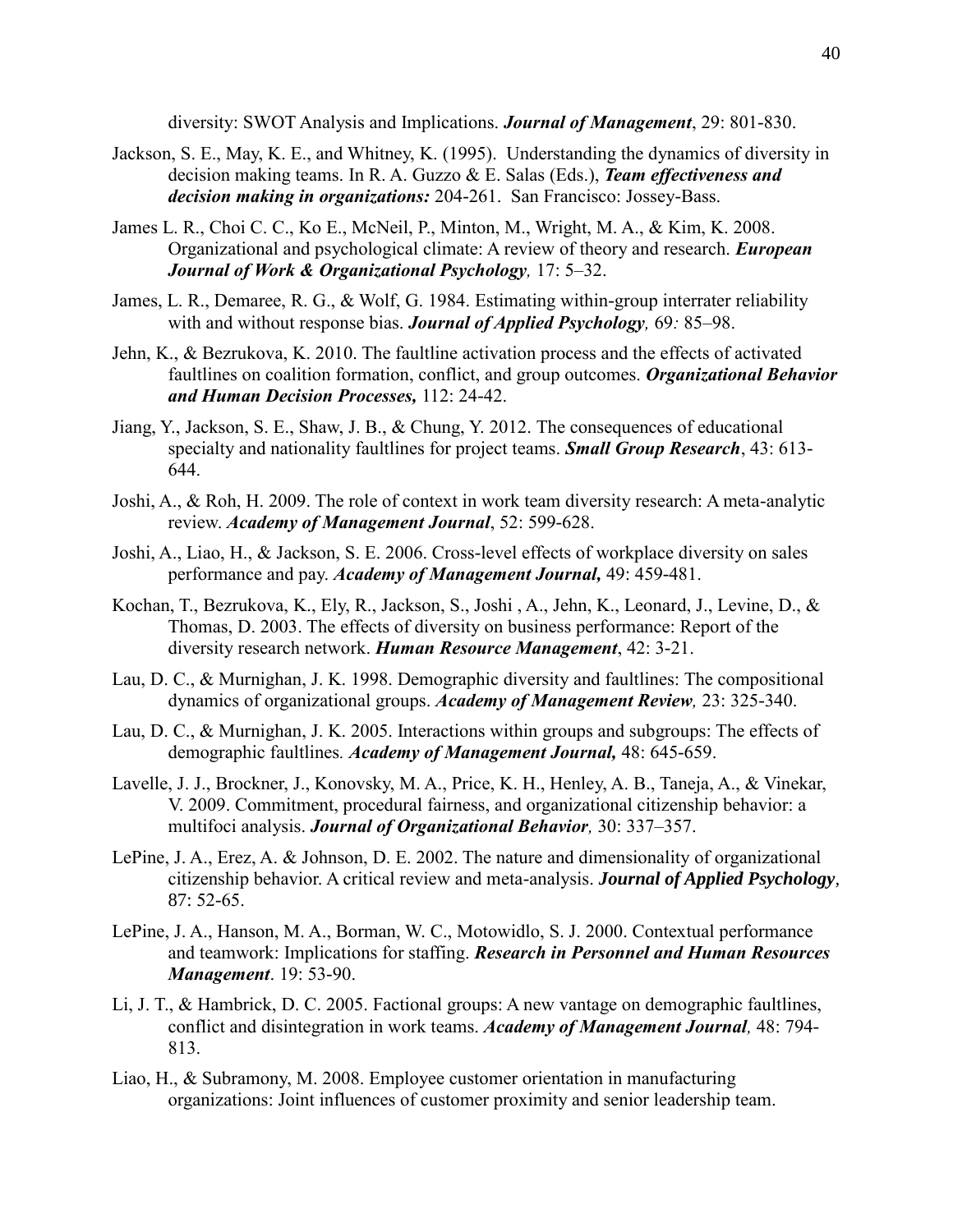*Journal of Applied Psychology.* 93: 317-328.

- McKay, P. F., & Avery, D. R. 2005. Warning! Diversity recruitment could backfire. *Journal of Management Inquiry,* 14: 330–336.
- McKay, P. F., Avery, D. R., & Morris, M. A. 2009. A tale of two climates: Diversity climate from subordinates' and managers' perspectives and their role in store unit sales performance. *Personnel Psychology,* 62: 767–791.
- McKay, P. F., Avery, D. R., Liao, H., & Morris, M. A. 2011. Does diversity climate lead to customer satisfaction? It depends on the service climate and business unit demography. *Organization Science,* 22: 788-803*.*
- McKay, P. F., Avery, D. R., Tonidandel, S., Morris, M. A., Hernandez, M., & Hebl, M. R. 2007. Racial differences in employee retention: Are diversity climate perceptions the key? *Personnel Psychology*, 60: 35–62.
- McPherson, J. M., Smith-Lovin, L., & Cook. J. 2001. Birds of a feather: Homophily in social networks. *Annual Review of Sociology,* 27: 415-44.
- Molleman, E. 2005. Diversity in demographic characteristics, abilities and personality traits: Do faultlines affect team functioning? *Group Decision and Negotiation*. 14: 173-193.
- Moorman, R. H. 1991. Relationship between organizational justice and organizational citizenship behaviors: Do fairness perceptions influence employee citizenship? *Journal of Applied Psychology*, 76: 845-855.
- Moorman, R. H., & Blakely, G. L. 1995. Individualism-Collectivism as an individual difference predictor of organizational citizenship behavior. *Journal of Organizational Behavior,*  16: 127-142.
- Mor Barak, M. E., Cherin, D. A., & Berkman, S. 1998. Organizational and personal dimensions in diversity climate: Ethnic and gender differences in employee perceptions, *The Journal of Applied Behavioral Science,* 34: 82-104.
- Morrison, E. W., & Phelps, C. C. 1999. Taking charge at work: Extrarole efforts to initiate workplace change. *Academy of Management Journal.* 42: 403-419.
- Nemeth, C.J., & Goncalo, J.A. 2005. Influence and persuasion in small groups. In T.C. Brock and M.C. Green (Eds.), *Persuasion: Psychological insights and perspectives:* pp 171- 194*.* London: Sage Publications.
- Nishii, L. H. 2013. The benefits of climate for inclusion for gender diverse groups. *Academy of Management Journal,* 56: 1754-1774.
- Organ, D. W., & Ryan, K. 1995. A meta-analytic review of attitudinal and dispositional predictors of organizational citizenship behavior. *Personnel Psychology,* 48: 775-803.
- Organ, D. W., Podsakoff, P. M., & MacKenzie, S. B. 2006. *Organizational citizenship behavior: Its nature, antecedents, and consequences*. Thousand Oaks, CA: Sage.
- Paine, J. B., & Organ, D. W. 2000. The cultural matrix of organizational citizenship behavior: Some preliminary conceptual and empirical observations. *Human Resource Management Review*, 10(1), 45-59.
- Pearsall, M. J., Ellis, A. P. J., & Evans, J. 2008. Unlocking the effects of gender faultlines on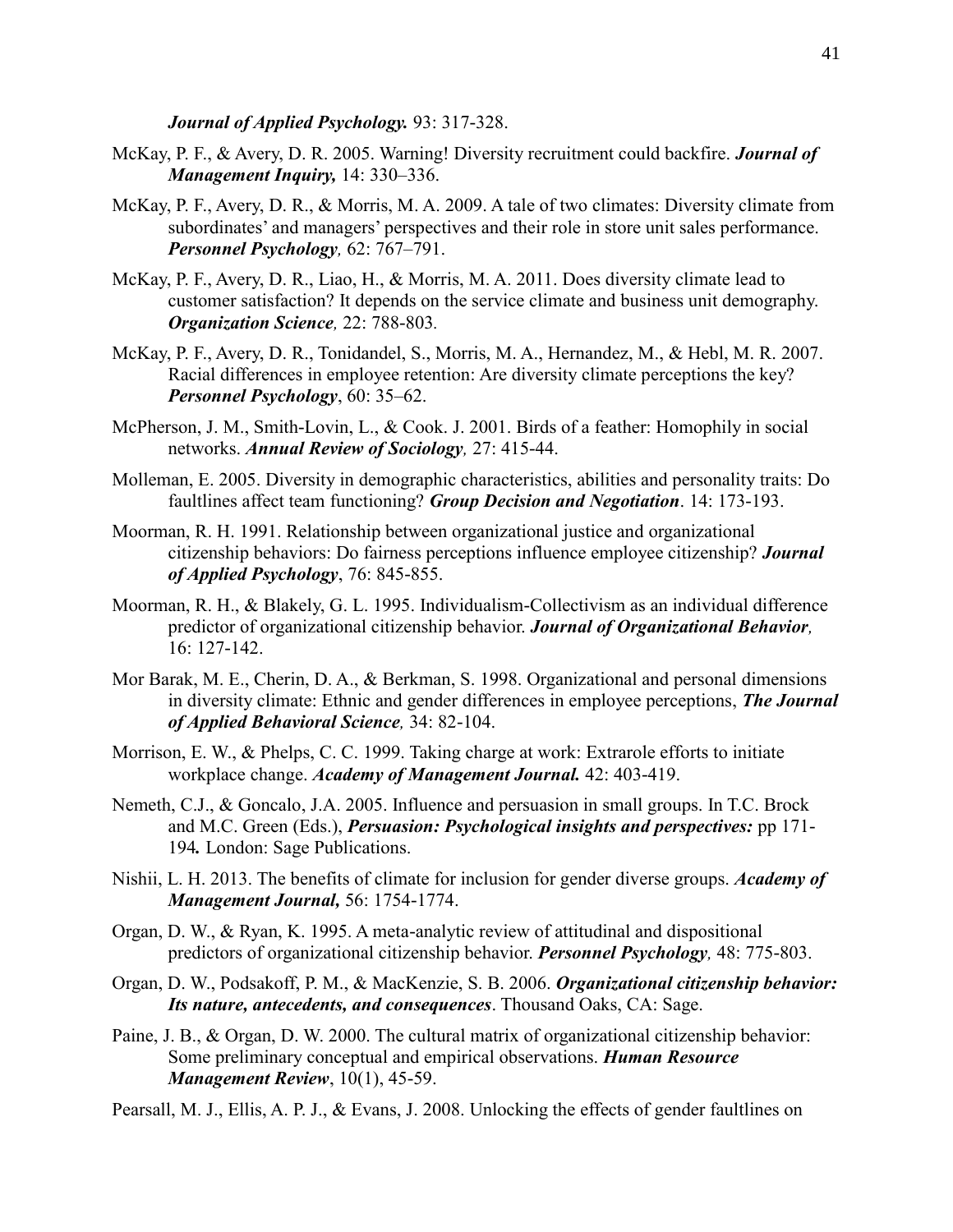team creativity: Is activation the key? *Journal of Applied Psychology,* 93: 225-234.

- Podsakoff, N. P., Whiting, S. W., Podsakoff, P. M., & Blume, B. D. 2009. Individual-and organizational-level consequences of organizational citizenship behaviors: A metaanalysis. *Journal of Applied Psychology,* 94: 122-141.
- Podsakoff, P. M., MacKenzie, S. B., Paine, J. B., & Bachrach, D. G. 2000. Organizational citizenship behaviors: A critical review of the theoretical and empirical literature and suggestions for future research. *Journal of Management,* 26: 513–563.
- Polzer, J. T., Crisp, C. B., Jarvenpaa, S. L., & Kim, J. W. 2006. Extending the faultline model to geographically dispersed teams: How collocated subgroups can impair group functioning. *Academy of Management Journal,* 49: 679–692.
- Prentice, D. A., & Miller, D. T. 1992. When small effect s are impressive. *Psychological Bulletin,* 112: 160-164.
- Pugh, S. D., Dietz, J., Brief, A. P., & Wiley, J. W. 2008. Looking inside and out: The impact of employee and community demographic composition on organizational diversity climate. *Journal of Applied Psychology,* 93: 1422-1428.
- Reichers, A. E., & Schneider, B. 1990. Climate and culture: An evolution of constructs. In B. Schneider (Ed.), *Organizational climate and culture:* 5-39. San Francisco: Jossey-Bass.
- Rico, R, Sanchez-Manzanares, M, Antino, M, & Lau, D. C., 2012, Bridging team faultlines by combining task role assignment and goal structure strategies. *Journal of Applied Psychology***,** 97: 407-420
- Sawyer, J. E., Houlette, M. A., & Yeagley, E. L. 2006. Decision performance and diversity structure: Comparing faultlines in convergent, crosscut, and racially homogeneous groups. *Organizational Behavior and Human Decision Processes,* 99: 1-15.
- Schneider, B. 1990. The climate for service: An application of the climate construct. In Schneider B. (Ed.), *Organizational climate and culture:* 383–412. San Francisco: Jossey-Bass.
- Shaw, J. B. 2004. The development and analysis of a measure of group faultlines. *Organizational Research Methods,* 7: 66-100.
- Shore, L. M., Randel, A. E., Chung, B. G., Dean, M. A., Ehrhart, K. H., & Singh, G. 2011. Inclusion and diversity in work groups: A review and model for future research. *Journal of Management*, 37: 1262-1289.
- Speier, C. & Frese, M. 1997. Generalized self-efficacy as a mediator and moderator between control and complexity at work and personal initiative: A longitudinal field study in East Germany. *Human Performance*. 10: 171-192.
- Tajfel, H., & Turner, J. C. 1986. The social identity theory of intergroup behavior. In S. Worchel &W. G. Austin (Eds.), *Psychology of intergroup relations:* 7-24. Chicago: Nelson-Hall Publishers.
- Thatcher, S. M. B., & Patel*,* P. C. 2011*.* Demographic faultlines: A meta-analysis and synthesis of the literature. *Journal of Applied Psychology*, 96: 1119-1139.
- Thatcher, S. M. B., & Patel*,* P. C. 2012. Group faultlines: A review, integration, and guide to future research. *Journal of Management*, 38: 969-1009.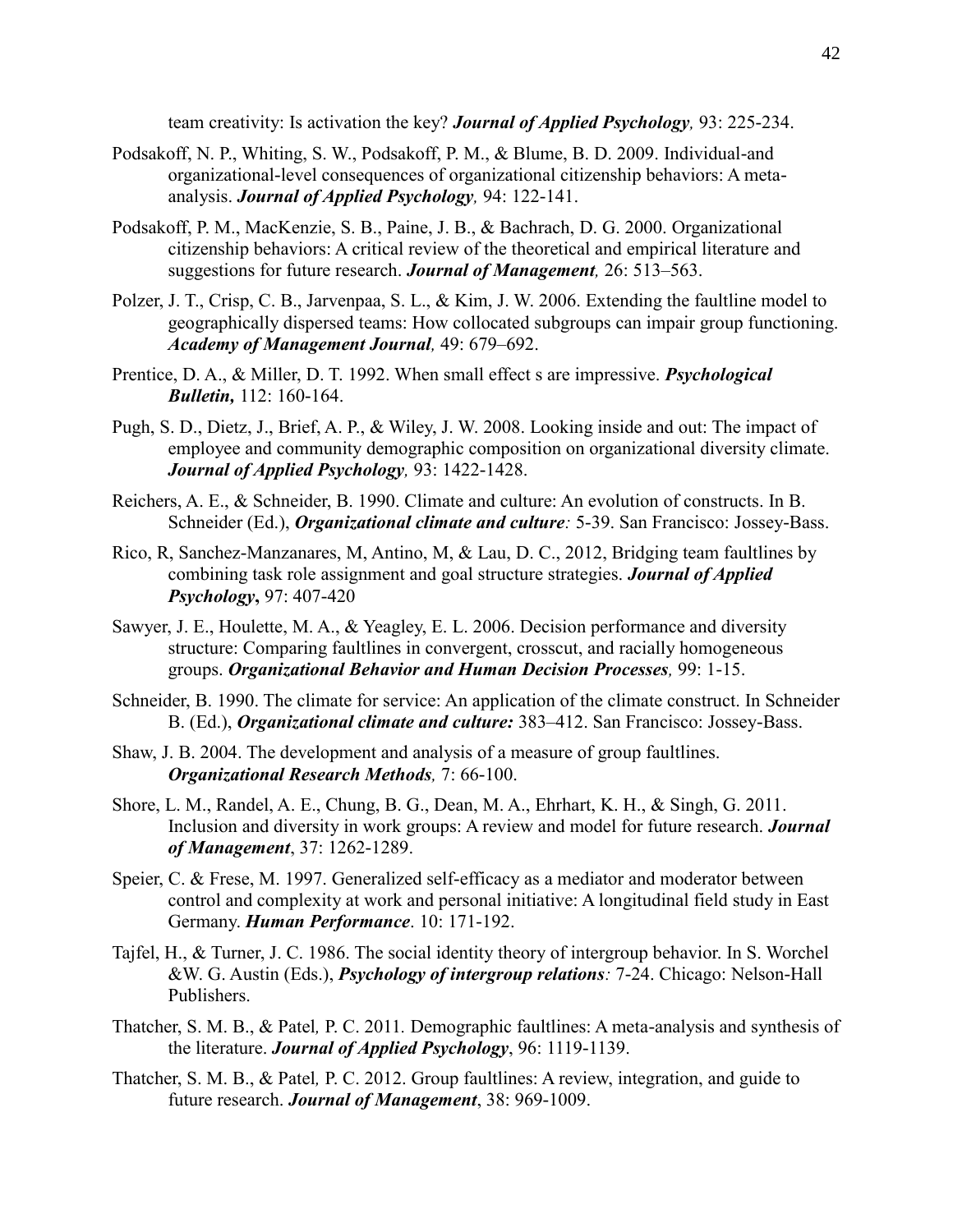- Triana, M. C. & García, M. F. 2009. Valuing diversity is important: How organizational efforts to support diversity enhance procedural justice judgments for employees who experience racial discrimination at work. *Journal of Organizational Behavior*, 30: 941-962.
- Turner, J. C., Hogg, M. A., Oakes, P. J., Reicher, S. D., & Wetherell, M. 1987. *Rediscovering the social group: A self-categorization theory***.** Oxford, England: Basil Blackwell.
- Turner, J. C., Oakes, P. J., Haslam, S. A., & McGarty, C. A. 1994. Self and collective: Cognition and social context. *Personality and Social Psychology Bulletin*, 20: 454-463.
- Tushman, M. L., & Nadler, D. A. 1978. Information processing as an integrating concept in organizational design. *Academy of Management Review*, 3: 613-624.
- Van der Vegt, G. S., Van de Vliert, E., & Huang, X. 2005. Location-level links between diversity and innovative climate depend on national power distance. *Academy of Management Journal*, 48(6), 1171-1182.
- Van der Vegt, G.S., Van de Vliert, E., & Oosterhof, A. 2003. Informational dissimilarity and OCB: The role of intrateam interdependence and team identification. *Academy of Management Journal***,** 46: 715-727.
- Van Dyne, L., Graham, J. W., & Dienesch, R. M. 1994. Organizational citizenship behavior: Construct redefinition, measurement, and validation. *Academy of Management Journal.* 37: 763-802.
- Van Knippenberg, D., De Dreu, C. K. W., & Homan, A. C. 2004. Work group diversity and group performance: An integrative model and research agenda. *Journal of Applied Psychology*, 89: 1008-1022.
- Van Knippenberg, D., Dawson, J. F., West, M. A., & Homan, A. C. 2011. Diversity faultlines, shared objectives, and top management team performance. *Human Relations*, 64(3), 307-336.
- Van Scotter, J. R., & Motowidlo, S. J. 1996. Interpersonal facilitation and loyal behavior as separate facets of contextual performance. *Journal of Applied Psychology,* 81: 525–531.
- Van Scotter, J. R., Motowidlo, S. J., & Cross T. C. 2000. Effects of task performance and contextual performance on systemic rewards. *Journal of Applied Psychology,* 85: 526- 535.
- Williams, L. J., & Anderson, S. E. 1991. Job satisfaction and organizational commitment as predictors of organizational citizenship and in-role behaviors. *Journal of Management*, 17: 601– 617.
- Woltman, H., Feldstain, A., MacKay, J. C., & Rocchi, M. 2012. An introduction of hierarchical linear modeling. *Tutorials in Quantitative Methods for Psychology*, 8: 52-69.
- Yaffe, T., & Kark, R. 2011. Leading by example: The case of leader OCB. *Journal of Applied Psychology*. 96: 806-826.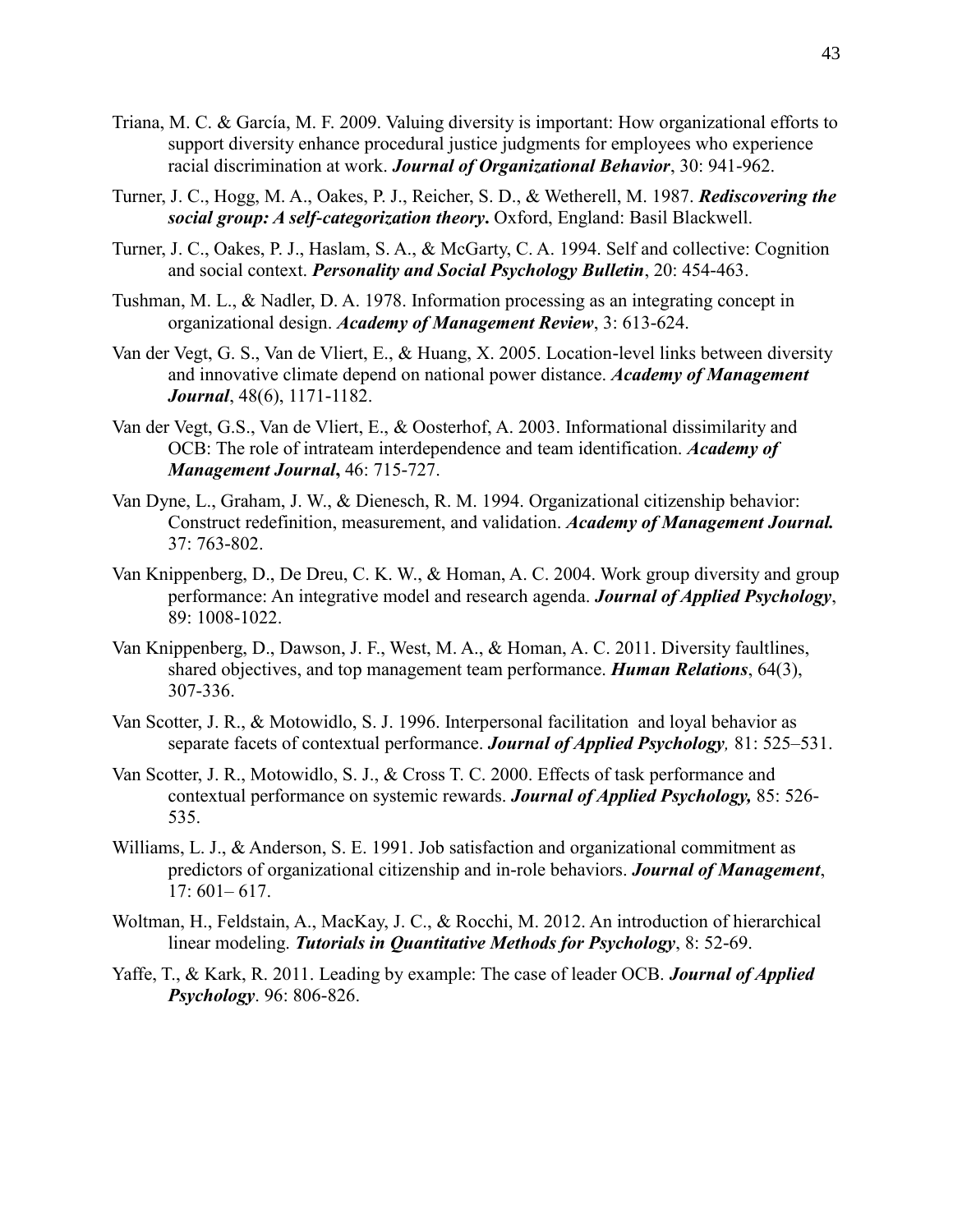## **TABLE 1**

## **DESCRIPTIVE STATISTICS AND CORRELATIONS AMONG STUDY VARIABLES**

### **Individual-Level Variables**

| Variable               | Mean | S.D. |            | 2          |         | 4                     |           | 6          |            | 8          | 9        |
|------------------------|------|------|------------|------------|---------|-----------------------|-----------|------------|------------|------------|----------|
| Customer-contact roles | 0.21 | 0.40 |            |            |         |                       |           |            |            |            |          |
| Production roles       | 0.61 | 0.49 | $-0.63***$ |            |         |                       |           |            |            |            |          |
| Gender                 | 0.21 | 0.41 | $-0.02$    | $-0.17**$  |         |                       |           |            |            |            |          |
| Age dummy 1            | 0.10 | 0.30 | $0.15***$  | $-0.15***$ | $0.06*$ |                       |           |            |            |            |          |
| Age dummy 2            | 0.58 | 0.49 | $-0.03$    | $-0.01$    | 0.02    | $-0.39**$             |           |            |            |            |          |
| Tenure dummy 1         | 0.12 | 0.32 | $0.12***$  | $-0.18***$ | 0.02    | $0.33***$             | $-0.01$   |            |            |            |          |
| Tenure dummy 2         | 0.15 | 0.36 | $0.10**$   | $-0.12**$  | 0.04    | $0.20**$              | $0.08***$ | $-0.15***$ |            |            |          |
| Tenure dummy 3         | 0.20 | 0.40 | 0.04       | $-0.05*$   | 0.02    | $-0.01$               | $0.17***$ | $-0.18***$ | $-0.21$ ** |            |          |
| Tenure dummy 4         | 0.31 | 0.46 | $-0.08***$ | $0.09***$  | 0.01    | $-0.22$ <sup>**</sup> | $0.18***$ | $-0.24***$ | $-0.29$ ** | $-0.34***$ |          |
| Loyal behavior         | 3.85 | 0.62 | $0.05*$    | 0.03       | $-0.03$ | 0.01                  | $-0.04$   | $-0.01$    | $-0.02$    | 0.02       | $-0.05*$ |

 $N=1,652. * p=.05. *p=.01.$ 

### **Work Unit Level Variables**

|                                   | Mean  | S.D.  |         | 2       | 3       | 4       |         | 6       |         | 8    | 9       | 10   |
|-----------------------------------|-------|-------|---------|---------|---------|---------|---------|---------|---------|------|---------|------|
| Diversity climate                 | 3.71  | 0.23  |         |         |         |         |         |         |         |      |         |      |
| Gender faultline strength (GFS)   | 0.09  | 0.08  | $-0.17$ |         |         |         |         |         |         |      |         |      |
| Age faultline strength (AFS)      | 0.12  | 0.08  | $-0.14$ | 0.53    |         |         |         |         |         |      |         |      |
| Function faultline strength (FFS) | 0.08  | 0.07  | $-0.25$ | 0.49    | 0.37    |         |         |         |         |      |         |      |
| Tenure faultline strength (TFS)   | 0.15  | 0.08  | $-0.31$ | 0.20    | 0.43    | 0.31    |         |         |         |      |         |      |
| Power distance                    | 55.61 | 18.65 | $-0.02$ | $-0.44$ | $-0.17$ | $-0.14$ | $-0.07$ |         |         |      |         |      |
| Individualism                     | 64.25 | 22.60 | $-0.12$ | 0.40    | 0.19    | 0.11    | 0.24    | $-0.84$ |         |      |         |      |
| Masculinity                       | 57.38 | 14.52 | $-0.11$ | 0.19    | 0.25    | 0.12    | 0.16    | 0.17    | 0.01    |      |         |      |
| Uncertainty avoidance             | 55.20 | 19.10 | 0.24    | 0.04    | 0.13    | 0.12    | $-0.11$ | 0.17    | $-0.14$ | 0.20 |         |      |
| Work unit size                    | 83.05 | 96.58 | 0.07    | 0.20    | 0.21    | 0.18    | 0.04    | $-0.21$ | 0.25    | 0.20 | 0.16    |      |
| Number of managerial employees    | 22.59 | 22.70 | $-0.18$ | 0.32    | 0.22    | 0.31    | 0.33    | $-0.29$ | 0.43    | 0.23 | $-0.14$ | 0.60 |

N=76. **Bold** coefficients are significant at  $p < .05$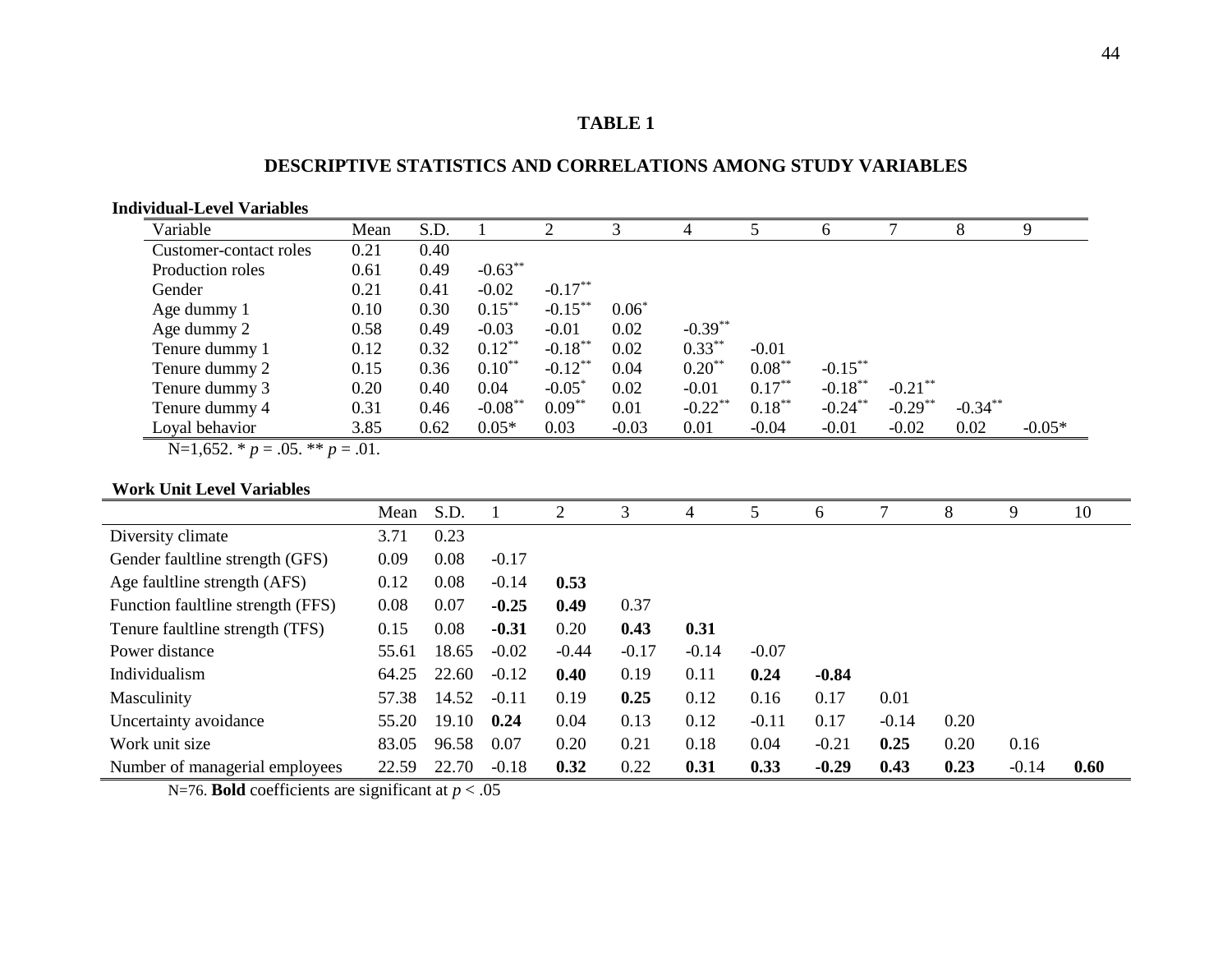## **TABLE 2**

## **HIERARCHICAL LINEAR MODELING RESULTS FOR LOYAL BEHAVIOR <sup>A</sup>**

| Variable                                         | Null    | Model 1   | Model 2   | Model     | Model          | Model     | Model    |
|--------------------------------------------------|---------|-----------|-----------|-----------|----------------|-----------|----------|
|                                                  | model   |           |           | 3a        | 3 <sub>b</sub> | 3c        | 3d       |
| Level 1                                          |         |           |           |           |                |           |          |
| Intercept                                        | 3.86*** | $3.86***$ | $3.87***$ | $3.87***$ | $3.87***$      | $3.86***$ | 3.85***  |
| Customer contact roles                           |         | $0.15*$   | $0.16**$  | $0.15**$  | $0.16**$       | $0.16**$  | $0.16**$ |
| Production roles                                 |         | 0.07      | 0.07      | 0.08      | 0.07           | 0.08      | 0.07     |
| Gender                                           |         | 0.01      | 0.02      | 0.02      | 0.03           | 0.02      | 0.03     |
| Age dummy 1                                      |         | $-0.00$   | $-0.01$   | $-0.01$   | $-0.01$        | $-0.01$   | $-0.01$  |
| Age dummy 2                                      |         | $-0.02$   | $-0.02$   | $-0.01$   | $-0.02$        | $-0.01$   | $-0.01$  |
| Tenure dummy 1                                   |         | $-0.12$   | $-0.12$   | $-0.12$   | $-0.12$        | $-0.12$   | $-0.12$  |
| Tenure dummy 2                                   |         | $-0.12*$  | $-0.12*$  | $-0.13*$  | $-0.13*$       | $-0.13*$  | $-0.13*$ |
| Tenure dummy 3                                   |         | $-0.04$   | $-0.04$   | $-0.04$   | $-0.03$        | $-0.04$   | $-0.04$  |
| Tenure dummy 4                                   |         | $-0.11*$  | $-0.11*$  | $-0.11*$  | $-0.11*$       | $-0.11*$  | $-0.11*$ |
| Level 2 (Controls)                               |         |           |           |           |                |           |          |
| Power distance                                   |         | 0.00      | 0.00      | 0.00      | 0.00           | 0.00      | 0.00     |
| Individualism                                    |         | $-0.00$   | $-0.00$   | $-0.00$   | $-0.00$        | $-0.00$   | $-0.00$  |
| Masculinity                                      |         | 0.00      | $0.00*$   | $0.00*$   | $0.00*$        | $0.00*$   | $0.00*$  |
| Uncertainty avoidance                            |         | 0.00      | 0.00      | 0.00      | 0.00           | 0.00      | 0.00     |
| Work unit size                                   |         | $-0.00$   | $-0.00*$  | $-0.00*$  | $-0.00*$       | $-0.00*$  | $-0.00*$ |
| Num. of managerial employees                     |         | 0.00      | 0.00      | 0.00      | 0.00           | 0.00      | 0.00     |
| Level 2 (Independent Va.)                        |         |           |           |           |                |           |          |
| Gender faultline strength (GFS)                  |         |           | $-0.78*$  | $-0.63$   | $-0.76*$       | $-0.82*$  | $-0.77*$ |
| Age faultline strength (AFS)                     |         |           | 0.14      | 0.18      | 0.19           | 0.13      | 0.11     |
| Function faultline strength (FFS)                |         |           | 0.20      | 0.07      | 0.16           | 0.26      | 0.15     |
| Tenure faultline strength (TFS)                  |         |           | $-0.16$   | $-0.13$   | $-0.09$        | $-0.13$   | $-0.01$  |
| Diversity climate                                |         |           | $0.24*$   | $0.26**$  | $0.22*$        | 0.17      | 0.18     |
| Level 2 (Interactions)                           |         |           |           |           |                |           |          |
| $GFS \times Diversity$ climate                   |         |           |           | $2.24*$   |                |           |          |
| $AFS \times Diversity$ climate                   |         |           |           |           | 0.76           |           |          |
| $FFS \times Diversity$ climate                   |         |           |           |           |                | $2.70*$   |          |
| $TFS \times Diversity$ climate                   |         |           |           |           |                |           | 1.60     |
| Variance components                              |         |           |           |           |                |           |          |
| Level 1 residual variance $(\sigma^2)$           | 0.373   | 0.372     | 0.372     | 0.373     | 0.373          | 0.373     | 0.372    |
| Level 2 residual intercept                       | 0.017   | 0.016     | 0.013     | 0.011     | 0.013          | 0.012     | 0.013    |
| variance $(\tau_{00})$                           |         |           |           |           |                |           |          |
| Pseudo R $_{\rm level\,1}$ $^2$                  |         | 0.004     | 0.002     | 0.002     | 0.002          | 0.002     | 0.002    |
| Pseudo R $_{level 2}$ <sup>2</sup> for intercept |         | 0.053     | 0.241     | 0.322     | 0.222          | 0.317     | 0.257    |
| Model deviance                                   | 3107.77 | 3196.93   | 3188.82   | 3185.70   | 3187.58        | 3185.33   | 3186.86  |

<sup>a</sup> *N* (Level 1) = 1,652; *N* (Level 2) = 76. Entries corresponding to the predicting variables are estimations of the fixed effects, gammas, with robust standard errors. All continuous variables were grand-mean centered.  $* p = .05$ .  $** p = .01$ .  $*** p = .001$ . Two-tailed tests.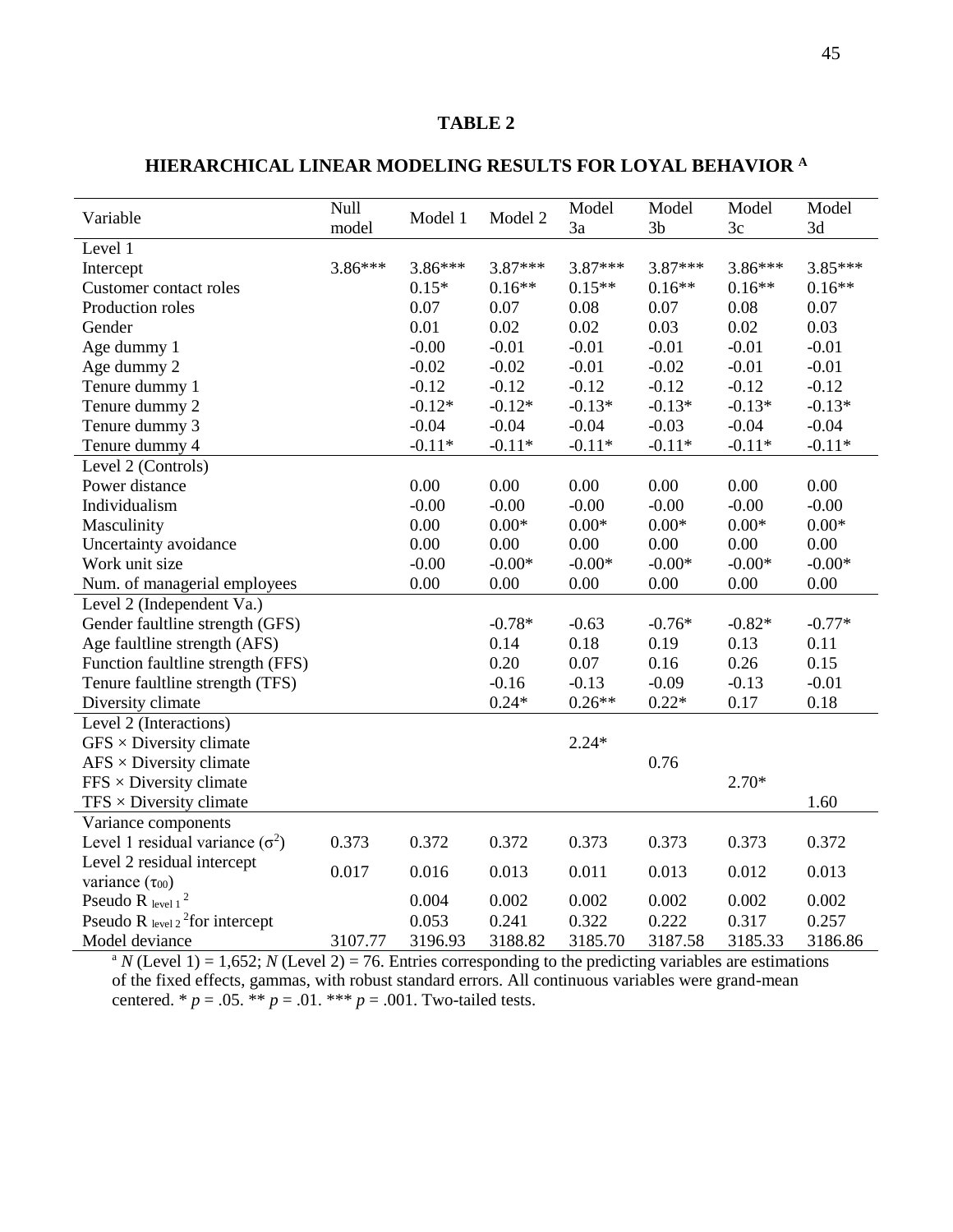## **FIGURE 1**

# **THE MODERATION OF DIVERSITY CLIMATE ON THE RELATIONSHIP BETWEEN GENDER FAULTLINE STRENGTH AND LOYAL BEHAVIOR**